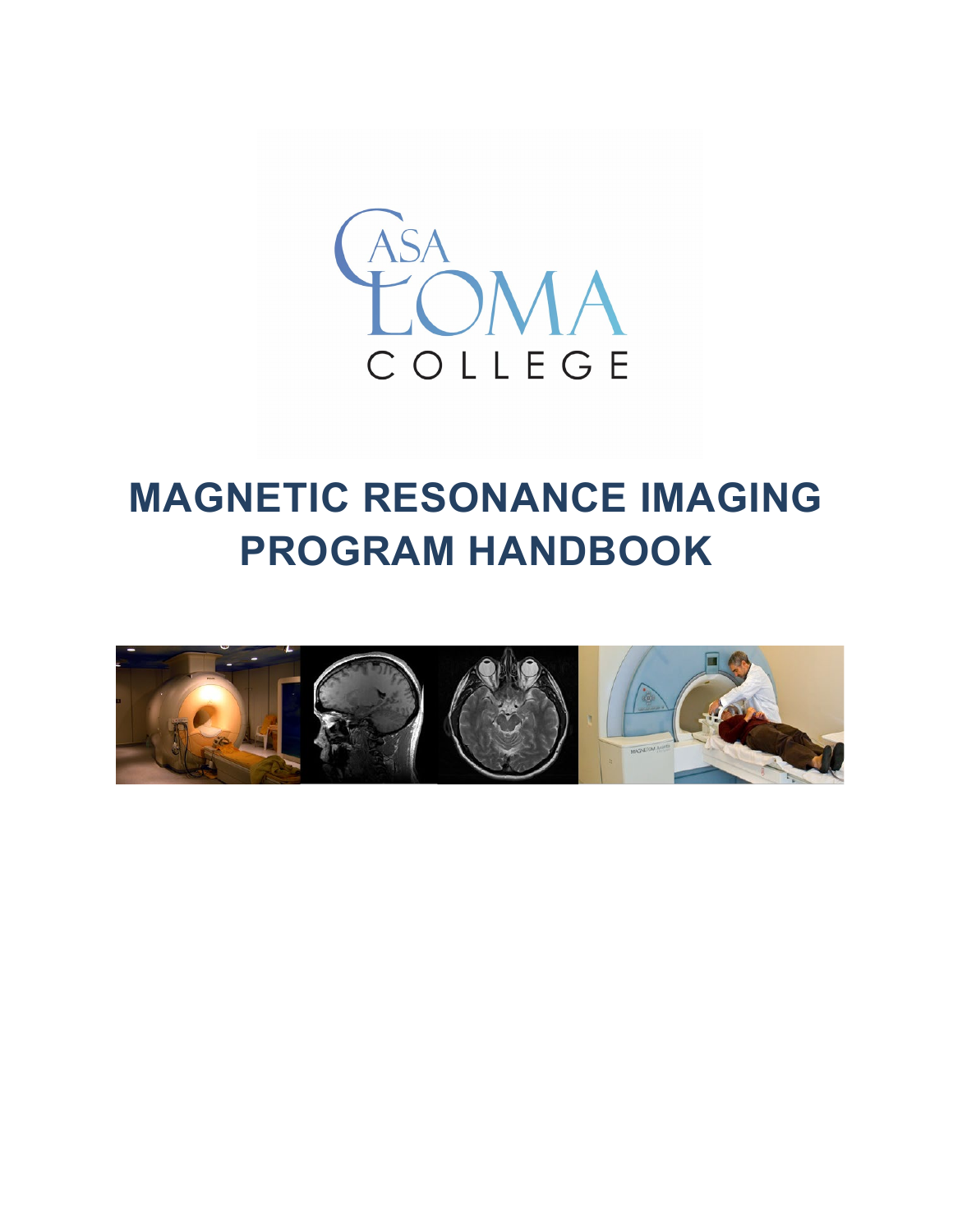## TABLE OF CONTENTS

| American Registry of Radiologic Technologists Magnetic Resonance Imaging Primary Pathway  18 |  |
|----------------------------------------------------------------------------------------------|--|
|                                                                                              |  |
|                                                                                              |  |
|                                                                                              |  |
|                                                                                              |  |
|                                                                                              |  |
|                                                                                              |  |
|                                                                                              |  |
|                                                                                              |  |
|                                                                                              |  |
|                                                                                              |  |
|                                                                                              |  |
|                                                                                              |  |
|                                                                                              |  |
|                                                                                              |  |
|                                                                                              |  |
|                                                                                              |  |
|                                                                                              |  |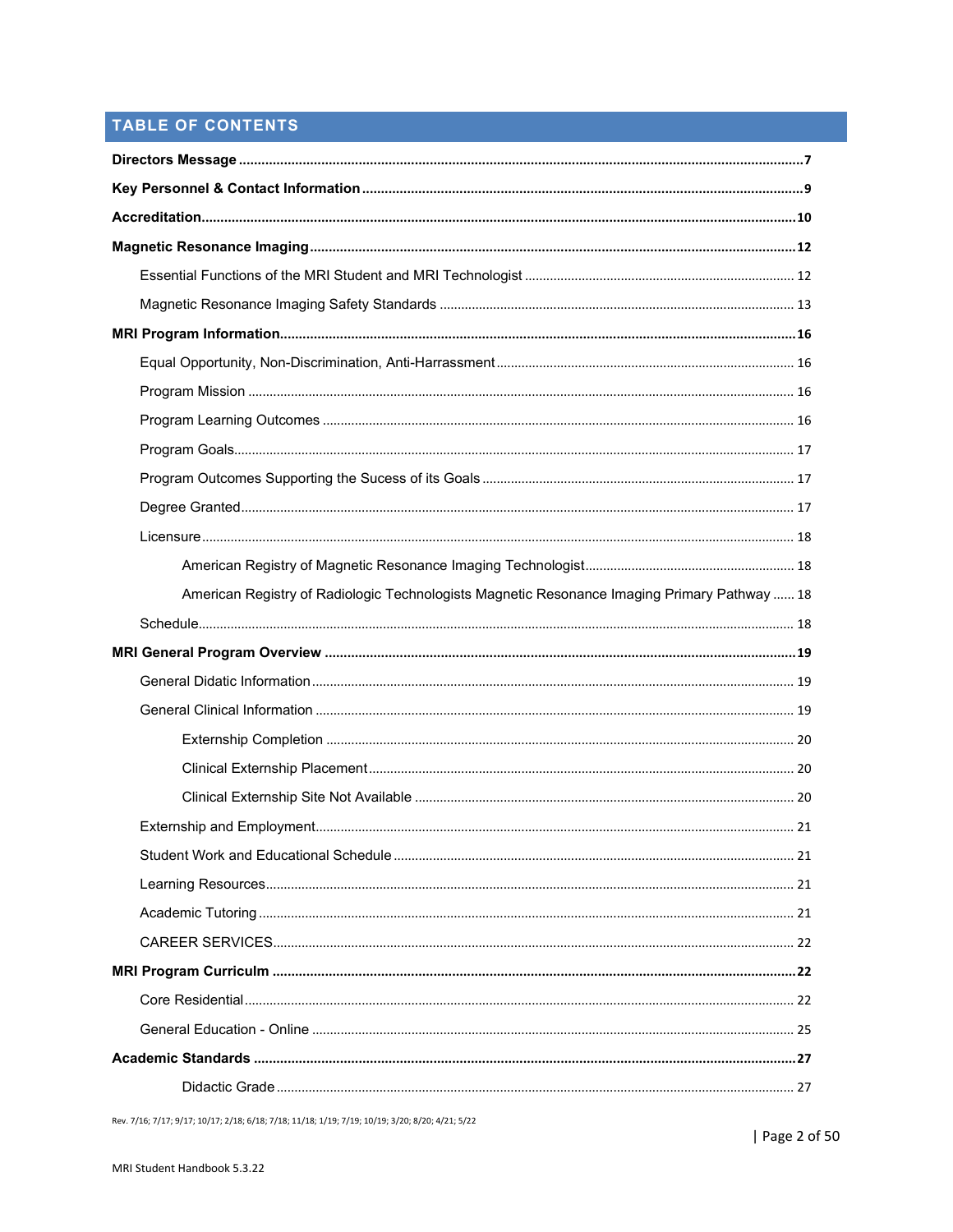| Rev. 7/16; 7/17; 9/17; 10/17; 2/18; 6/18; 7/18; 11/18; 1/19; 7/19; 10/19; 3/20; 8/20; 4/21; 5/22 |  |
|--------------------------------------------------------------------------------------------------|--|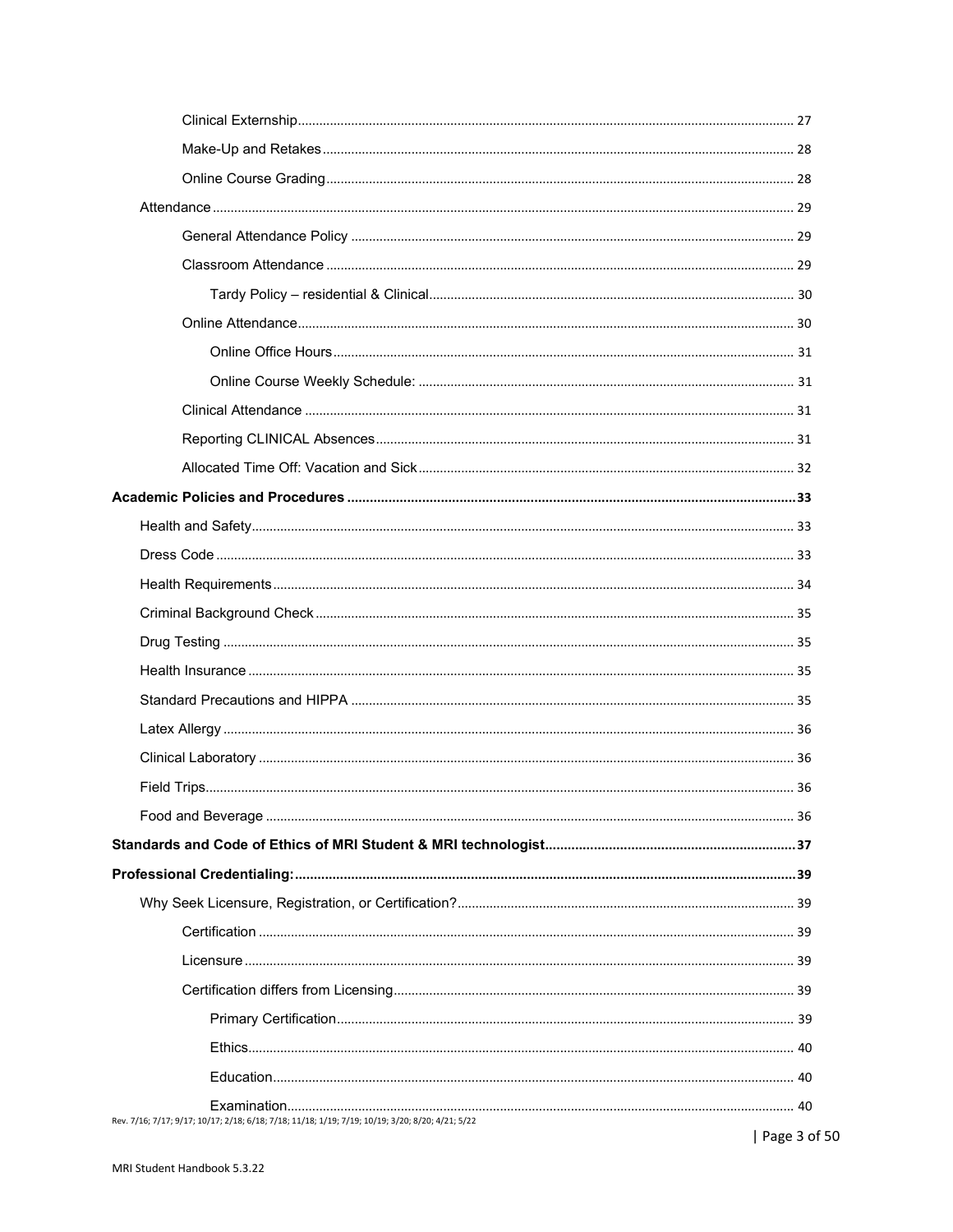| American Registry of Magnetic Resonance Imaging Technologists (ARMRIT) 44                        |  |
|--------------------------------------------------------------------------------------------------|--|
|                                                                                                  |  |
|                                                                                                  |  |
|                                                                                                  |  |
| Association of Educators in Imaging and Radiologic Sciences, Inc. (AEIRS) 44                     |  |
|                                                                                                  |  |
|                                                                                                  |  |
|                                                                                                  |  |
|                                                                                                  |  |
| International Society of Radiographers and Radiological Technologists (ISRRT) 45                 |  |
| Rev. 7/16: 7/17: 9/17: 10/17: 2/18: 6/18: 7/18: 11/18: 1/19: 7/19: 10/19: 3/20: 8/20: 4/21: 5/22 |  |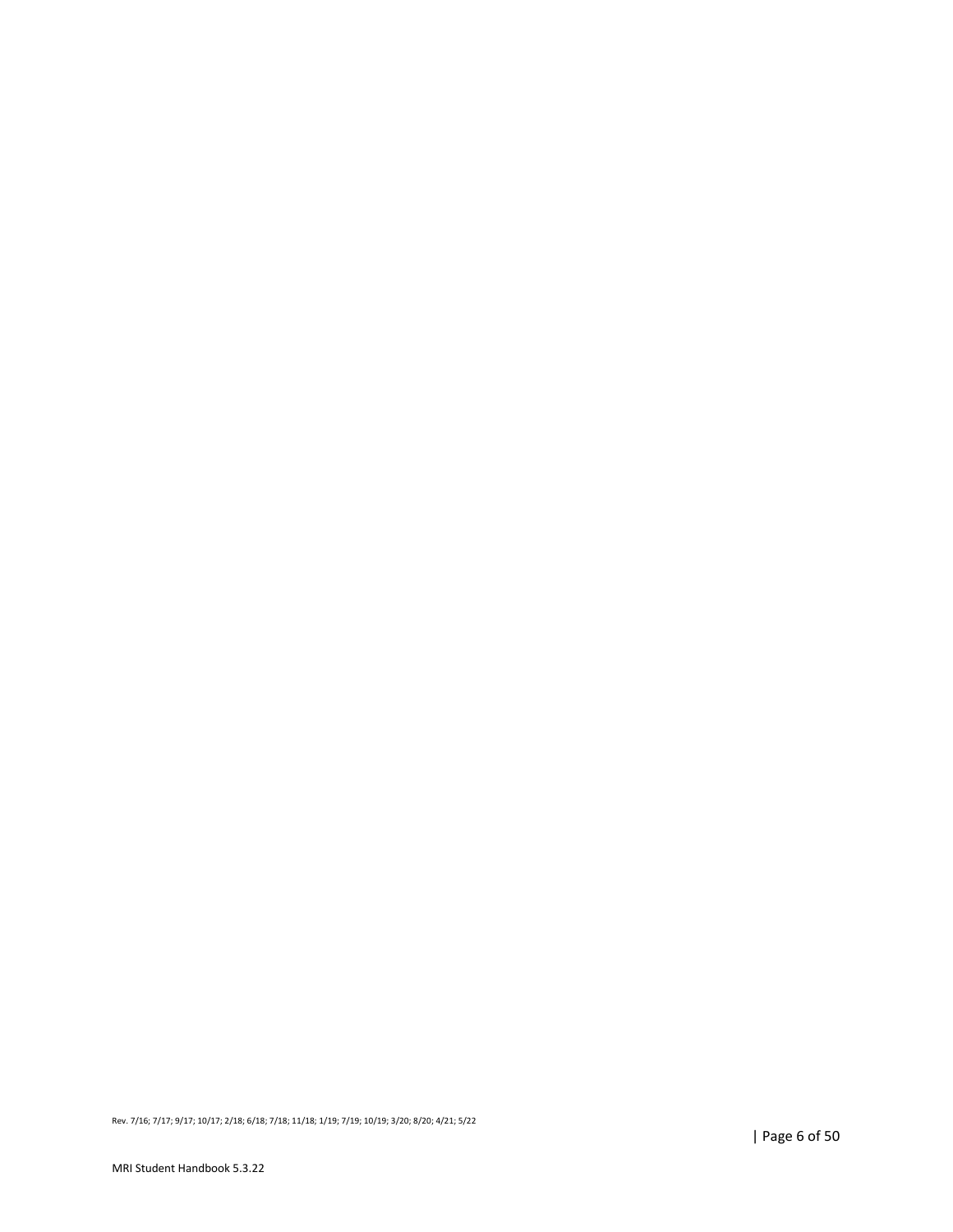## <span id="page-6-0"></span>**DIRECTORS MESSAGE**

#### *Director's Message:*

Welcome to both Casa Loma College and the MRI program. I am certain you will enjoy your experience in learning with us. Casa Loma College promotes an environment that is conducive to learning and creating an enlightened educational experience. The MR team is enthusiastic and motivated in assisting your learning and create a successful opportunity for a promising future as an MR Technologist.

The Magnetic Resonance Imaging Program is a blueprint to stimulate competency and educate operational practices in MRI, placing emphasis on ethical values, attitudes, patient care and behaviors that encourage the professional growth from a student to a Technologist. Education is the core premises and your level of accountability for this profession will set the tone for success in this field. You will be expected to master student learning objectives that will introduce, reinforce and allow you to assess, communicate effectively, cooperate with fellow workers, and display the dependability expected of a professional in the Medical Imaging field. All students will uphold strong ethical morals towards your classmates, instructors, and your clinical site experience that introduces you to the patient element of MRI.

Clinical learning experiences are provided by the presence of Labs, affiliating hospitals, and MRI clinical facilities. Students will also gain access to simulated MR scanning to encourage positive insight into the daily routine of a MR Technologist. Didactic learning experiences occur in supportive course work through both online (general education) and residential (core) classes. These experiences are developed to meet established objectives and eligibility requirements put in place by accreditors and your licensing branches The American Registry of Magnetic Resonance Imaging Technologists (ARMRIT) and the American Registry of Radiologic Technologists (ARRT) - MRI Primary Pathway Exam (MR). Your coursework is expected to be accelerated and rigorous. We encourage developing time management and organizational skills. Instructors are here to benefit you achieve your overall progression in the MRI program.

The program faculty, clinical staff, instructors, and other college personnel work extremely hard to strengthen your overall success towards graduation and realization of your dreams… MRI Technologist Ultimately, it is up to you, the student, to be successful…we are here to help you achieve your goals.

#### **Regards,**

## *MRI Educational Team*

The purpose of this handbook is to serve as a guide for the imaging student. It is the student's responsibility to carefully review this handbook to understand what is expected of them and what can be expected from the program. Imaging students who fail to read this student handbook will not be excused from compliance with the policies and requirements herein. Students are required to follow the rules and regulations in the Casa Loma College Catalog, in addition to the specific program requirements in the Student and Clinical Handbook.

It is the responsibility of the College to provide instruction and to advise students regarding Program requirements, graduation, and requirements to take the national certification examinations by the American Registry of Magnetic Resonance Imaging Technologists (ARMRIT) and the American Registry of Radiologic Technologists(ARRT) - MRI Primary Pathway Exam (MR). It is the student's responsibility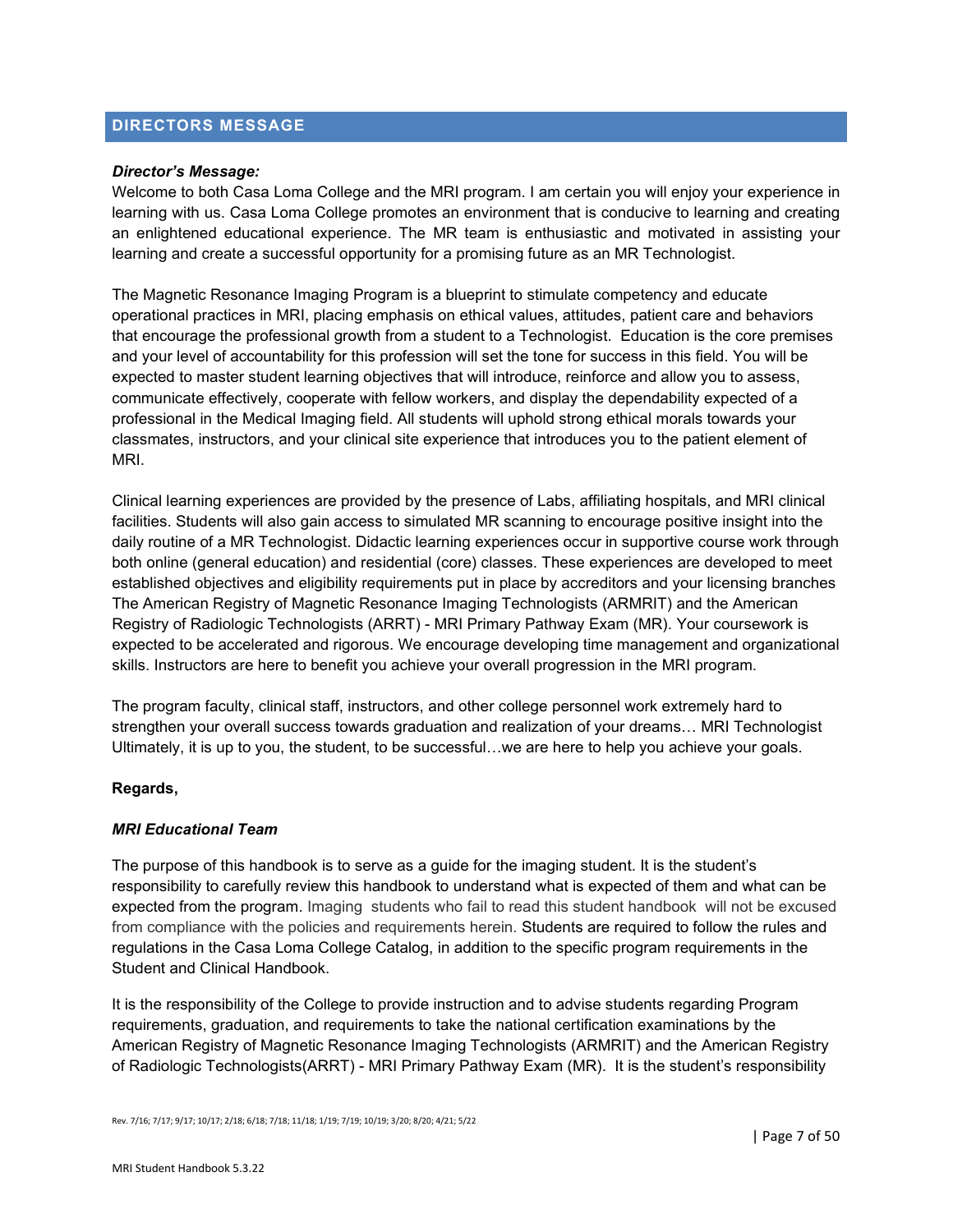to see that these requirements are met. Failure to meet the requirements may result in termination of a student from the Program or delay graduation and eligibility to take the Registry examinations.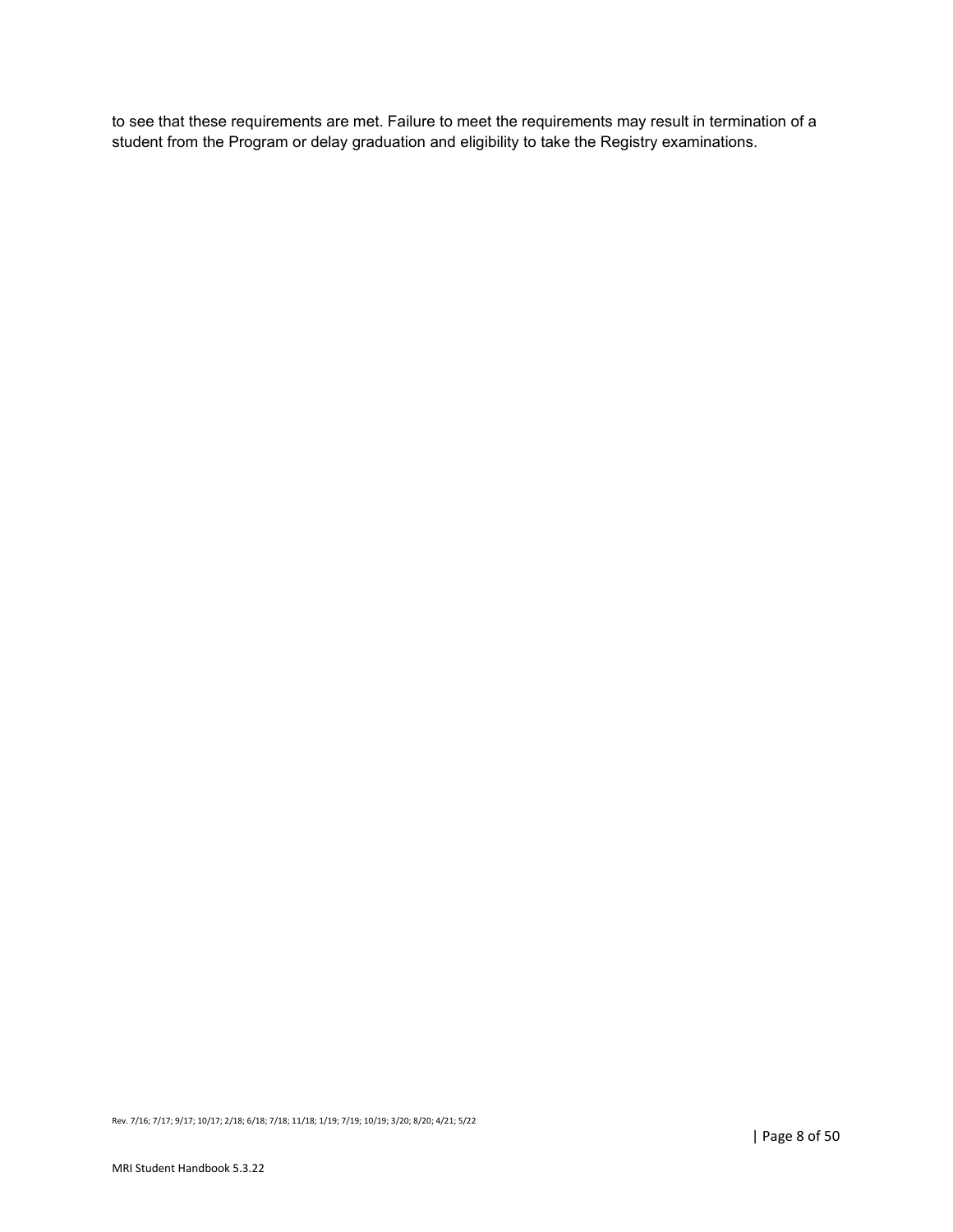## <span id="page-8-0"></span>**KEY PERSONNEL & CONTACT INFORMATION**

#### **Campus Addresses:**

## **Van Nuys Campus**

6725 Kester Avenue Van Nuys, California 91405-4523 **Phone: (800) 270-5052** Fax: (818) 785-2191

#### **Nashville Center**

750 Envious Lane Nashville, TN 37217 **Phone: (800) 270-5052**

**Simone Quinto, Associate Professor/MRI Program Director [simone.quinto@casalomacollege.edu.](mailto:simone.quinto@casalomacollege.edu) 818-785-2726 ext. 220**

**Khamsay (Sai) Sasengbong, MRI Assistant Administrative Coordinator to ACCE [khamsay.sasengbong@casalomacollege.edu](mailto:khamsay.sasengbong@casalomacollege.edu)**

**Kelly Kumar, Imaging Administrative Coordinator [kelly.kumar@casalomacollege.edu.](mailto:kelly.kumar@casalomacollege.edu) 818-785-2726 ext. 202** 

*Students with concerns, issues, or questions, should contact Kelly Kumar – who will direct your question to the correct individual.*

Kimberly Duncan

Scott Sand, Ph.D. **President/Campus Director, ext. 214** Christy Ruoff Senior Director of Financial Aid, ext. 205 Nicholas Walsh-Davis Director of Student Affairs, ext. 208 Veronica Pantoja **Disability Officer**, Title IX

#### **MRI Instructing Team:**

Each campus has an education team of primary instructors for core residential courses. Online general education course instructors can vary based on availability.

| <b>COURSE</b>                               | <b>INSTRUCTOR</b>    |
|---------------------------------------------|----------------------|
| ANA 200 Anatomy & Physiology                | Allea Cauilan        |
| <b>BIO 224 Cross Sectional Anatomy</b>      | Bahaa Karatahan      |
| <b>MRI 140 Patient Care</b>                 | Janet Nishina        |
| <b>MRI 111 &amp; 112 Physics I &amp; II</b> | <b>Brian Anhalt</b>  |
| <b>MRI 201 Imaging &amp; Procedures</b>     | Miguel Valdivia      |
| <b>MRR 300</b>                              | <b>Thomas Macias</b> |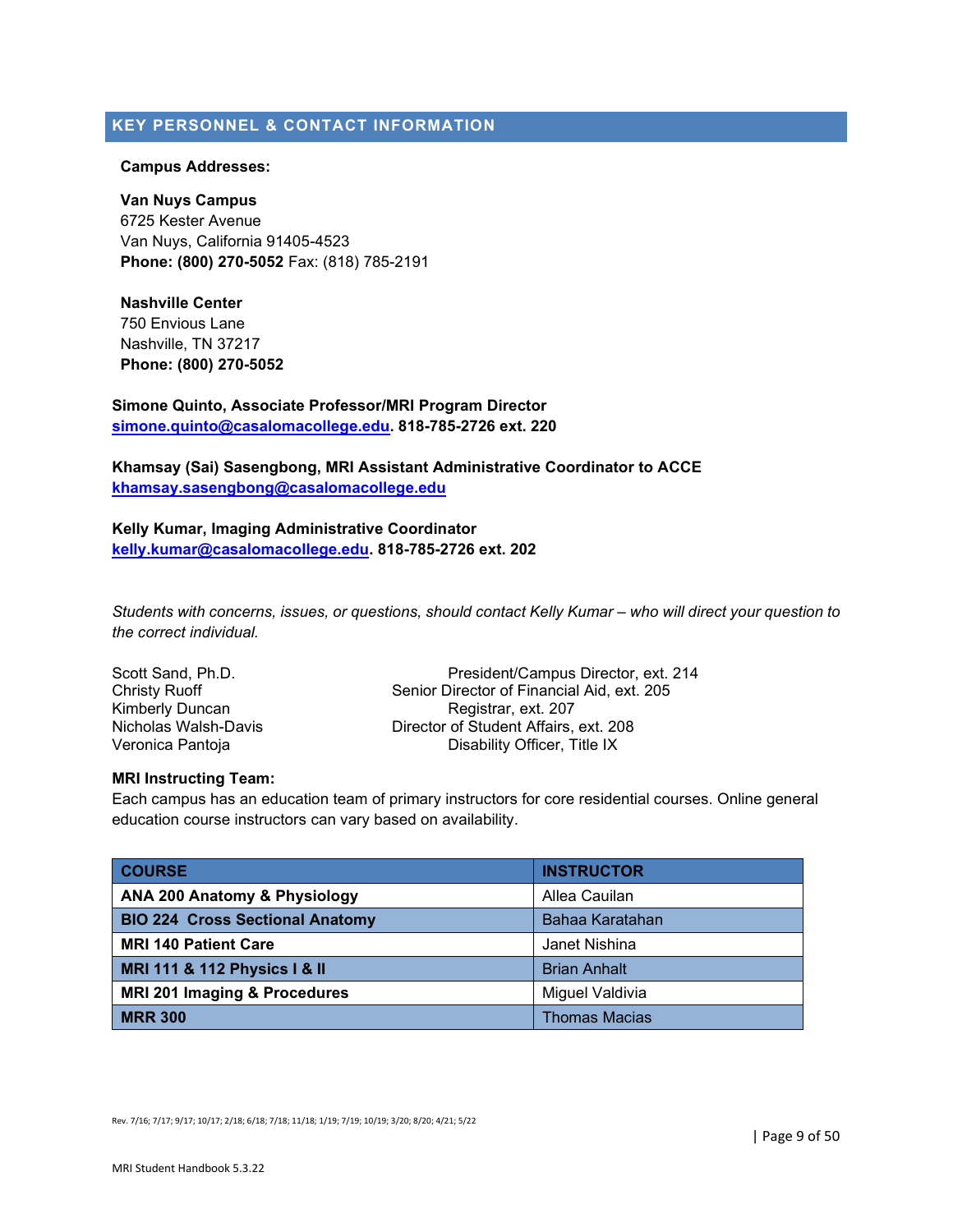## <span id="page-9-0"></span>**ACCREDITATION**

#### *Definition*

Accreditation is the recognition that an institution maintains standards requisite for its graduates to gain admission to other reputable institutions of higher learning or to achieve credentials for professional practice. The goal of accreditation is to ensure that education provided by institutions of higher education meets acceptable levels of quality.

#### *What are the two types of Accreditations?*

There are two basic types of educational accreditation, one identified as "institutional", and one referred to as or "programmatic."

Institutional accreditation applies to an entire institution, indicating that each of an institution's parts is contributing to the achievement of the institution's objectives, although not necessarily all at the same level of quality.

Programmatic accreditation, also known as specialized or professional accreditation, is designed for specialized departments, programs, schools, or colleges within a university or institution that has already received institutional accreditation.

#### *What is Regional Accreditation?*

Regional accreditation is the educational accreditation of schools, colleges, and universities in the United States by one of seven regional accrediting agencies. Each regional accreditor oversees the vast majority of public and private educational institutions, both not-for-profit and for-profit, in its region.

- Pros:
	- o The gold standard of college accreditation; highest prestige
	- o Most widely recognized type of college accreditation
	- o Credits and degrees widely accepted in transfer
	- o Eligible for all corporate tuition reimbursement plans
	- o Usually provide instructor-led courses
- Cons:
	- o Often more expensive than nationally accredited colleges
	- o Often require more liberal arts coursework
	- o May offer less career-oriented programs
	- o Often enforce more competitive admission standards

#### *What is National Accreditation?*

These agencies are called "national agencies" because they are not organized by and limited to regional geographic areas.

These national agencies have historically focused on approving career, vocational, and trade schools that offer certificates and degrees. Because of the specialized focus, the requirements to earn a certificate or degree from a nationally accredited school are not as standardized as a regionally accredited school. Nationally accredited schools are reviewed every 3-5 years to ensure that they still meet the requirements.

- Pros:
	- o Often less expensive than regionally accredited counterparts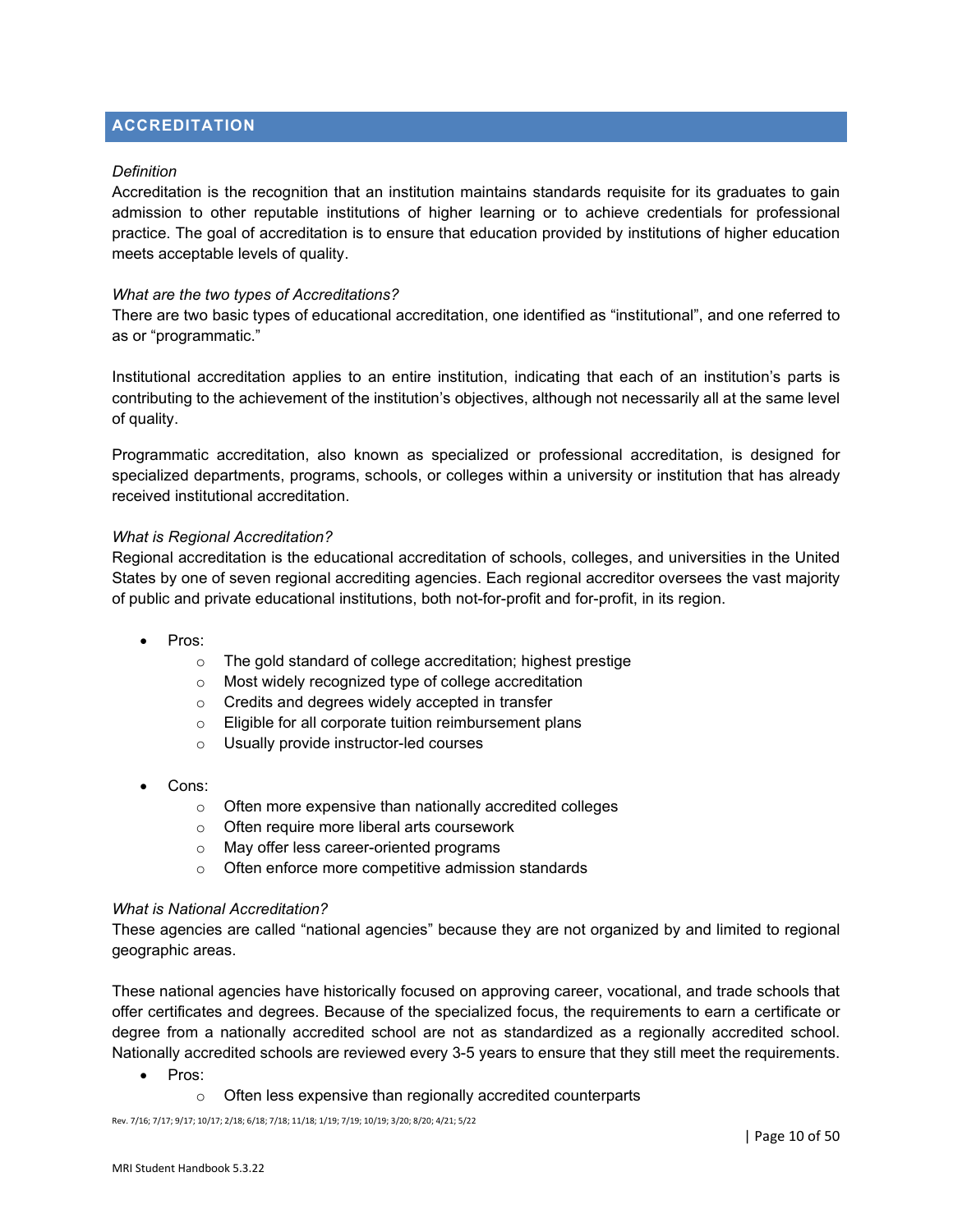- o May require less liberal arts coursework
- o May offer more practical, career-oriented majors
- o May employ more relaxed admission standards
- Cons:
	- $\circ$  Credits not widely accepted in transfer if you later attend a regionally accredited college
	- $\circ$  Coursework and degrees may not be widely accepted for professions that require licensing after degree attainment, which might affect those in licensed careers such as teaching, accounting, engineering and healthcare
	- o Sometimes excluded from corporate tuition plans
	- $\circ$  Sometimes provide self-study courses without instructor-led course sessions

Casa Loma College is nationally accredited by the Accrediting Bureau of Health Education Schools (ABHES) 7777 Leesburg Pike, Suite 314 N. Falls Church, VA 22043; Phone (703) 917-9503; Email: info@abhes.org; website [www.abhes.org](http://www.abhes.org/)

Casa Loma College is a private institution and approved to operate by the California Bureau for Private Postsecondary Education. Approval to operate means the institution is compliant with the standards contained in California Education Code CEC §94897(l) and the California Private Postsecondary Education Act of 2009.

1747 North Market, Suite 225, Sacramento, CA 95834; Phone: (916) 574- 8900 or (888) 370-7589; Website: [www.bppe.org](http://www.bppe.org/)

A student or any member of the public may file a complaint about this institution with the Bureau for Private Postsecondary Education by calling (888) 370-7589 or by completing a complaint form, which can be obtained on the Bureau's Internet Web site at [www.bppe.ca.gov.](http://www.bppe.ca.gov/)

The Magnetic Resonance Imaging Program is approved by the American Registry of Magnetic Resonance Imaging Technologist (ARMRIT), 2444 NW 8<sup>th</sup> St, Del Ray Beach, FL 33445; Phone: (718) 347-8690; website:<https://www.armrit.org/>

The Magnetic Resonance Imaging Program is accredited as a primary-pathway educational program by the American Registry of Radiologic Technologists (ARRT)(MR).<https://www.arrt.org/>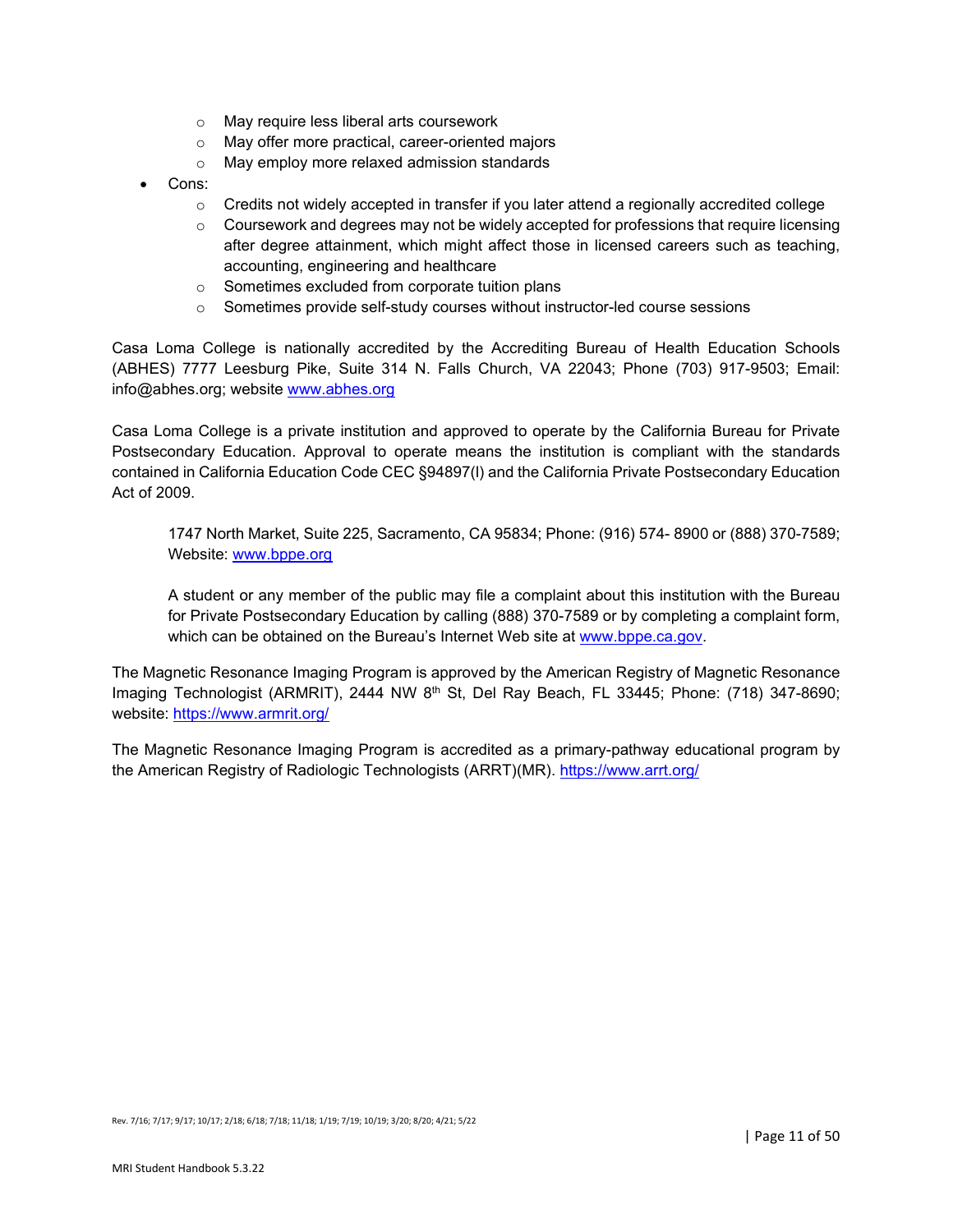## <span id="page-11-0"></span>**MAGNETIC RESONANCE IMAGING**

Magnetic Resonance Imaging (MRI) is an exciting imaging modality that has changed the ability to see anatomy, pathology, and physiology. Although clinically MRI has been used for just about 30 years, it is still complex and evolving at a rapid pace.

As an MR Technologist, you will be challenged to integrate your knowledge of the fundamental principles of MRI safely into the field of medicine. In order to stay current, a successful technologist must be proficient in MR Safety, MR Physics & Instrumentation, Cross-Sectional Anatomy & Physiology, MR common Pathology and Clinical Applications. MRI provides the ability to view cross-sectional images of anatomical regions in any arbitrary plane. This is done with a non-invasive procedure that uses extremely strong magnetic fields and radio waves.

To perform an MRI scan, the patient is placed on an imaging table and the usage of a coil will be placed on the dedicated imaging part of the patient. While open MRI machines and short-bore magnets are becoming more common, most model designs still require patients to lie in a narrow tube for up to 40 minutes, which leads to anxiety, claustrophobia or even panic for some patients. The support of a calm and caring technologist makes all the difference in the patient's experience. MRI scanners create powerful magnetic fields that line up certain atomic nuclei within the body. When stimulated by radio waves, these nuclei produce rotating magnetic fields that can be converted into images by a computer. Technologists have a nuanced understanding of the physics behind this process that allows them to create pictures with excellent contrast and signal to noise ratios. They also rely on their expertise in landmarking the human anatomy to position the patient and target the body structures to be studied.

Once a study is complete, the technologist reviews images for quality. The radiologist makes the diagnosis and communicates it to the patient's physician. As vital players on the health care team, MRI techs take great pride in producing the high-quality images physicians need to diagnose and treat with confidence and accuracy.

<span id="page-11-1"></span>

| Auditory              | Ability to hear verbal directions/requests from physicians, patients, etc.<br>Patient in the MRI scanner trying to communicate through the microphone<br>$\bullet$ |
|-----------------------|--------------------------------------------------------------------------------------------------------------------------------------------------------------------|
| Crouch                | To place coils or lift them into position                                                                                                                          |
| lFine-motor<br>skills | Manipulate small objects such as knobs, buttons, and switches on MR<br>equipment<br>Perform procedures as intravenous access and injection<br>$\bullet$            |
| Kneel                 | To perform CPR<br>Assist patients who may fall or faint<br>٠                                                                                                       |
| Lift @ 50lbs          | To lift coils on & off scanning table & storage areas<br>Assist patients on/off table, stretches & wheelchairs<br>٠                                                |
| Reach                 | To reach across the patient to their opposite side for positioning/coil, and<br>ancillary equipment placement                                                      |

## ESSENTIAL FUNCTIONS OF THE MRI STUDENT AND MRI TECHNOLOGIST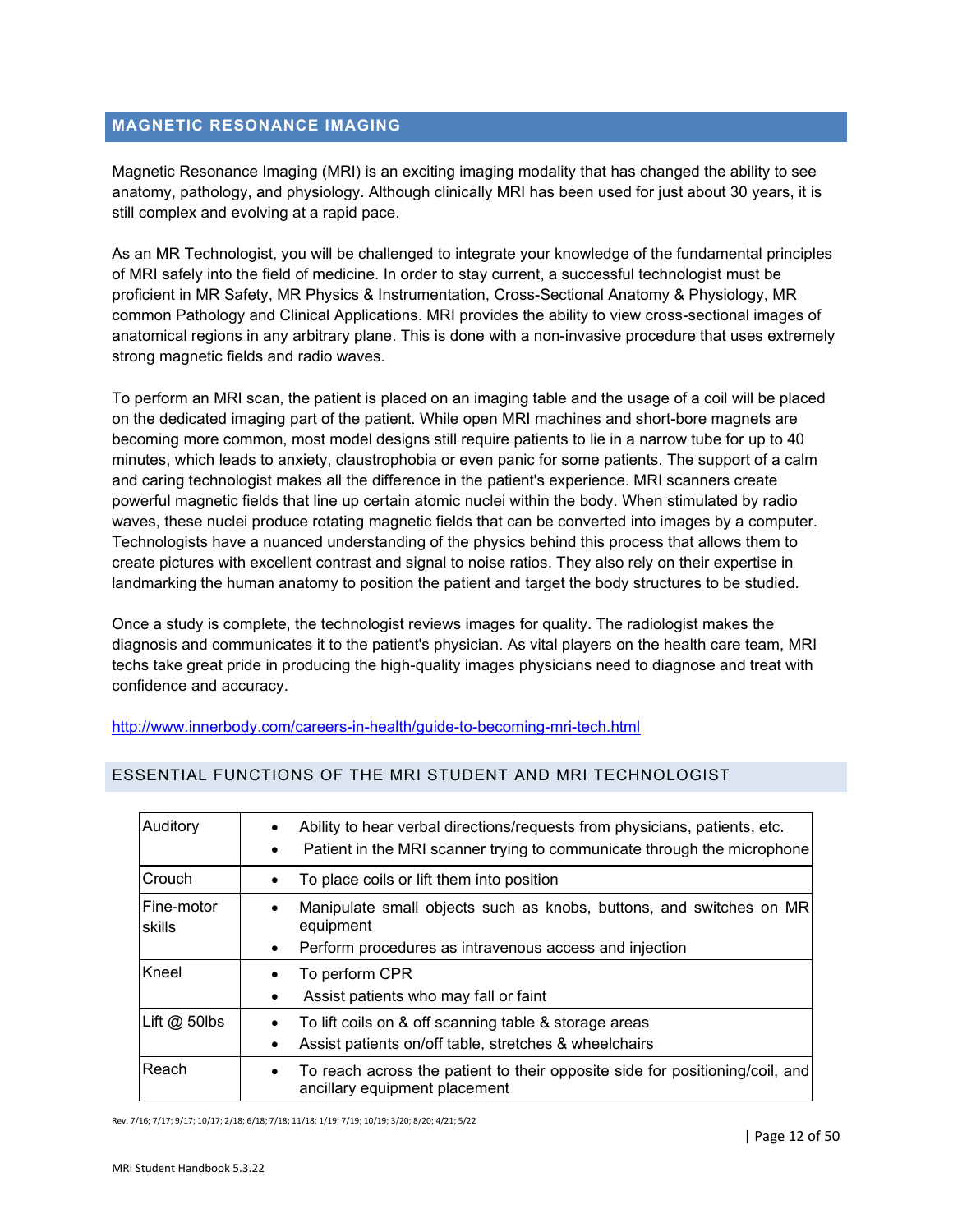|             | To reach whiling using appropriate lifting techniques for moving or<br>maneuvering patients                                                                                                                                                       |
|-------------|---------------------------------------------------------------------------------------------------------------------------------------------------------------------------------------------------------------------------------------------------|
| Stoop       | To lift coils                                                                                                                                                                                                                                     |
| Verbal      | To communicate with staff, patients, etc. (Includes writing, verbal, and<br>reading)                                                                                                                                                              |
| lVisual     | Patient identification<br>Read the exam orders<br>Read and document patient's clinical history<br>Ability to id patient in distress while outside the scan room<br>Recognize proper exam set up<br>Recognize proper window and leveling on images |
| <b>Walk</b> | For duration of assigned shift<br>A good distance between department scanners                                                                                                                                                                     |

## **Mental/Attitudinal Standards:**

- Function safely, effectively, and rationally under stressful conditions
- Maintain composure while managing multiple tasks simultaneously
- Prioritize multiple tasks
- Exhibit social skills necessary to interact effectively with patients, families, supervisors, and co-workers of the same or different cultures such as respect, politeness, tact, collaboration, teamwork, and discretion
- Must exhibit and maintain professionalism (Maintain personal hygiene…)

## <span id="page-12-0"></span>MAGNETIC RESONANCE IMAGING SAFETY STANDARDS

Prior to the program start, all MRI Students will sign an MRI Safety Screening form, signed by both the students and MRI Program Director. Based on conditions below, a conversation for clearance will be made with the Program Director, the Implant companies' position, and the risk vs. benefits decided on by students Physician.

- Student cannot have contraindicated biomedical devices, implants, and materials (pacemaker)
- Students cannot have ferromagnetic contraindicated biomedical devices, implants, and material (aneurysm clip)
- Students cannot have accidental ferromagnetic implanted objects and/or materials (shrapnel, metal fragments in eyes, skin)
- Students cannot have contraindicated devices assisting in routine tasks (hearing aids)
- Students cannot have phobias that would NOT allow them to perform routine tasks and care in the healthcare environment
- Students should notify the Program Director if they are pregnant. MRI does not use ionizing radiation, occupational MRI exposure to the fetus is considered safe; however, because MRI is a relatively new technology, all the radiobiological questions are not completely answered. **Pregnant health care practitioners are permitted to work in and around the MR environment throughout all stages of pregnancy; however, they are requested not to remain within the MR scanner room during actual data acquisition/scanning itself.**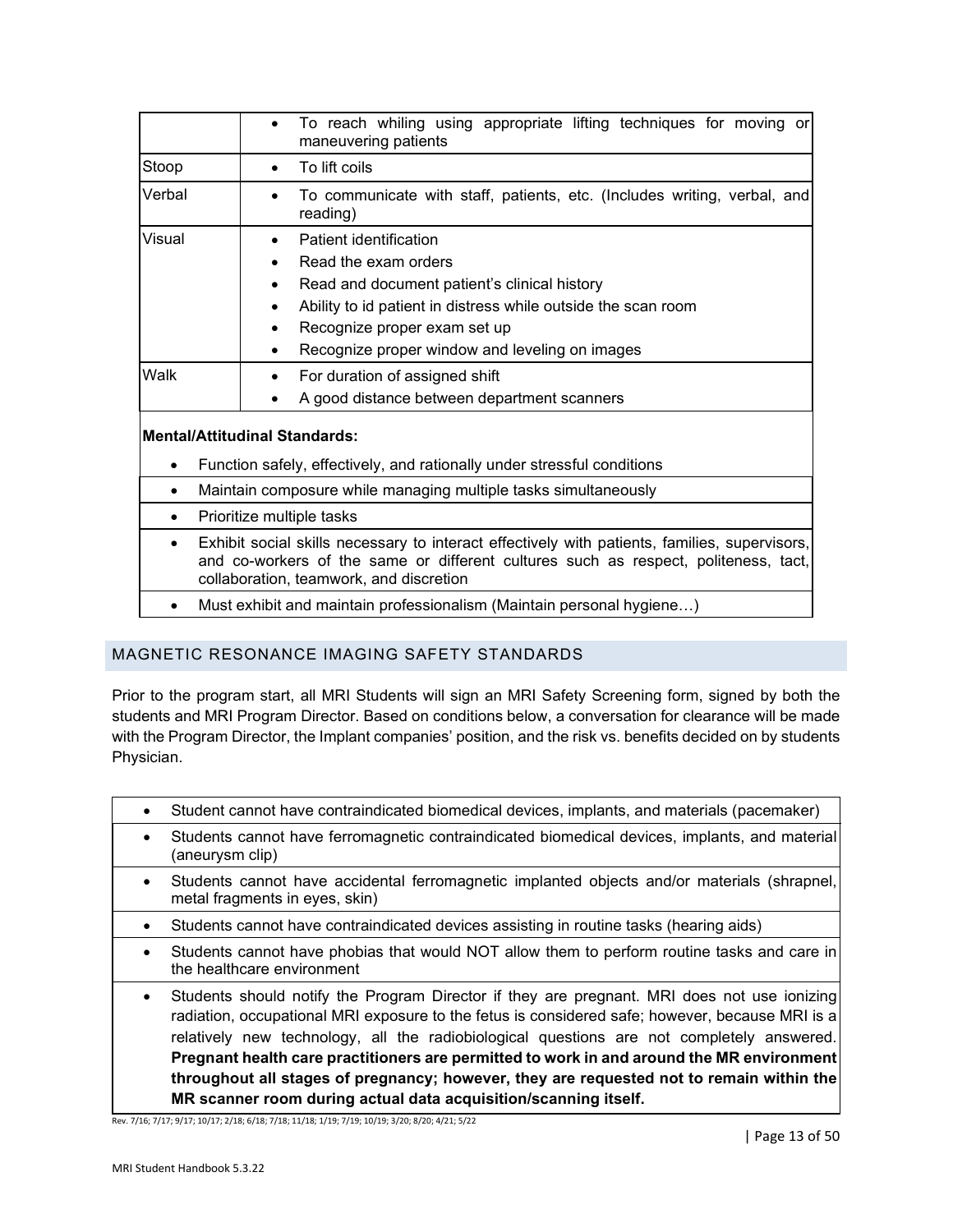• If the student declares a pregnancy, plans for program continuation and completion must be made. The student has the following options: 1) remain in the program as scheduled. This option requires that all courses must be completed with a passing grade and continued attendance and satisfactory progress must be maintained. In addition, the clinical rotation will be monitored so the student will **NOT** receive any exposure to the RF. 2) The student may take a Leave of Absence as agreed upon by the Program Director and student and in accordance with the policies of Casa Loma College. The student is encouraged to return to the program as soon as possible.

Magnetic Resonance Imaging (MRI) machines generate a very strong magnetic field within and surrounding the MR environment. Although there are no known risks to the operator and/or patient for the use of MR Clinically, there are safety precautions that should be taken seriously. The magnetic field is always on, so unsecured magnetically susceptible (Ferromagnetic) materials (even at a distance) can become accelerated into the bore of the magnet with a force sufficient enough to cause severe injury or damage to the equipment, patient, and/or any personnel in its path.

Anyone entering in this environment without being screened by the qualified MR personnel may potentially endanger the safety of everyone in the MR environment. It is the qualified MR personnel, especially the MRI technologist's, responsibility to control all access to the scanner room. As an MRI student, you too become part of this safety team adhering and obligated to all MRI Safety policies and procedures based upon the guidelines of your clinical site. At any point a student has doubt, an MRI Technologist and/or Radiologist should be perused for reasoning and assurance on the correct answer.

NO ONE may enter the MRI scan room without an appropriate safety screening

The MRI Program and faculty need to ensure your safety and the safety of everyone that will be clinically operating around you. We need critical information to be able to appropriately evaluate if it is safe for you to enter and work in the magnetic field (scan room). If you are NOT safe to operate within the scan room, you are NOT a safe candidate to work in MRI.

After reading the following passages if you have any questions about your safety, please feel free to contact the MRI Program Director/ACCE

The following can have potential contraindications depending on type, placement, and etc. Please look at the list below, if any of the following you have or have questions in regard, please bring it to the MRI Program Director or ACCE immediately:

Each student must fill out, sign, and return to the MRI Program Director/ACCE. This is a prerequisite during the interviewing process.

Do any of the following apply to you personally?

- A surgical procedure that entails implanted electronic device(s), and/or any implant within/on your body you were not naturally born with
- \_\_\_\_\_ Cardiac Pacemaker, wires, or defibrillator
- \_\_\_\_\_ Brain/Aneurysm Clip(s)
- Intracranial shunt: Programmable Type: Codman or Strata
- \_\_\_\_\_ History of any welding, grinding, or metal in your eyes
- \_\_\_\_\_ Middle ear prosthesis, hearing Aid, or implant
- Eye implant or prosthesis

Rev. 7/16; 7/17; 9/17; 10/17; 2/18; 6/18; 7/18; 11/18; 1/19; 7/19; 10/19; 3/20; 8/20; 4/21; 5/22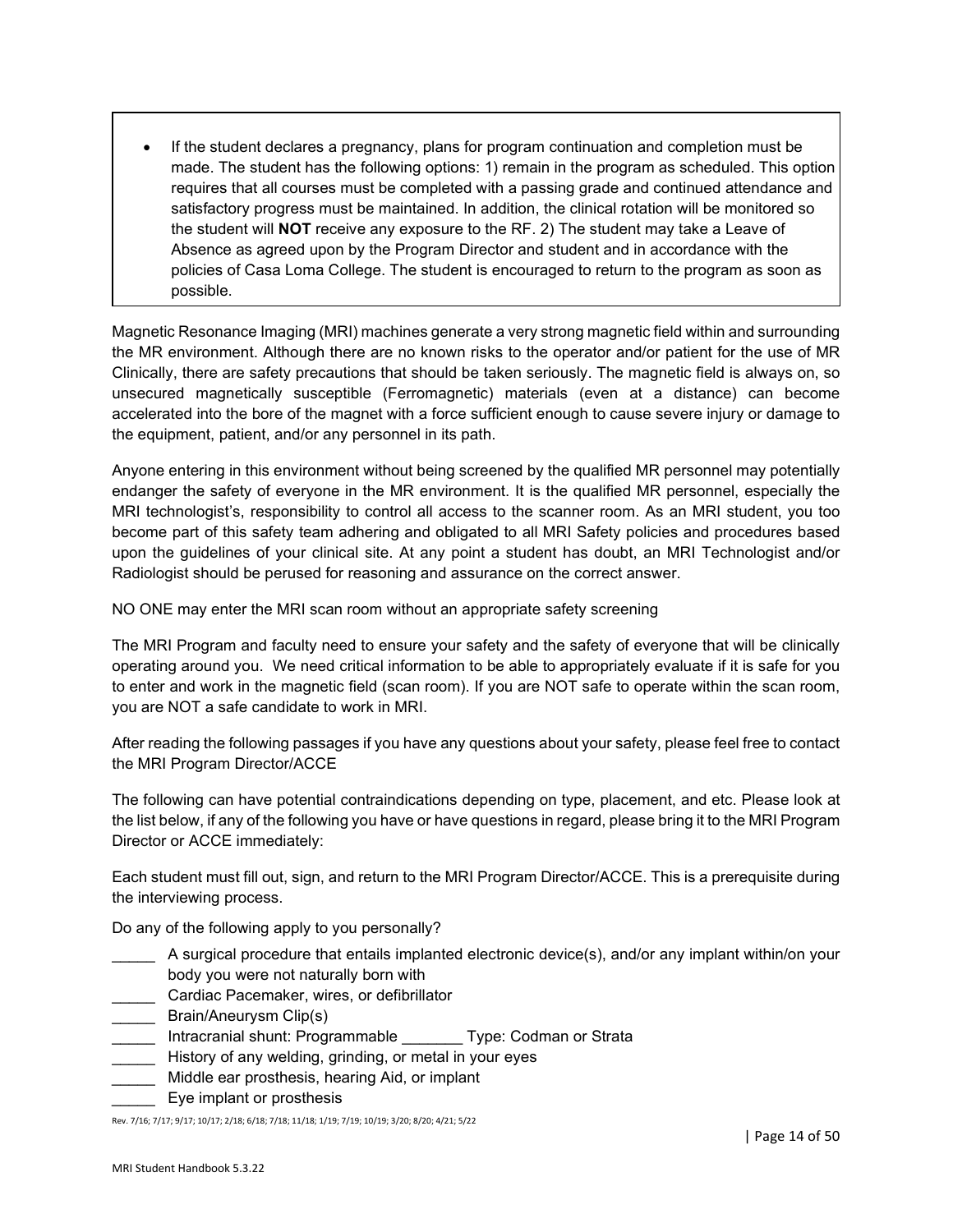- \_\_\_\_\_ Have you ever had an eye injury with metal, metal removed from your eye, and/or told by a doctor that all of the metal has been removed after an injury
- \_\_\_\_\_ Any known metal fragments, bullets, BB, pellets,
- Pregnancy, this is at the discretion of the candidate and/or enrolled student

Do you have any serious illness, disabilities, or contraindications that would prevent you from performing routine tasks in the Magnetic Resonance Imaging Department as a student and future technologist?

#### IMPORTANT:

Students are responsible to report immediately anything related to the above safety screening and policy to the director. The director will need to assess and address any potential safety issue related.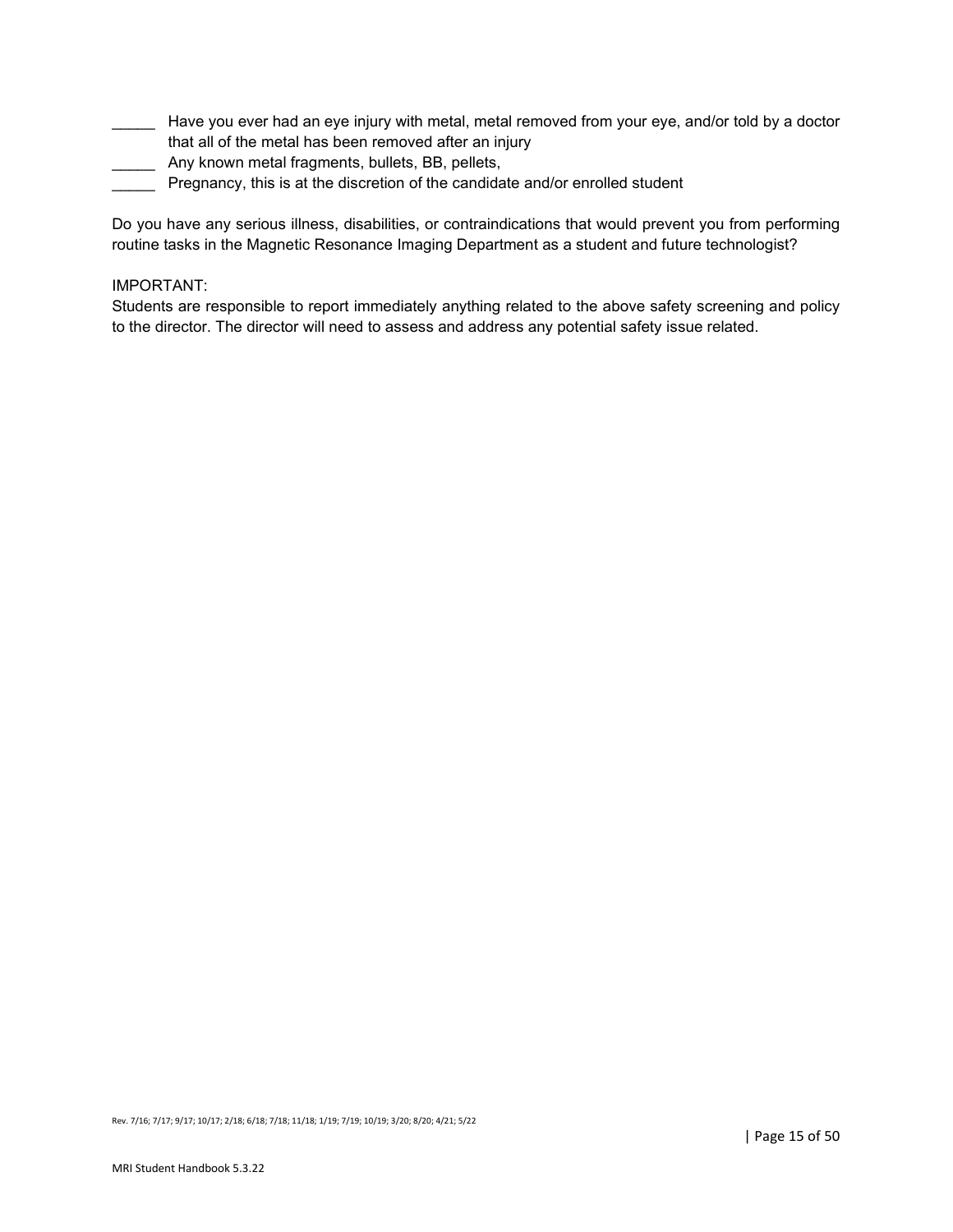## <span id="page-15-0"></span>**MRI PROGRAM INFORMATION**

## <span id="page-15-1"></span>EQUAL OPPORTUNITY, NON-DISCRIMINATION, ANTI-HARRASSMENT

Casa Loma College is committed to establishing and maintaining a safe and nondiscriminatory educational and working environment for all College community members. It is committed to a policy of nondiscrimination in matters of admission, employment, and in access to and participation in its education programs, services, and activities. Casa Loma College does not discriminate on the basis of color, race, national origin, ancestry, religion, citizenship status, gender, gender identity, gender expression, sexual orientation, pregnancy, age, medical condition (cancer related, or HIV/AIDS related), genetic characteristics, disability, military or veteran status, uniform service member status, or any other category protected by federal, state, or local laws. In accordance with applicable federal and state laws protecting qualified individuals with known disabilities, CLC will attempt to reasonably accommodate those individuals unless doing so would create an undue hardship on the College. Any qualified applicant or employee with a disability who requires an accommodation in order to perform the essential functions of his or her job should contact the Human Resources Office.

The prohibition on harassment includes sexual harassment, as well as sexual misconduct, dating and domestic violence, and stalking.

The College forbids and will not tolerate any form of discrimination and harassment and has enacted administrative procedures to assure equal opportunity and to recognize and eliminate violations of this policy in accordance with state and federal laws. It is both illegal and prohibited by this policy to retaliate against any individual for filing a complaint or participating in an investigation.

The following person(s) has been designated to handle inquiries or complaints regarding nondiscrimination policies: Veronica Pantoja, Title IX Coordinator and Director of Human Resources, [veronica.pantoja@casalomaCollege.edu,](mailto:veronica.pantoja@casalomaCollege.edu) 818-785-2726

#### <span id="page-15-2"></span>PROGRAM MISSION

In harmony with the Casa Loma College mission, the mission of the Magnetic Resonance Imaging Program is to educate in both didactic and clinical applications of MRI, while maintaining superb patient care. We graduate competent technologists specialized in Magnetic Resonance Imaging,

## <span id="page-15-3"></span>PROGRAM LEARNING OUTCOMES

Upon completion of this program, the student will be able to:

- 1. Interview the patient and recognize contraindication to an MRI exam.
- 2. Demonstrate knowledge of MRI physics, theory, pulse sequence parameters, and image optimization.
- 3. Perform MRI exams according to the Doctors orders and protocols set up by the facility.
- 4. Properly film, format, and archive imaging studies.
- 5. Demonstrate appropriate communication skills with patients and colleagues.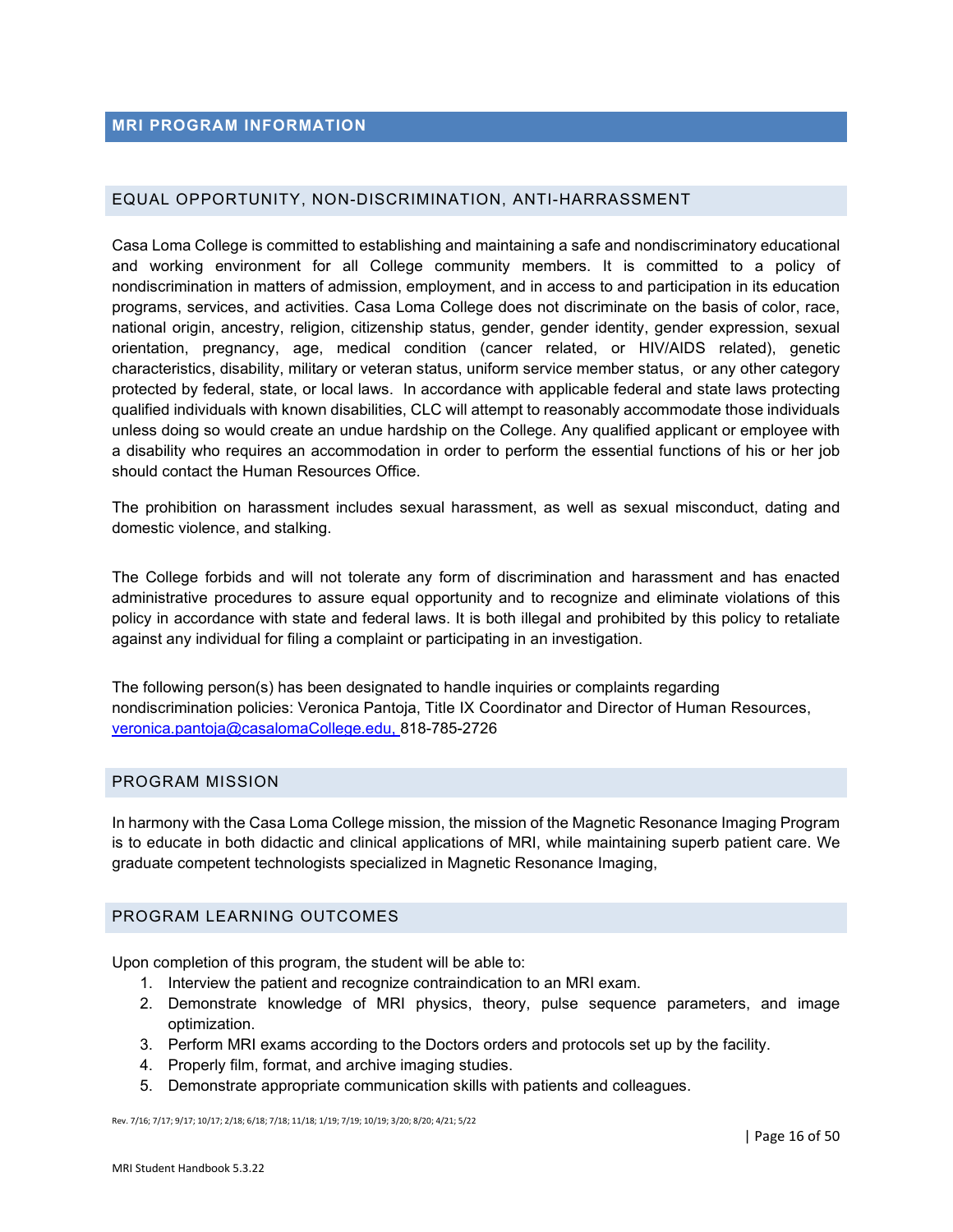- 6. Act in a professional and ethical manner.
- 7. Respect all information as "privileged." Adhere to all HIPAA policies.

## <span id="page-16-0"></span>PROGRAM GOALS

Fulfillment of the program's mission is assessed by the degree to which the program achieves the following learning outcomes:

- 1. The Graduate will perform clinically with confidence and competence, as an entry-level technologist
- 2. The Graduate will complete the required clinical experiences specified by ARMRIT and ARRT
- 3. The Graduate will demonstrate critical thinking and problem-solving skills
- 4. The Graduate will communicate in the healthcare environment effectively
- 5. The Graduate will be encouraged to value lifelong learning to achieve personal and professional growth
- 6. The Graduates will provide qualified Magnetic Resonance Imaging Technologists to meet the healthcare needs of the community

## <span id="page-16-1"></span>PROGRAM OUTCOMES SUPPORTING THE SUCESS OF ITS GOALS

#### *Graduates of the Magnetic Resonance Imaging Program*

Upon completion of the Magnetic Resonance Imaging Program, the student will be able to meet the outcomes linked to the goals of the program.

- Will demonstrate an understanding of the role of the MRI Technologist by working in a manner consistent with the laws and regulations of the jurisdictions in which they practice.
- Demonstrate clinical competence consistent with entry level MRI Technologist professionals.
- Apply patient care and management techniques to ensure confidentiality, safety, comfort, modesty, health, and well-being of the patient.
- \*70% of those attempting the ARRT and/or ARMRIT credentialing examination will pass on their first attempt.
- \*70% of program starters will complete the program.
- \*70% of graduates, who have sought employment, will be employed within 12 months of graduation.
- Graduates will be members of a professional society.
- Graduates will engage in lifelong learning.

\*Minimum goals and outcomes

## <span id="page-16-2"></span>DEGREE GRANTED

Upon successful completion of all coursework and program requirements, the student is granted an Associate in Applied Science Degree in Magnetic Resonance Imaging.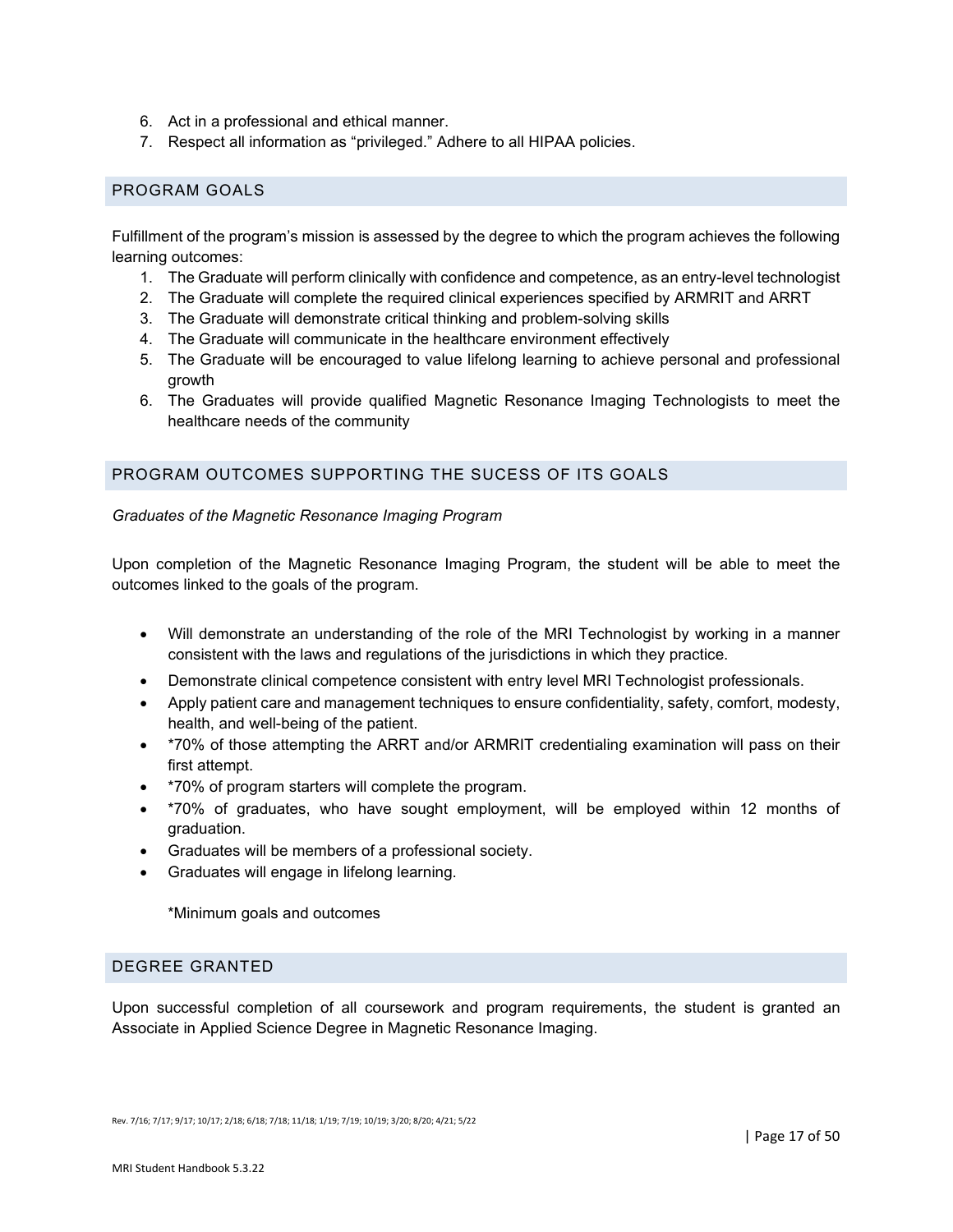## <span id="page-17-0"></span>**LICENSURE**

There is no state or national licensure requirement for MRI Technologists; however, it is becoming extremely competitive to work in this field without advanced certification. Casa Loma College prepares its graduates to take the American Registry of Magnetic Resonance Imaging Technologist credentials (ARMRIT) and the American Registry of Radiologic Technologists MRI Primary Pathway Exam (ARRT)(MR).

## <span id="page-17-1"></span>AMERICAN REGISTRY OF MAGNETIC RESONANCE IMAGING TECHNOLOGIST

Applicants for **ARMRIT Certification** must meet the criteria to be eligible to sit for the certification exam:

- 1. Graduate of an approved MRI Technologist Program with at last one-thousand hours (1,000) of externship clinical experience.
- 2. Application completed
- 3. Application fee of \$300.00 (non-refundable)
- 4. Resume (CV)
- 5. Copy of Diploma within three (3) years of graduation
- 6. Copy of driver's license
- 7. Original letter of recommendation signed and dated within the last twelve (12) months from your MRI Clinical Supervisor or externship Coordinator stating you have 1,000 MRI Clinical hours and are competent as an MRI Technologist

## <span id="page-17-2"></span>AMERICAN REGISTRY OF RADIOLOGIC TECHNOLOGISTS MAGNETIC RESONANCE IMAGING PRIMARY PATHWAY

Applicants for the **ARRT MRI Primary Pathway Exam** are completed online and must have:

- 1. Completed an MRI educational program that is accredited by a mechanism acceptable to the ARRT. (Casa Loma College is approved for the MRI primary pathway exam)
- 2. Applicants to the ARRT will have three years from the date of program completion to submit application.
- 3. Must have earned an academic degree
- 4. Must demonstrate competency in didactic coursework and an ARRT specified list of 28 clinical competencies and 1,000 hours by completing the Magnetic Resonance Imaging Didactic and Clinical Competency Requirements.
- 5. Satisfaction of that requirement must be indicated by signature of your MRI Program Director and, if required, an authorized faculty member — on your application for certification and registration.
- 6. Must comply with the Rules of Ethics contained in the ARRT Standards of Ethics
- 7. Application fee of \$225.00

#### <span id="page-17-3"></span>**SCHEDULE**

Theory days: One day per week – Saturdays 8:00 AM to 4:00 PM Online Courses:At student/faculty convenience (weekly attendance required)

Externship: Five days per week 40 hours per week MRI 181 / 40 hours per week MRI 182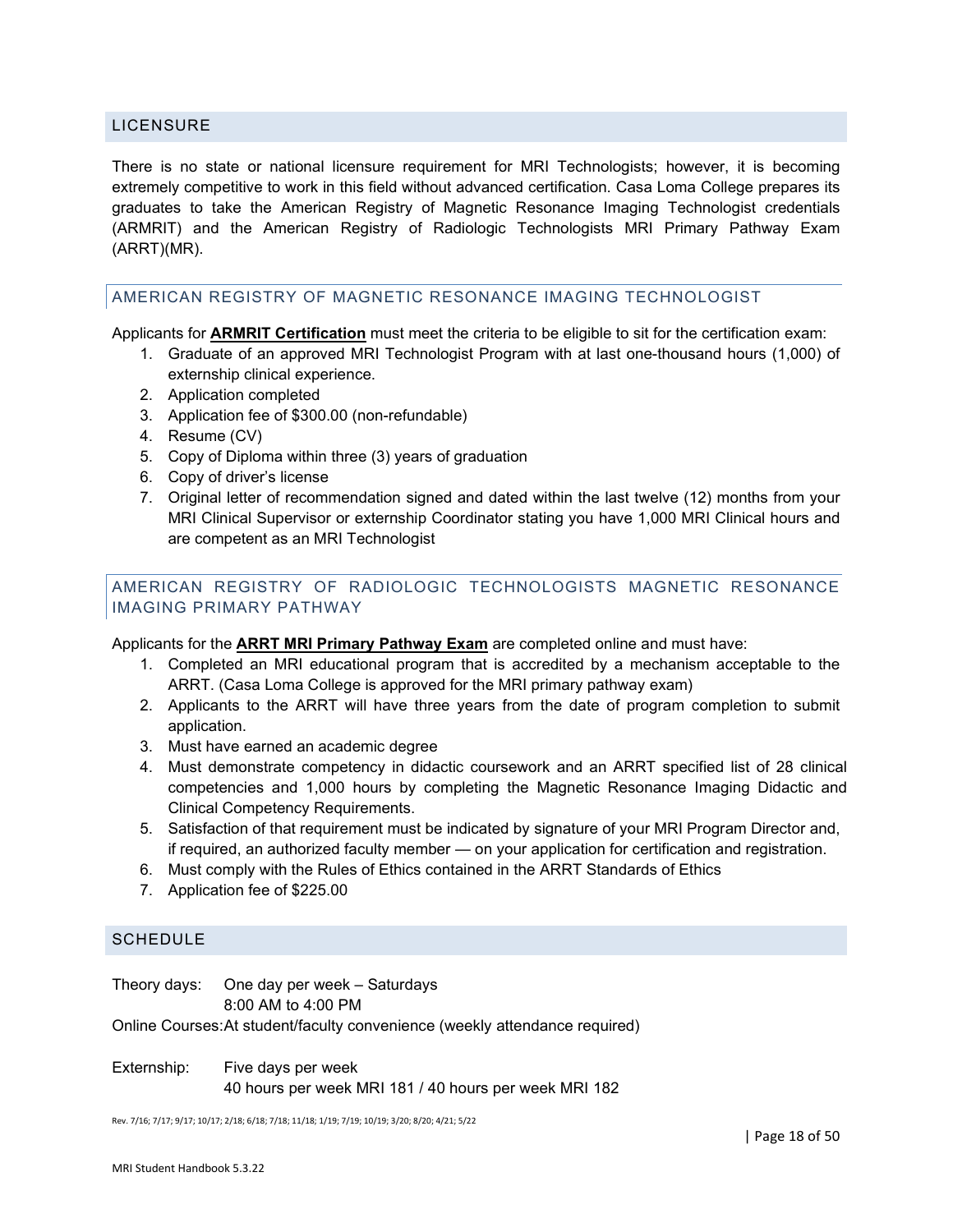## <span id="page-18-0"></span>**MRI GENERAL PROGRAM OVERVIEW**

The MRI Program is a two-year commitment; students are required to be on campus every Saturday. In semester four (4), students may have mandatory scheduled lab days on Sundays. Labs are conducted at an imaging center; the schedule availability is based on the department not having scheduled patients. Currently, most centers/departments run Monday – Saturday, leaving Sunday as the only potential day for lab days. The MRI Program Director makes every effort to get the dates for lab in advance for your scheduling purposes. If lab days are scheduled, you will have the Saturday of that weekend off.

In addition, the MRI Program has 8 general education courses, scheduled throughout the six semesters. General education supports the general mission of the College to prepare students to enter the workforce with a well-rounded knowledge base including written and verbal communication skills, the ability to solve problems, to work well with others, and to adapt to a changing workplace.

General education requirements vary among the programs - some programs require most of general education be taken prior to advancing to the core program; others intersperse general education throughout the program. While we understand the students desire to concentrate on the core program, it is also the student's responsibility to complete a minimum number of courses in general education.

## <span id="page-18-1"></span>GENERAL DIDATIC INFORMATION

Didactic is scheduled in a definite format to provide the proper ratio of practical and classroom experience. Therefore, full-time attendance is compulsory. Didactic instruction times will vary according to course schedules during the course semesters. Students who miss lecture material are responsible for obtaining the missed information; as well as being responsible to know the information. It is the students' responsibility to pursue the missed information and discuss any questions with the instructor.

#### <span id="page-18-2"></span>GENERAL CLINICAL INFORMATION

The clinical component of the program has been scheduled in a definite format to provide cohesiveness between didactic and practicum experience. Therefore, attendance is compulsory. Outside appointments should never be scheduled during clinical time. Please be prepared to:

- Attend MRI 181 40 hours per week for 15 weeks
- Attend MRI 182 40 hours per week for 15 weeks
- Attend scheduled hours based on the site's availability and their patients' needs
- Complete a minimum of 1000 total hours to complete the MRI program; a minimum of 500 hours (and a minimum of 10 completed competencies) to pass MRI 181 and a minimum of 500 hours (and 28 completed competencies) to complete MRI 182.
- Interact online through the entire externship with the required system (need internet and computer)

The MRI ACCE will schedule the clinical experience for clinical externship. Students are given the opportunity to share requests and concerns. There is no guarantee that the requests will work or be approved.

Rev. 7/16; 7/17; 9/17; 10/17; 2/18; 6/18; 7/18; 11/18; 1/19; 7/19; 10/19; 3/20; 8/20; 4/21; 5/22 Students fulfilling an eight-hour clinical experience will receive a 30-minute meal break. All clinical requirements are logged, tracked, and evaluated on a web-based system.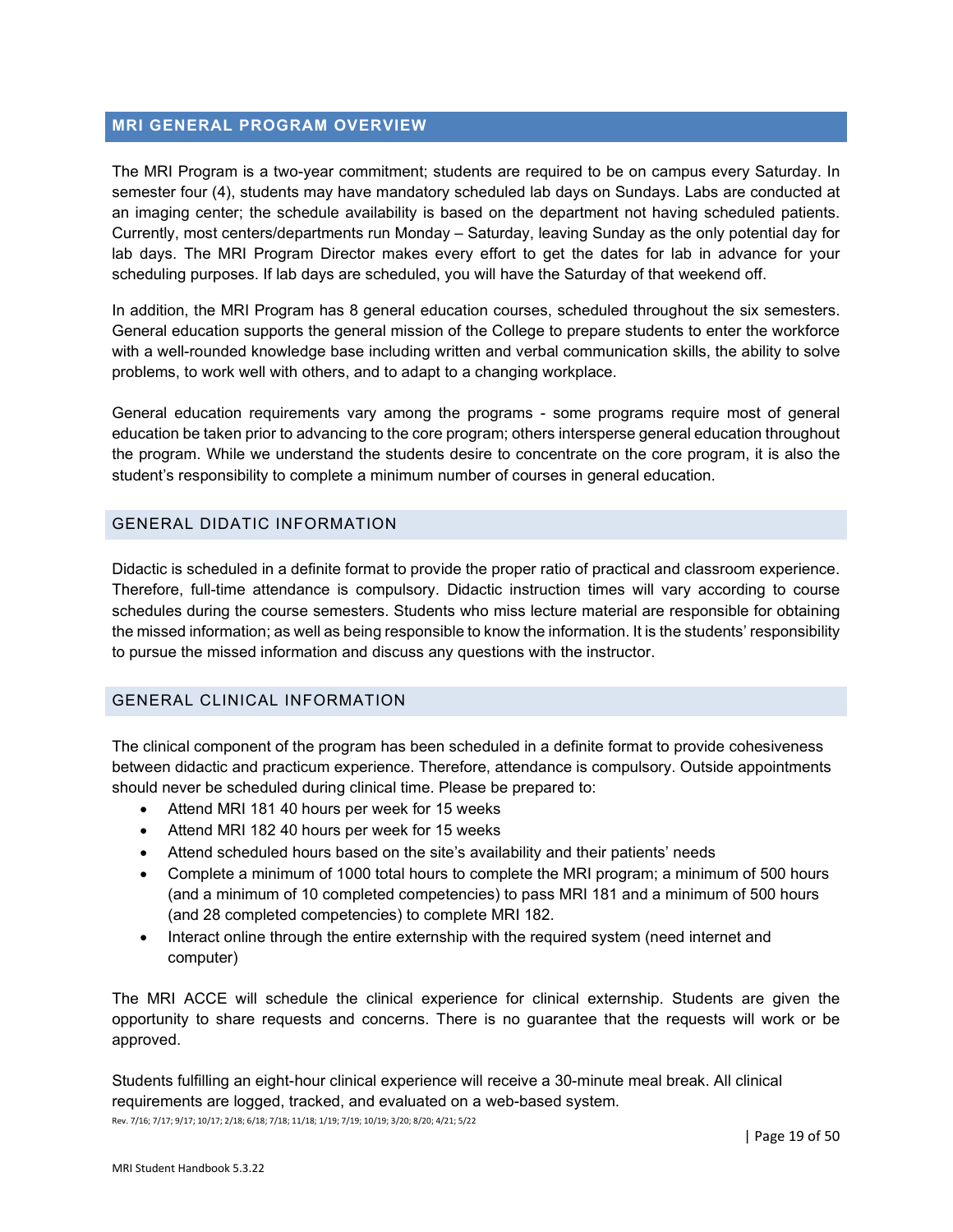A student will not be released from externship or receive their clinical grade if they meet the 1000 clinical hours prior to the 30 week/2 semester completion date. If a student does not meet the 1000 clinical hour minimum in addition to all other requirements, the student will fail the externship clinical semester and must repeat it in its entirety. Please see the below completion policy.

To ensure our students success and timely completion of the MRI Program, there is a very clear Externship completion policy. The purpose of the policy is to be sure all students have met all program requirements by the designated completion (graduate) date. To be a successful graduate of the Applied Associates of Science in MRI program, this date must be met.

## <span id="page-19-0"></span>EXTERNSHIP COMPLETION

Students are required to complete each semester of externship within the time provided, as designated by the start and end date of the semester. Students who do not complete their externship between the dates of the semester II, will receive an INC (incomplete) for that course and will be allowed 14 days to complete the remaining hours of externship. Students not completing within the 14 days, will receive a FAIL for that course.

## <span id="page-19-1"></span>CLINICAL EXTERNSHIP PLACEMENT

Clinical Externship placement is a very complex process; there is no guarantee of a site that will offer individual time flexibility. Although all efforts are attempted to meet the student's needs, the student must be available to meet their required hours within the business hours of their clinical site. Students must be prepared to travel to their clinical site within the necessary commute. All transportation expenses are the student's responsibility. The student will have to meet the clinical hour and competency requirements to pass clinical externship.

While the MRI clinical education coordinator will make every effort to assign students to a clinical site that is within 50 miles of the College Campus, this is not guaranteed. Clinical assignments are based upon the number and type of sites available, and the first consideration of an assignment is to provide a well-rounded comprehensive clinical experience in preparation for graduation as an entry-level MRI Technologist. There may be times a student will be asked to change clinical sites or visit a clinical site to acquire a competency. Students are responsible for travel, meals, and any other expenses incurred for attending clinical.

## <span id="page-19-2"></span>CLINICAL EXTERNSHIP SITE NOT AVAILABLE

Every effort is made by our clinical team to find an appropriate clinical site for your externship. In rare occasions, students, who have not been assigned to an externship site at completion of the required program and exit competencies, will have 14 days from last day of semester to be placed in a site before termination will take place *(This is a procedure required by our accrediting agency, ABHES.)*

When an externship site is available, student will reenroll:

- If student owed money based on refund calculation, student will not be required to pay prior to returning to school. School will spread out the payments for duration of externship
- If student was delinquent in any payments prior to termination, the delinquent payments must be brought to date prior to reenrollment.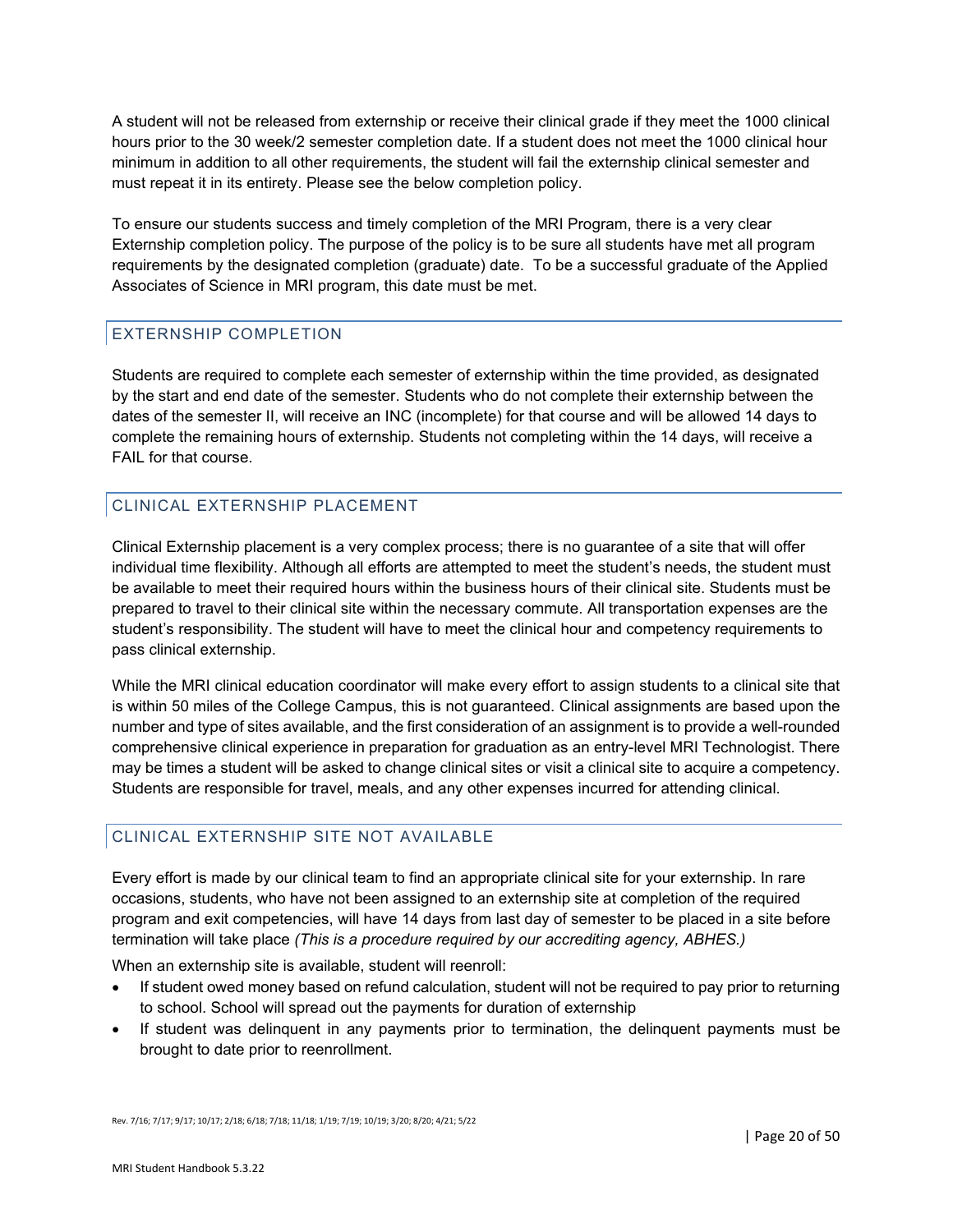## <span id="page-20-0"></span>EXTERNSHIP AND EMPLOYMENT

Students should make sure their clinical hours are separate from employment hours. No student may be employed in a position as an MRI Technologist before graduation. Any employment of students must be outside the regular educational/clinical hours and cannot be used as the required clinical hours. Students may not receive monetary gifts from staff or patients. Any questions or concerns about clinical requirements should be brought to the attention of the ACCE or MRI Program Director.

## <span id="page-20-1"></span>STUDENT WORK AND EDUCATIONAL SCHEDULE

Your coursework will be rigorous, and at times you may wonder what you have gotten yourself into, but your perception of intensity has much to do with the amount of time, dedication, and commitment you spend towards your chosen profession; therefore, working full-time while in the MRI Program is extremely difficult and not recommended since work schedules will generally conflict with class and clinical rotations. Any activity that impairs the student's ability to attend class, participate actively in all classroom, lab and clinical sessions, and/or meet the requirements of each course must be avoided.

## <span id="page-20-2"></span>LEARNING RESOURCES

The College uses a Learning Management System called Canvas. Login information with secure password is provided to all students and faculty. Canvas can be accessed from individual computers at home. Canvas provides a forum for students to access classroom materials posted by the instructors as well as a grade book with which the students can monitor their grades. Students can send emails to their instructors and classmates via Quick mail on Canvas. The College website has a tab for access to library resources http://library.casalomacollege.edu. The ProQuest database is used for student research needs. Links are provided under the http://library.casalomacollege.edu/databases.html tab. A librarian is available to assist students in utilizing the library and obtaining resources. The library has copies of Program texts and other Program-specific books that may be checked out by the students. The list is found at http://library.casalomacollege.edu/images/shelflist.pdf.

## <span id="page-20-3"></span>ACADEMIC TUTORING

Individualized instruction is available without charge to all students. This instruction must be scheduled with the course instructor. Every effort is made to counsel students who's academic performance, clinical practice attitude, or personal qualities are not commensurate with the requirements of future MRI Technologists. The MRI Program Director, ACCE, and instructor will inform a student when work is substandard. It is the student's responsibility to arrange tutoring by contacting the appropriate person.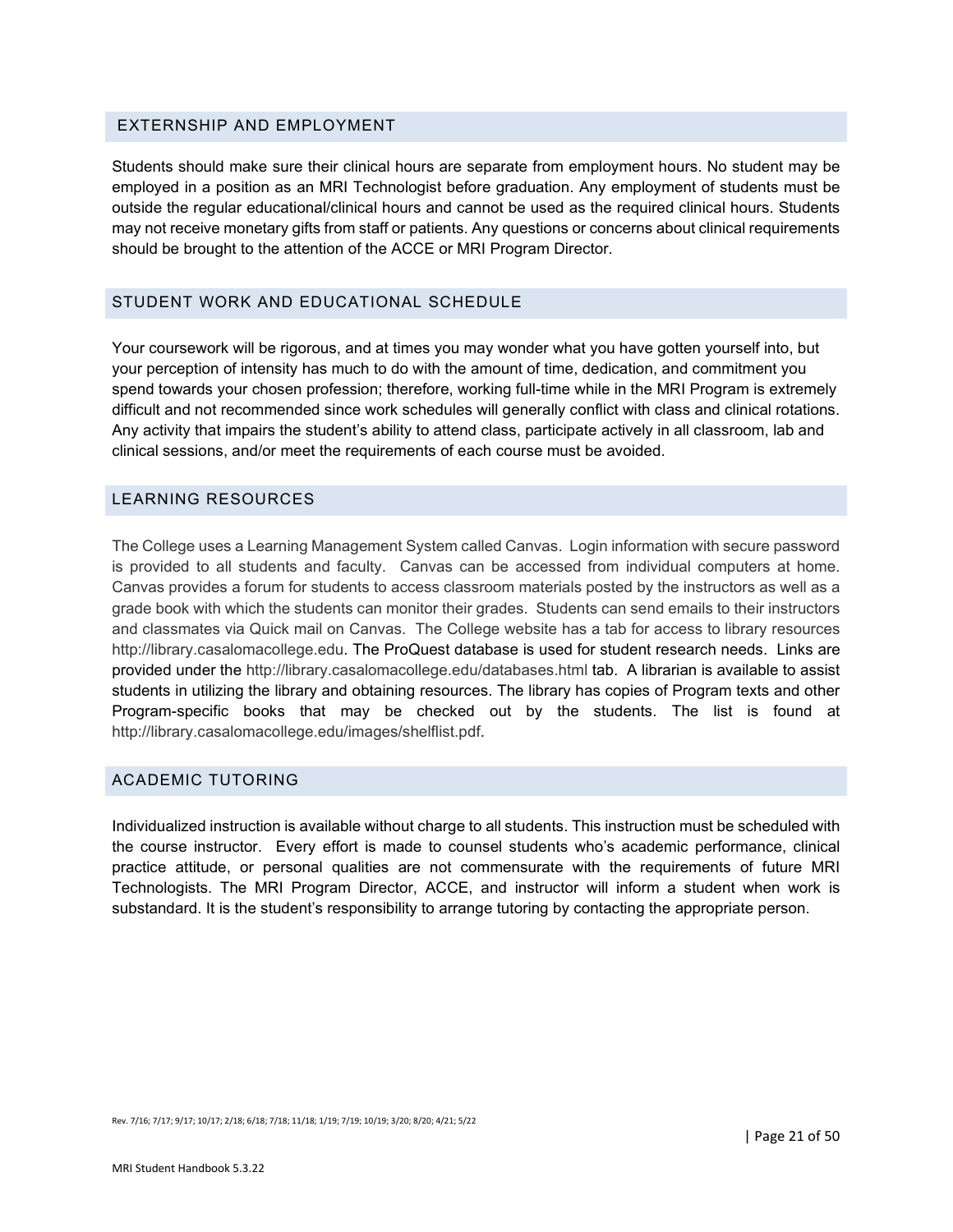## <span id="page-21-0"></span>CAREER SERVICES

The Career Services department is integral to your success throughout the program and on the path to your ultimate career goals. Their knowledge and up-to-date analysis of the current workforce and its trends is an invaluable resource, providing guidance to current students and graduates alike. Their importance increases as you progress in the program and enter externship, graduate, pass your board exams, and begin your search for employment as an entry level MRI technologist. All interactions and requests by the Career Services department are required and part of your programmatic requirements. Failure to complete any assignment provided by the Career Services department may result in delay of your semester/program completion documentation.

## <span id="page-21-1"></span>**MRI PROGRAM CURRICULM**

The Associate of Applied Science in Magnetic Resonance Imaging program consists of 2099 hours consisting of 1099 hours of theory and lab and 1000 hours of clinical externship, over six semesters. Students attend classes online and residential.

#### **Introduction to Online Learning**

#### *Prerequisite to the MRI Program*

This course assesses the student's readiness to participate in online courses. Course consists of introduction to the learning management system and how to navigate throughout the system. Students must complete the course and receive a pass out of a pass/fail grade to be eligible to start MRI Program; those not completing or passing the course will not proceed with the MRI Program. Students must be enrolled by orientation to participate in the Introduction to Online Learning course and be eligible to proceed in the program.

## <span id="page-21-2"></span>CORE RESIDENTIAL

## **ANA 200 Human Anatomy & Physiology (MRI) 120 Clock Hours Theory / 61 Clock Hours Lab / 10.0 CR**

This course focuses on the necessary foundation for our future medical imaging professionals focusing on anatomy and physiology concepts following a system-based approach. Human anatomy & physiology introduces the students to the study of the structure and function of the human body. Basic concepts on the levels of structural organization, structure and function of chemicals, atoms, molecules, cells, tissues, organs, and systems are explored. The course covers the integumentary, skeletal, muscular, nervous, and endocrine systems, special senses, blood, cardiovascular, lymphatic, digestive & metabolism, urinary and reproductive systems. In addition, the course will include the relevant medical terminology.

## **BIO 224 Cross Sectional Anatomy**

#### **120 Clock Hours Theory / 61 Clock Hours Lab / 10.0 CR**

Rev. 7/16; 7/17; 9/17; 10/17; 2/18; 6/18; 7/18; 11/18; 1/19; 7/19; 10/19; 3/20; 8/20; 4/21; 5/22 This course is the study of cross sectional normal and abnormal anatomy, known as pathology. The course will demonstrate and educate the student on the correlation of the study of cross-sectional anatomy and MRI. MRI allows a detailed view into the human body with multiple orthogonal planes (axial, sagittal, coronal, and oblique planes). Looking at the human anatomy in multiple orthogonal planes with MRI allows an evaluation of soft tissue, vascular structures, bony structures, organs, and muscles.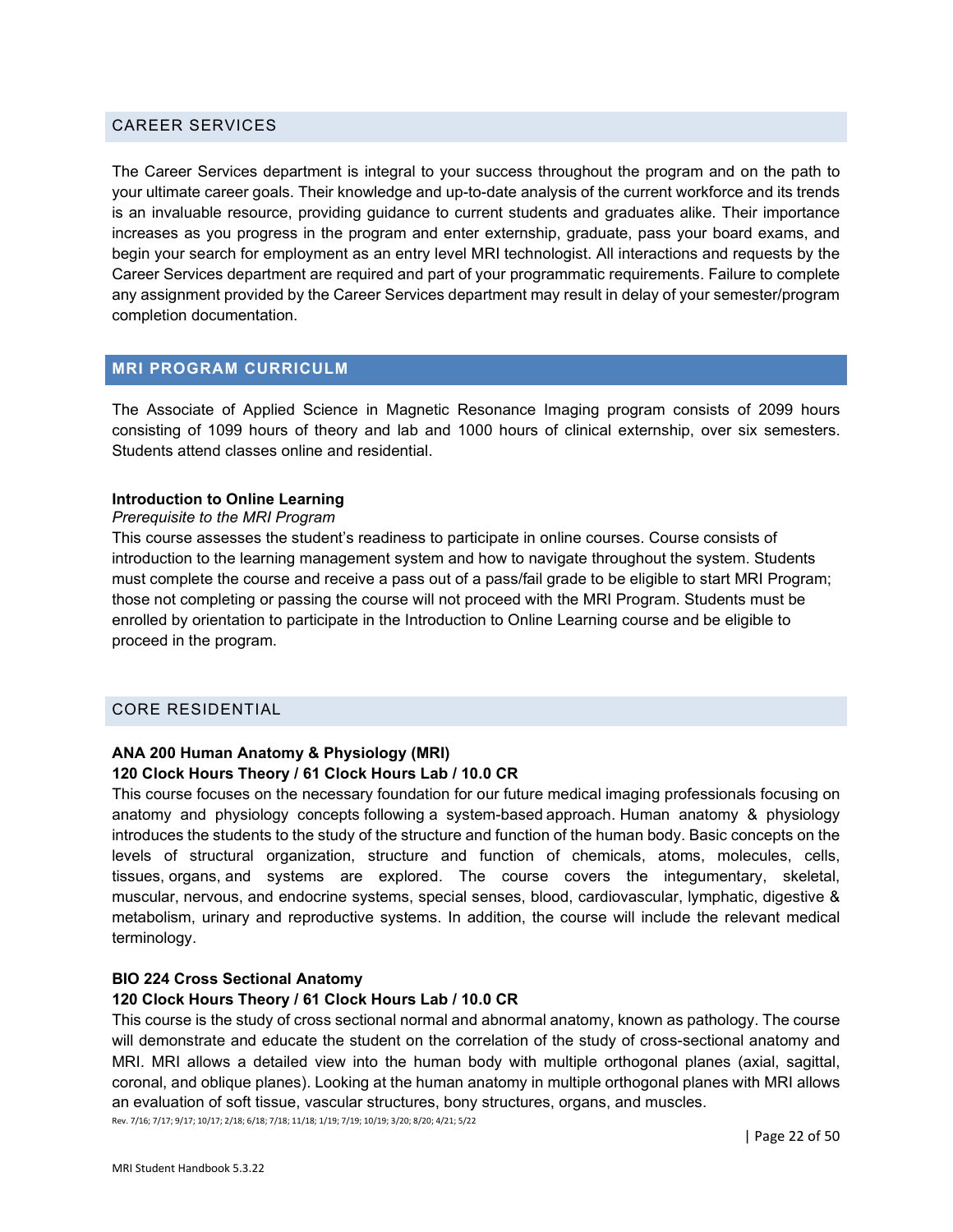This course allows logical and transitional time for the student to evaluate the different anatomic regions in the human body. In BIO 224 the following anatomic regions are explored:

- Head and Soft Tissue Neck
- CNS: Central Nervous System (brain and spine)
- Thorax and Mediastinum (Thoracic Cavity, Heart, and Breast) Abdomen
- Pelvis
- Musculoskeletal
- Upper Extremity (Shoulder, upper arm, elbow, forearm, wrist, and hand
- Lower Extremity (hip, thigh, knee, leg, ankle, and foot)

This course will familiarize the student with the Common Pathologies found in Magnetic Resonance Imaging and their appearance with various imaging protocols. The content will encompass all of the common Anatomic Regions evaluated in the Anatomy component.

#### **HCR 202 Ethics for Science and Health (MRI) 45 Clock Hours / 3.0 CR**

This course will equip students with the knowledge needed to identify, understand, and analyze ethical issues in in healthcare.

#### **MRI 111 MRI Physics and Instrumentation I**

#### **56 Clock Hours Theory / 45 Clock Hours Lab / 5.0 CR**

This course is designed to provide the student with a comprehensive overview of MR imaging principles and instrumentation. In this course the student can integrate these topics and grasp how they all work together in MR imaging. The topics covered in this course will be: Instrumentation (System components: varying MR magnets, Radio Frequency, Gradient, Shim & Shielding Systems); Magnetism & Magnetic Properties; NMR Signal Production; Tissue Characteristics (Intrinsic Characteristics); Spatial Localization & Image formation; Pulse Sequences; Imaging Parameters, Options & Contrast (Extrinsic Characteristics); Special Applications; Safety; and Quality Assurance. These topics are divided into two parts: 1. Physics/Physical Principles; 2. Instrumentation in MR.

## **MRI 112 MRI Physics and Instrumentation II**

#### **56 Clock Hours Theory / 45 Clock Hours Lab / 5.0 CR Prerequisite: MRI 101**

This course is designed to provide the student with a comprehensive overview of MR imaging principles and instrumentation. In this course the student can integrate these topics and grasp how they all work together in MR imaging. The topics covered in this course will be: Instrumentation (System components: varying MR magnets, Radio Frequency, Gradient, Shim & Shielding Systems); Magnetism & Magnetic Properties; NMR Signal Production; Tissue Characteristics (Intrinsic Characteristics); Spatial Localization & Image formation; Pulse Sequences; Imaging Parameters, Options & Contrast (Extrinsic Characteristics); Special Applications; Safety; and Quality Assurance. These topics are divided into two parts: 1. Physics and Physical Principles; and 2. Instrumentation in MR.

#### **MRI 140 MRI Patient Care & Management**

## **48 Clock Hours Theory / 24 Clock Hours Lab / 4.0 CR**

This course focuses on the student's ability to provide basic and appropriate patient care in the MRI environment. The course is broken into key components: patient care & management, CPR/BLS certification, and pharmacology and drug administration procedures. Emphasis is placed on effective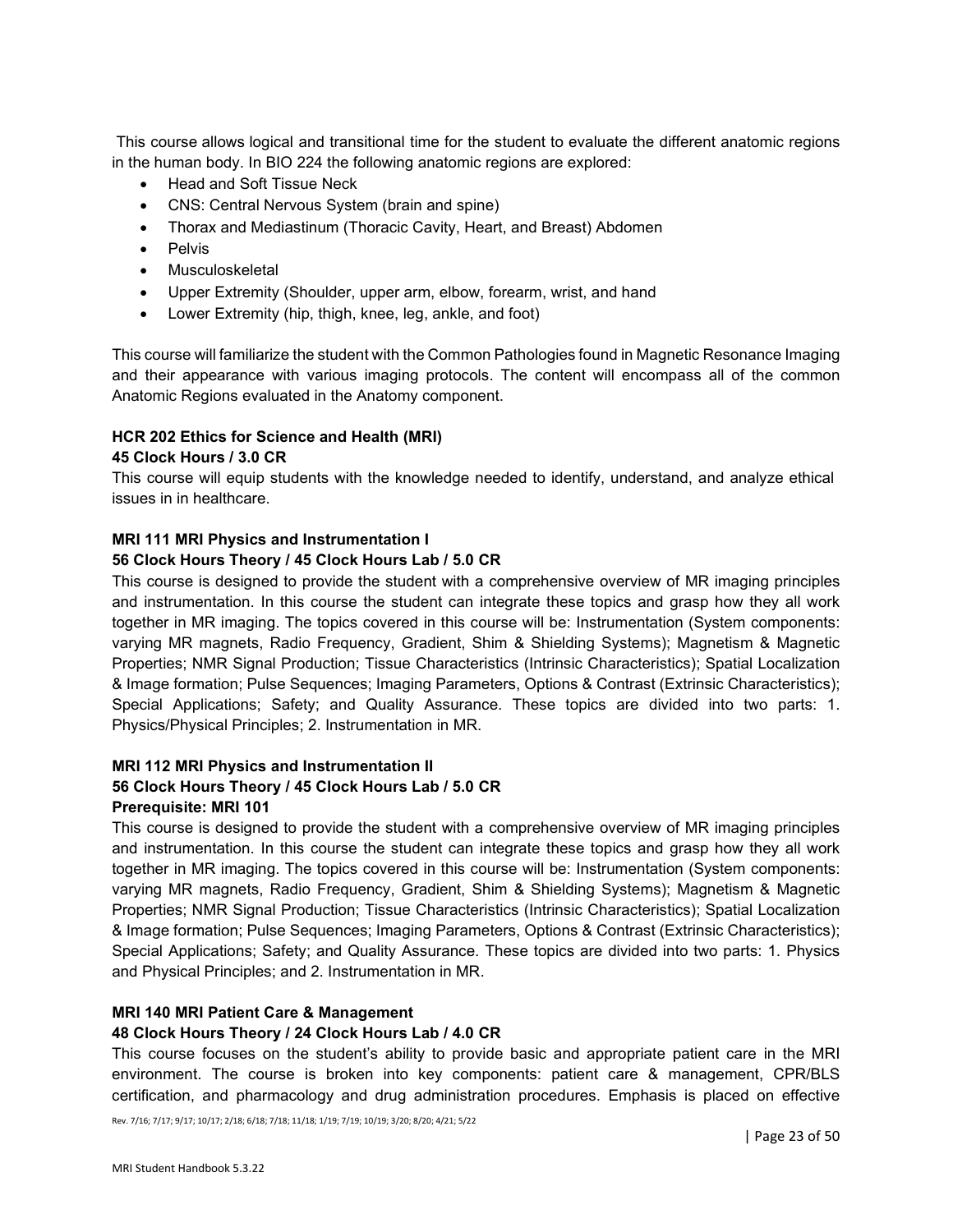communication skills, patient safety, medical ethics, and patient's rights, assessment, proper body mechanics, infection control, emergency medicine in MRI and being aware of the patient's individual needs.

#### **MRI 181 Clinical Externship I 500 Clock Hours / 11.0 CR**

#### **Prerequisites: Successful Completion of All MRI Core Classes**

This course is designed to provide students with hands-on experience in a supervised clinical setting. The student will apply concepts learned in their coursework to the performance of MRI examinations. Prescribed competencies are requirements of this course.

## **MRI 182 Clinical Externship II 500 Clock Hours / 11.0 CR Prerequisites: MRI 181**

This course is designed to provide students with hands-on experience in a supervised clinical setting. The student will apply concepts learned in their coursework to the performance of MRI examinations. Prescribed competencies are requirements of this course.

## **MRI 201A MR Imaging and Procedures**

#### **80 Clock Hours Theory / 150 Clock Hours Lab / 10.0 CR**

This course will provide the student with an overview of the fundamental principles of Magnetic Resonance Imaging terminology, safety, instrumentation, imaging, protocols, and procedures. The students receive an introduction to instrumentation, physics, principles, and advanced imaging concepts later discussed in MRI Physics. To better prepare the student to recognize the need for protocol and procedure adjustments, the course familiarizes the students to common pathologies, disease processes, and characteristics found in magnetic resonance imaging. The course is set up in multiple supporting facets: imaging & procedure lecture, pathology lecture, and lab practicum. The course starts with an introduction to MR: imaging, safety, and environment. The course applies anatomy and physiology to imaging in MRI. The student learns to image throughout the body based on characteristics that are presented in the patient history, diagnosis, treatment, and/or physician's order.

#### **MRI 203 MRI Safety**

#### **45 Clock Hours / 3.0 CR**

Students will learn the basic principles underlying the potential areas of safety concern involved in the MR imaging process and magnetic resonance environment.

#### **MRR 305 MRI Course and Clinical Application Review**

#### **60 Clock Hours / 4.00 CR**

#### **Prerequisites: Completion of All MRI Core Classes**

This is a comprehensive review, at an advanced level. This course is designed to provide the student with an accumulative review of ALL MRI Courses material. The goal is to refresh all their didactic and clinical knowledge, helping to focus on the application of all that has been taught. The course reviews and focuses students studying for advanced level exams, as the ARRT Post Primary MRI Certification. The course includes mock exams, topic quizzes, and homework/study assignments.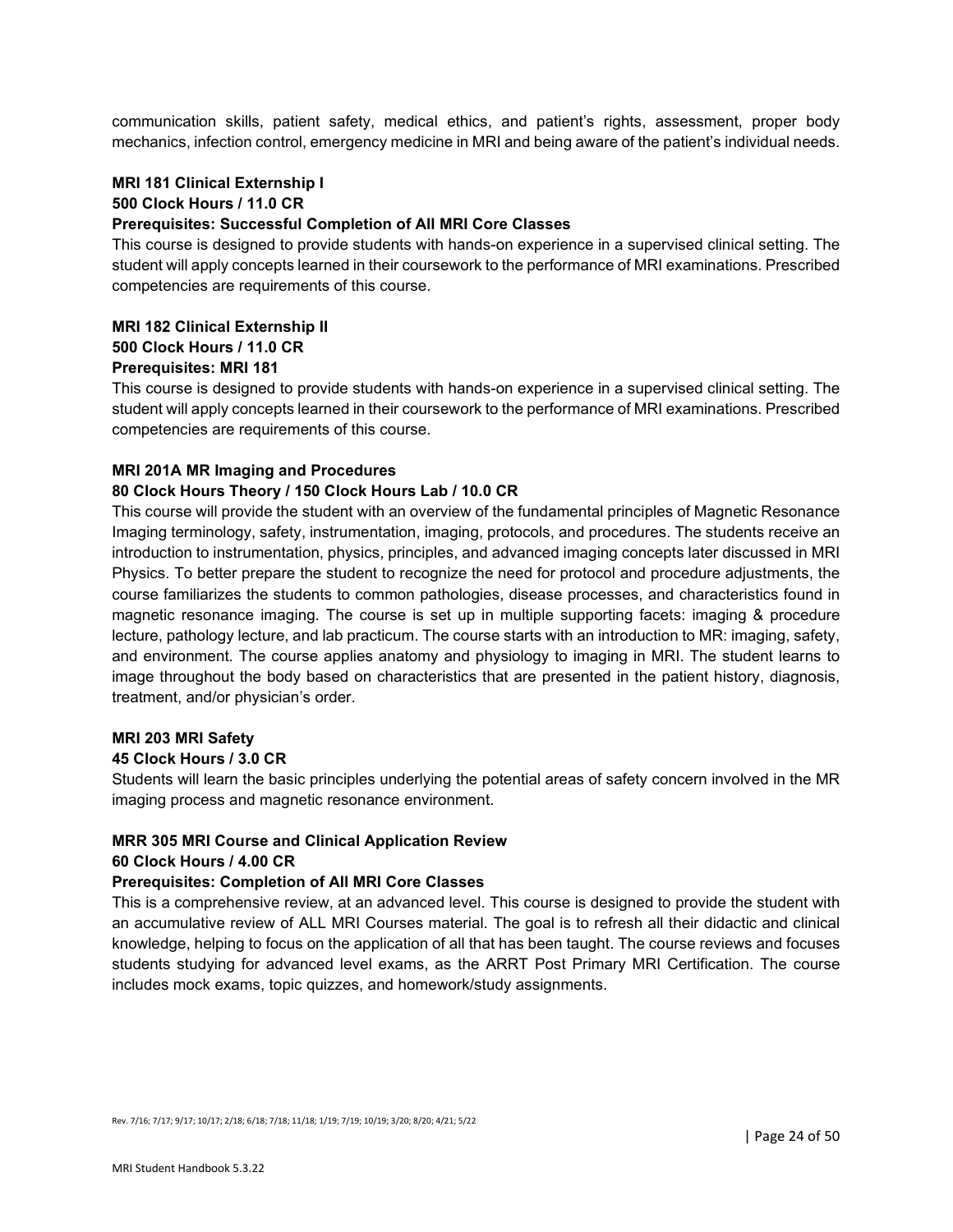## <span id="page-24-0"></span>GENERAL EDUCATION - ONLINE

General Education is an important part of the undergraduate educational experience. General Education will provide students with the skills they will need to excel in whatever career path they choose to pursue.

Employers are hiring and promoting people who have more than just knowledge in a discipline; they are looking for people who can do things like write and speak clearly, solve problems, work well in diverse teams, and make ethical decisions.

The general education program at Casa Loma College prepares our students to fully participate in a world that is

demanding and constantly changing.

## **ENG 101 Introduction to College Writing and Composition 45 Clock Hours/3 CR**

This course contains a review of grammar and usage including subject-verb agreement, use of pronouns, proper verb usage, sentence structure, effective paragraphs, logical sequencing, etc. Students will learn effective written communications and will utilize their writing skills in building their practices or gaining employment.

## **ENG 105 Critical Thinking and Analysis**

#### **45 Clock Hours/3 CR**

This course is an introduction to the subject of critical thinking. Critical thinking and analysis have a fundamental impact on how problems are solved, and decisions are made. In this course students will explore the basic tools involved in developing critical thinking skills and learn to apply these tools to daily life; personally, and professionally.

## **SOC 100 Adaptive Strategies – for Life and Learning**

## **45 Clock Hours / 3 CR**

This course has been developed to assist students with the development of skills and competencies that lead to success and growth in the personal, professional, and academic environment. Students will work in small groups with dedicated instructors to identify individual learning strategies for optimal outcomes, as well as practice professional competencies most desired by Allied Health employers and facilities.

#### **SOC 105 Leadership Skills: Foundations of Leadership 45 Clock Hours/ 3 CR**

This course introduces students to terms, theories and concepts relevant to identifying and cultivating leadership skills. This course further prepares students for personal and professional leadership by addressing topics such as change, innovation, entrepreneurship as well as goal setting, identifying mechanisms of control and developing effective communication skills. Students will be introduced to various structures and styles of leadership and management and compare ideas for effective business strategy.

#### **CDV 100 MRI Career Development**

#### **45 Clock Hours / 3.0 CR**

This course is designed to help the student identify the various career opportunities within the field of Magnetic Resonance Imaging. It is further designed to encourage the student to create and pursue a longterm trajectory with reference to career development.

#### **BIO 121 Medical Terminology (MRI)**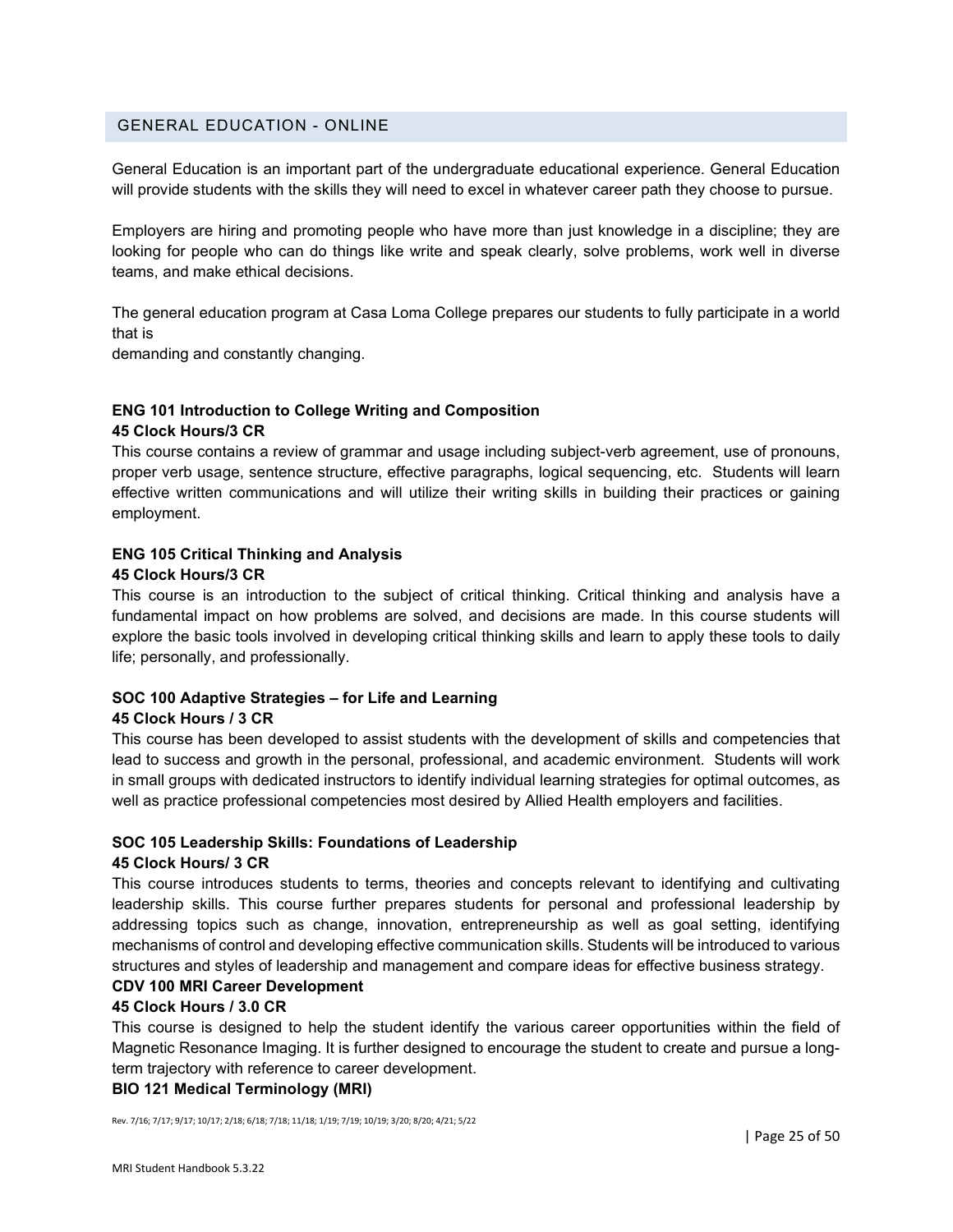## **45 Clock Hours / 3.0 CR**

Medical Terminology is the language of medicine. Basic word building skills, prefixes, suffixes. Combining of forms and abbreviations are covered. This course helps the student understand the language and translate it into common vernacular.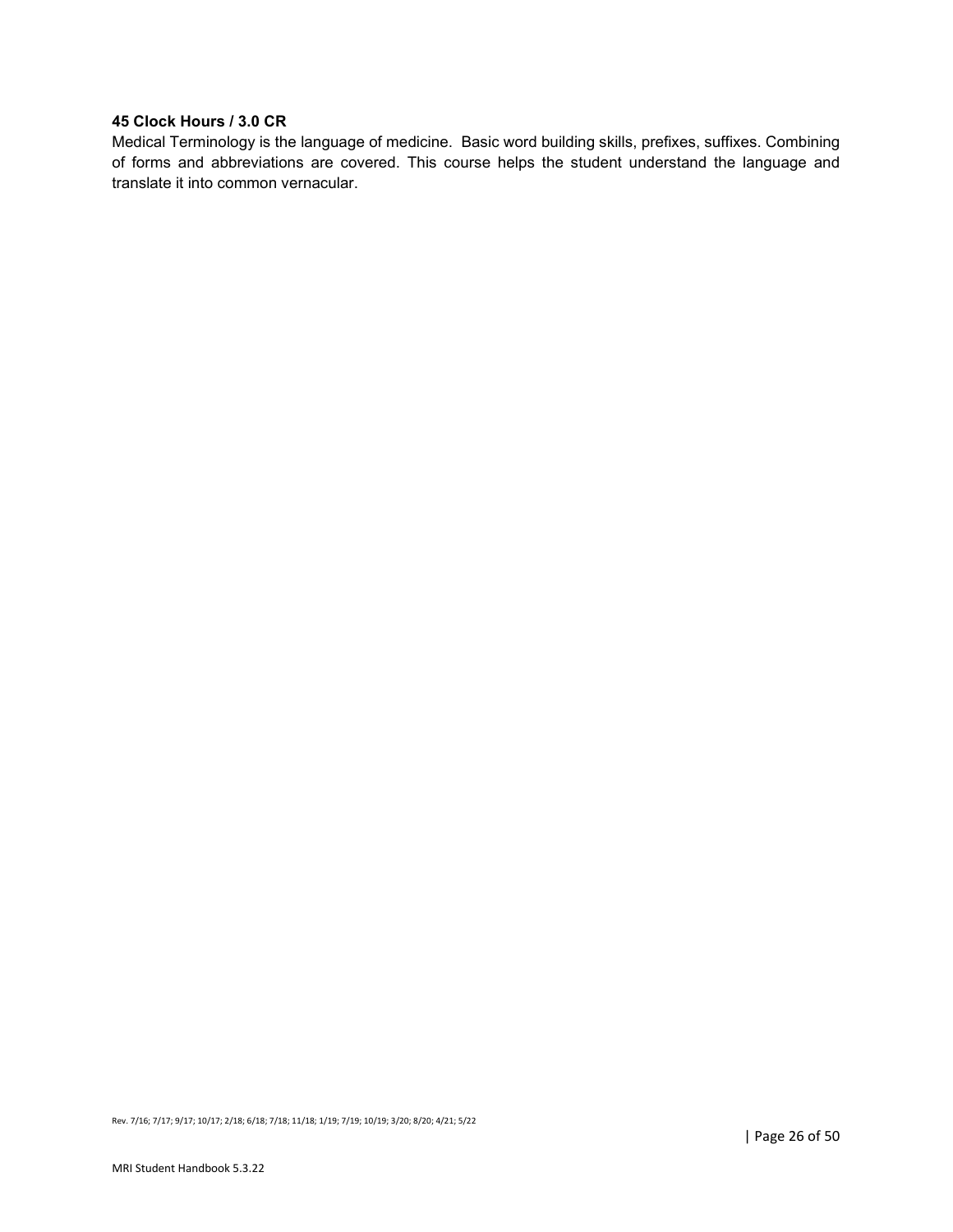#### <span id="page-26-0"></span>**ACADEMIC STANDARDS**

## <span id="page-26-1"></span>DIDACTIC GRADE

- Students must achieve a minimum grade point of 78% / 2.30 / C+ in general education and core classes.
- Students must have a minimum cumulative grade point average of 2.30 to graduate.

Assignments are due on required dates. The instructor has the right to: alter the required date, maintain the date, or reduce points. Didactic evaluations, in the form of examinations, are given throughout all courses. Test dates are posted well ahead of time thus giving the student time to master the information necessary.

The program and students are on a specific schedule both didactically and clinically; the student meets didactically once a week, not leaving much leeway for missed course work or exams. No exam is returned graded until all the students in the class have taken the exam.

#### <span id="page-26-2"></span>CLINICAL EXTERNSHIP

Externship grade is pass or no pass.

Pass/No Pass is determined by:

- Completion of 100% of the assigned practicum hours
- Satisfactory completion of all assigned performance objective competencies
- Completion of all clinical logs
- Satisfactory rating on all clinical evaluation forms

Clinical externship consists of 1000 hours and is in the last two semesters of the program.

Semester 5: 500 hours: Students are required to attend 40 hours per week, with a minimum of 32 hours. The typical schedule is 5 days per week / 8 hours per day; however, this will depend on the clinical site.

- Students who do not complete 500 hours of clinical externship by the end of Semester 5 will be terminated from the program and required to repeat Semester 5 clinical externship. There are no exceptions to this policy.
- *Note: Hours beyond 500 do not transfer to Semester 6. There are no exceptions to this policy.*

Semester 6: 500 hours: Students are required to attend 40 hours per week, with a minimum of 32 hours. The typical schedule is 5 days per week / 8 hours per day; however, this will depend on the clinical site.

- Students who do not complete 500 hours of clinical externship by the end of semester 6 (minimum of 1000 hours total) and a minimum of 10 out of 28 competencies will have 14 days from the last scheduled date of the program to complete the required 500 hours.
- Students who do not complete the hours within these 14 days will be terminated and required to repeat Semester 6 Clinical Externship. There are no exceptions to this policy.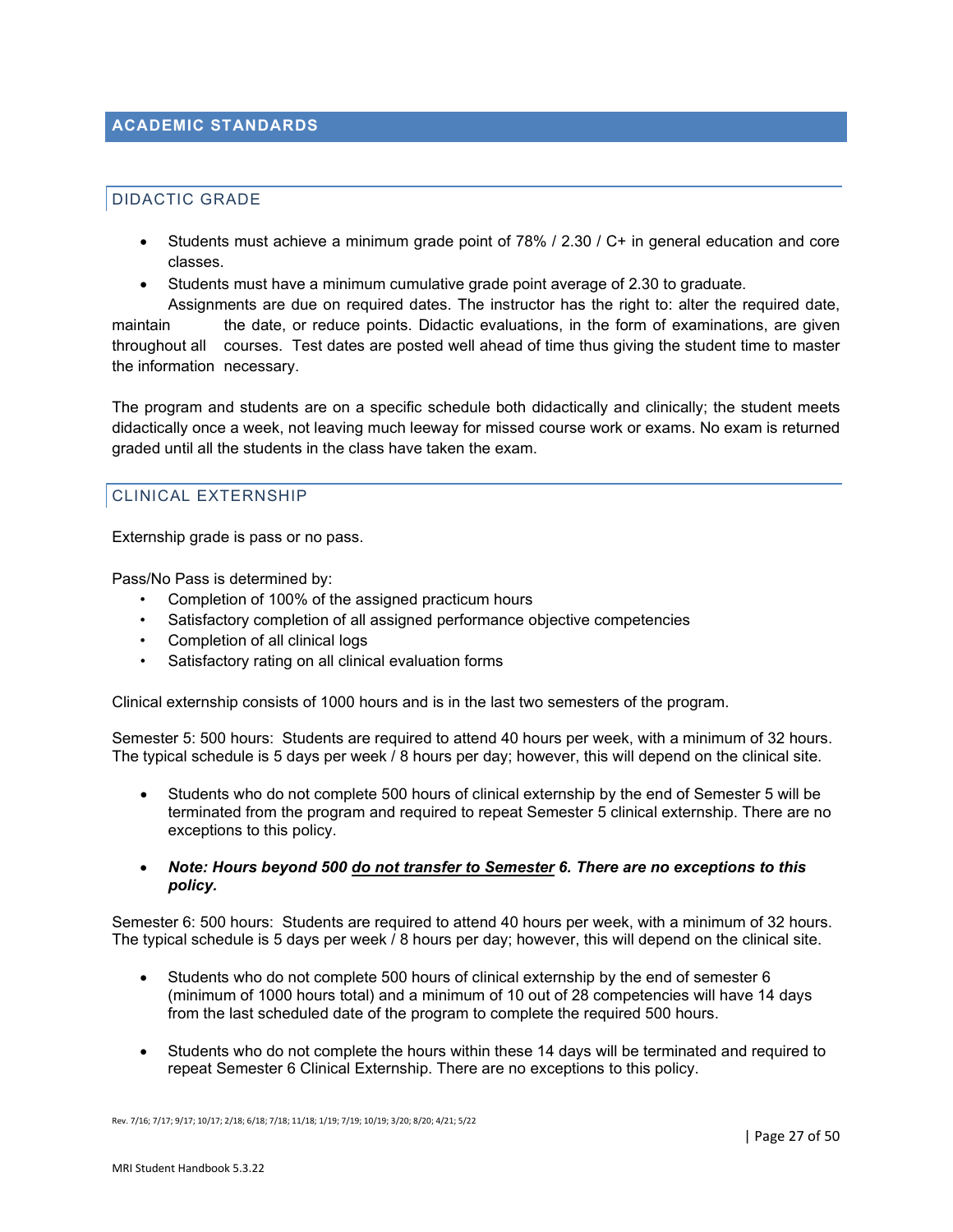• Background checks are obtained on all students in the program. External licensing bodies may require students with negative background checks are to go through an ethical review prior to licensure. Casa Loma College will require that this review be done prior to clinical placement. Dependent upon the issue, a student may be required to go through an ethical review to determine status at the college. See your Program Director for more information.

## <span id="page-27-0"></span>MAKE-UP AND RETAKES

Students are allowed only two (2) make-up and/or retakes of weekly quizzes / tests, or a combination thereof for all core courses except MRI201. **MRI 201 are allowed two (2) make-up and/or retake of quiz or test.**

#### **Make-up**

- Students not in attendance on a test must make up their exam at the end of the term.
- A student can make up the quiz based on the discretion of the instructor prior to the end of the grading term. A zero (0) will be given, unless an exception has been made by the MRI Program Director. The maximum grade students can receive on make-up/retake is 78%.
- No early quizzes or tests will be given. Any urgent issues must be addressed to the MRI Program Director for exceptions.
- Final exams cannot be made up.
- It is the students' responsibility to contact the instructor and schedule makeup tests.

## **Retakes**

- No final exams are allowed retakes regardless of the situation.
- The maximum grade students can receive on retakes/make-ups is 78%. All final exams are a single attempt.
- Retakes must be completed prior to the start of the new semester.
- It is the students' responsibility to contact the instructor and schedule retakes.

#### **Assignments**

- Class assignments submitted after the due date will receive no more than a 50% grade if submitted by the following class session.
- Assignments submitted more than one week after the due date will receive a grade of "zero" (0).

## <span id="page-27-1"></span>ONLINE COURSE GRADING

#### **Weekly Self-Evaluation**

In order to demonstrate participation and proactive learning students will fill out a self-evaluation at the end of each week. This self-evaluation will include discussion about time management, assignment preparation, and address any concerns. Instructors will review and provide appropriate feedback in a timely manner. These self-evaluations will be worth 10 points and 10% of the attendance/participation grade.

#### **Mid-Course Evaluations**

Students will be required to provide a mid-course self-evaluation. This evaluation will include an acknowledgement of current grade and identify any action to be taken to improve learning and participation as course progresses. Instructors will review and provide appropriate feedback. Assessments will be compiled and forwarded to MRI Program Director.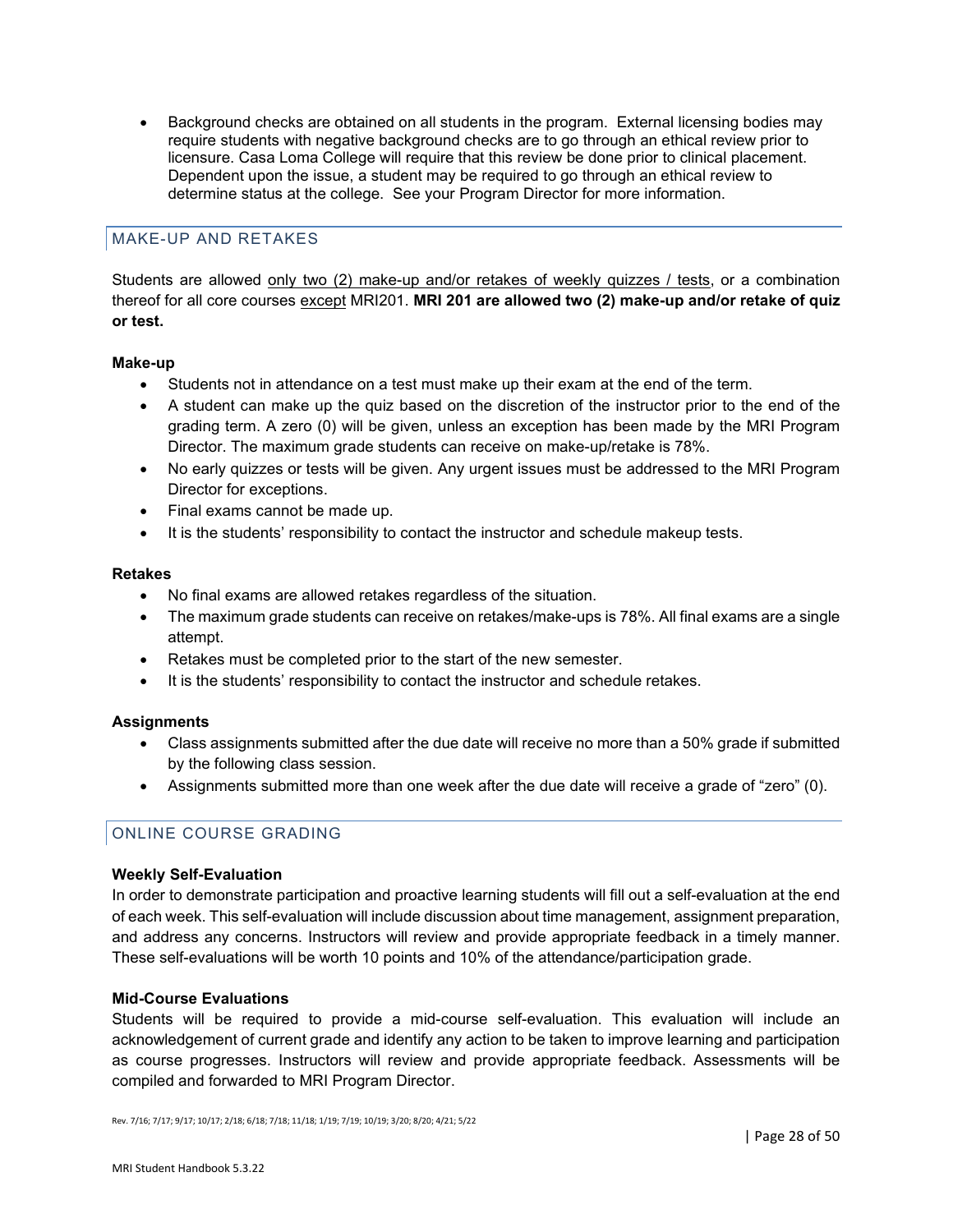## **Online Grading**

Online courses utilize the same grading scale as all residential course and the passing grades correspond with the passing grades in the individual programs.

Students are allowed two retakes for failed courses. If a student fails academically more than twice and can demonstrate that they are working with a tutor they can petition the academic committee for a third attempt. This appeal must be submitted in writing and include documentation that identifies remediation or tutoring.

Recycling of work, which is work submitted and graded for an earlier course and turning it in for credit for a second course – is not permitted. Original work must be turned in for any course repeated.

Students who fail general education courses in a semester must have the approval of the Registrar and the MRI Program Director to progress in the program.

## <span id="page-28-1"></span><span id="page-28-0"></span>ATTENDANCE

## GENERAL ATTENDANCE POLICY

Casa Loma College emphasizes the need for all students to attend classes on a regular basis. Our programs prepare students for safe patient care. We also expect students to attend each class, laboratory, and clinical session to develop the theoretical and practice components of their profession.

Attendance is mandatory. Students are expected to attend all classes. Students may not be absent more than:

Residential:

- 1 absence per 8 week course
- 2 absences per 16 week core program module
- **0** absences per 15 week clinical externship

#### Online:

• Refer to section for Online and Attendance and Dismissal Policy

## <span id="page-28-2"></span>CLASSROOM ATTENDANCE

#### **Saturday Hours:**

- All students are required to be on campus every Saturday 8:00 a.m. 4:00 p.m. Appropriate, breaks and lunch are scheduled into the academic day. It is at the discretion of the instructor when to dismiss the students for breaks and lunch, based on the lecture and material.
- Students must be in attendance 100% of the time to be given full attendance credit.
- If a student is going to be absent, he/she must notify their instructor, in advance of the class start via text or phone call. Students should have contingency plans for issues such as sick children, transportation, and traffic problems.
- Students should schedule medical, dental, and personal appointments before or after school hours.
- When extenuating circumstances exist, which include  $\frac{O(n)}{n}$ , the death of a family member, infectious or serious illness of student or statutory government responsibilities and documentation is provided, the MRI Program Director will make the final determination if the absence is excused.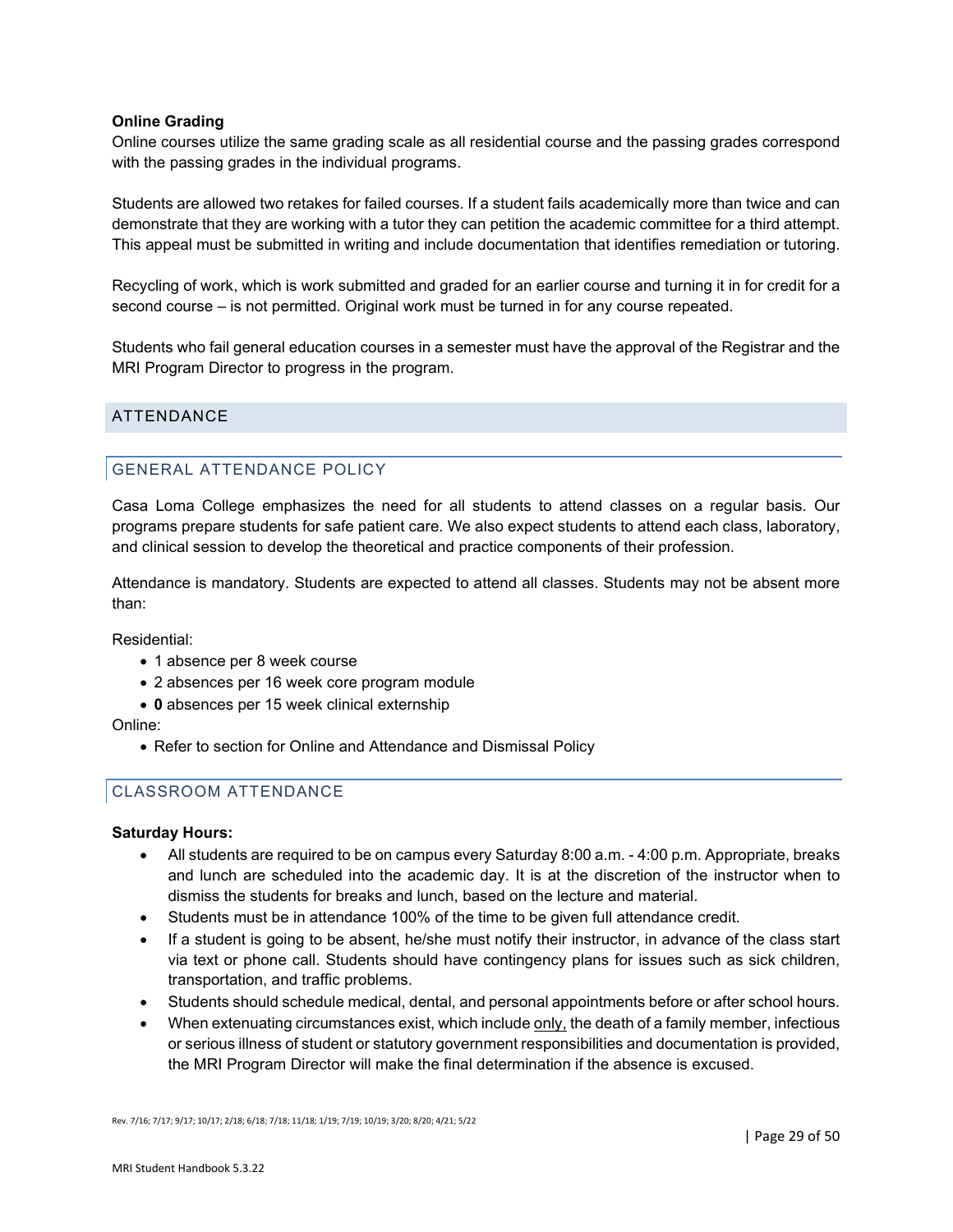- When a student reaches the maximum absences, he/she will receive one warning letter from the Registrar's Office.
- Absences due to bereavement count towards the allowed absences in the term.
- Students are responsible for keeping an individual record of attendance, as well as grades. Students can access grades at any time through online learning system-Canvas.
- Students are responsible for obtaining lecture notes and any materials that reflect the objectives and assignments for any days missed.
- Termination may ensue following a student's exceeding the maximum absences in their program*.*
- The MRI Program Director Is authorized to use professional judgment to make an exception for a student

who exceeds the maximum absences. The exception must be documented with reasoning.

- Arriving Late or Leaving Early:
	- $\circ$  Students may not arrive late or leave early as these behaviors disrupt the learning environment.
	- $\circ$  Any student arriving after the start of class will be considered tardy. No grace period is allowed. In addition, students arriving to class late after breaks are considered tardy.
	- $\circ$  Students leaving class early will be counted absent for the day, regardless of the time left.
	- o Students arriving to class 60 minutes or later are counted absent for the day.
	- $\circ$  Three times tardy equal one day's absence; three more will result in another day's absence and so forth.

## <span id="page-29-0"></span>TARDY POLICY – RESIDENTIAL & CLINICAL

Tardiness is unacceptable at both clinical sites and didactics days. MRI students need consistent, exposure, experience, and repetition clinically to support all that is learned didactically. They are components that work together; the program does not view either component to be of less significance.

Being punctual is a professional trait that is always appreciated and respected. In the Imaging field you are often relieving a staff member or being relieved. The student should practice being reliable and punctual, traits that will aid in future success as an employee in the MRI department. Remember your eight-month clinical training should be treated as an extended interview. Clinical staff will be constantly evaluating whether you will be a reliable team member.

If a student is at their allowed absences for residential classes and receives another absence from 3 tardies, allowed absences will have been exceeded and the student will receive a course attendance drop/termination.

## <span id="page-29-1"></span>ONLINE ATTENDANCE

Students are required to actively participate in all aspects of enrolled online courses. A student must demonstrate attendance in each of their registered online courses by posting an academic activity in each enrolled GE course by Wednesday of the first week of the course. If this requirement is not met by the first week of the course, a student will be administratively withdrawn.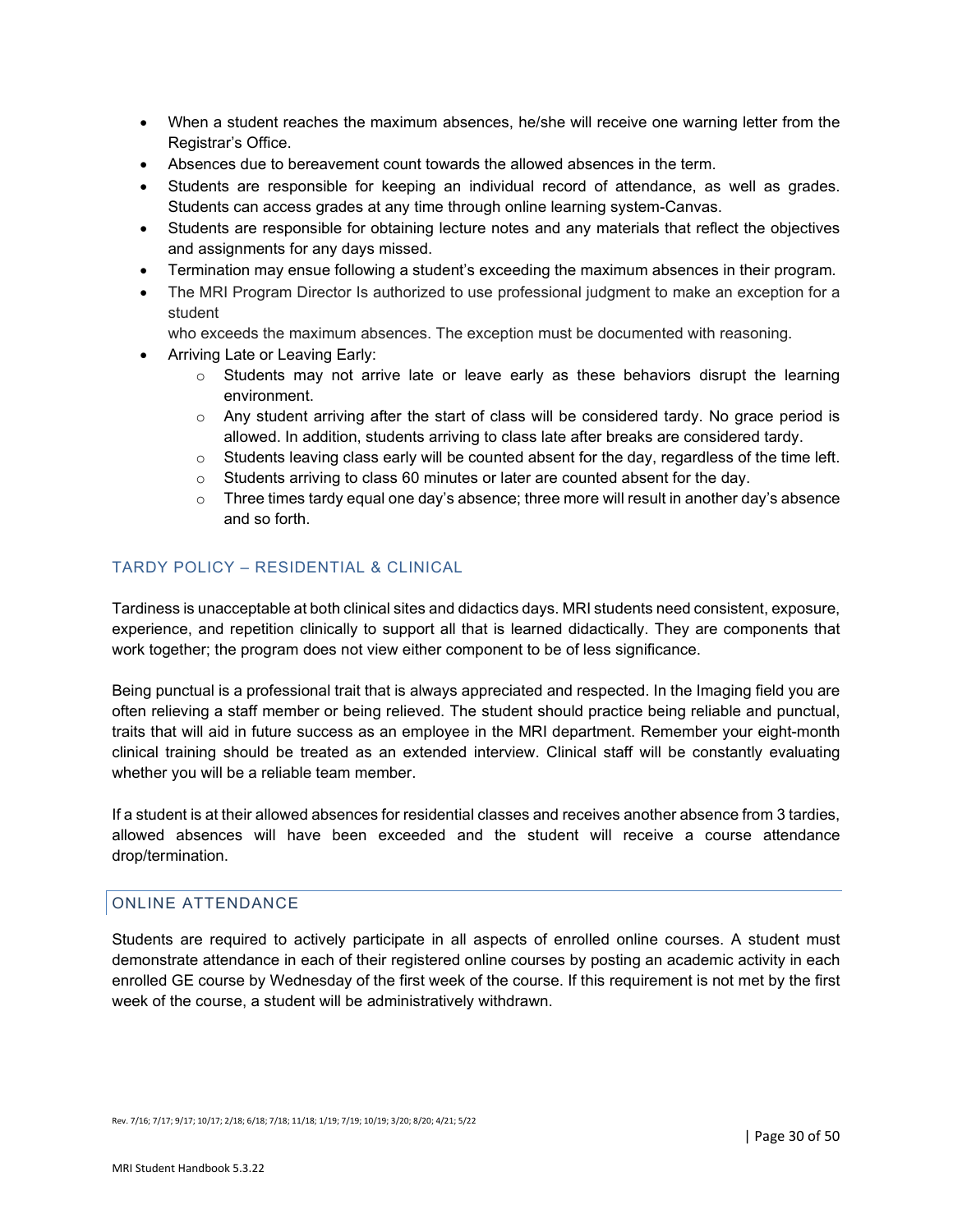## <span id="page-30-0"></span>ONLINE OFFICE HOURS

Instructors will hold weekly office hours. Office hour attendance availability varies per instructor and is held in a one on one with the instructor and student. Any discussion that requires confidentiality will need to be approved by the student in order to aid in compliance of any student issues that may cause interference in academic success and a scheduled meeting may be offered at a different time.

## <span id="page-30-1"></span>ONLINE COURSE WEEKLY SCHEDULE:

- The FIRST DAY of each course week is 12:01 a.m. (0001) Pacific Time each Monday.
- The LAST DAY of each course week is 11:59 p.m. (2359) Pacific Time each Sunday (of the following week).
- The LAST DUE DATE for all course assignments is 11:59 p.m. (2359) Pacific Time on the published course END date.

## <span id="page-30-2"></span>CLINICAL ATTENDANCE

- 1. Clinicals must be attended between 32 40 hours per week; NO LESS, and must be treated as if it was a job
- 2. Students MUST maintain their hour requirements within the designated time frame per semester
- 3. Students will be put on attendance probation if they miss 3 days within the 15-week semester and/or students fail to maintain the hour requirements for 4 consecutive weeks.
- 4. Once on attendance probation, if hours are not made up, the student will not progress to the next semester.
- 5. The student can be dropped from externship at the discretion of the MRI Program Director and Clinical Site.
- 6. Students can be terminated clinically for attendance issues. It is mandatory that students are clocking in/out for worked days and not lunches in the remote system from a site IP address/computer.

## <span id="page-30-3"></span>REPORTING CLINICAL ABSENCES

Absence is defined as any failure to be in attendance during scheduled hours (including scheduled makeup hours). Absence includes personal illness, family member illnesses, personal emergencies, and any other type of absence. MRI Program Director/ACCE must be notified via phone call/text and submitting the Attendance Policy Form: Reporting Absences (as seen below). Notifying the Director does not mean the absence did not occur

Students are required to report all unscheduled didactic absences to the ACCE and MRI Program Director via phone or email.

Student is to clearly leave the following information on the answering machine, if the MRI Program Director/ACCE (during externship only) is not reached:

- Name
- Program (if left on the school answering machine for any reason)
- Your course and Class ID

Note: MRI 200 labs and MRI132 have mandatory attendance to pass. Exceptions must be cleared with the Program Director and clinical lab instructor.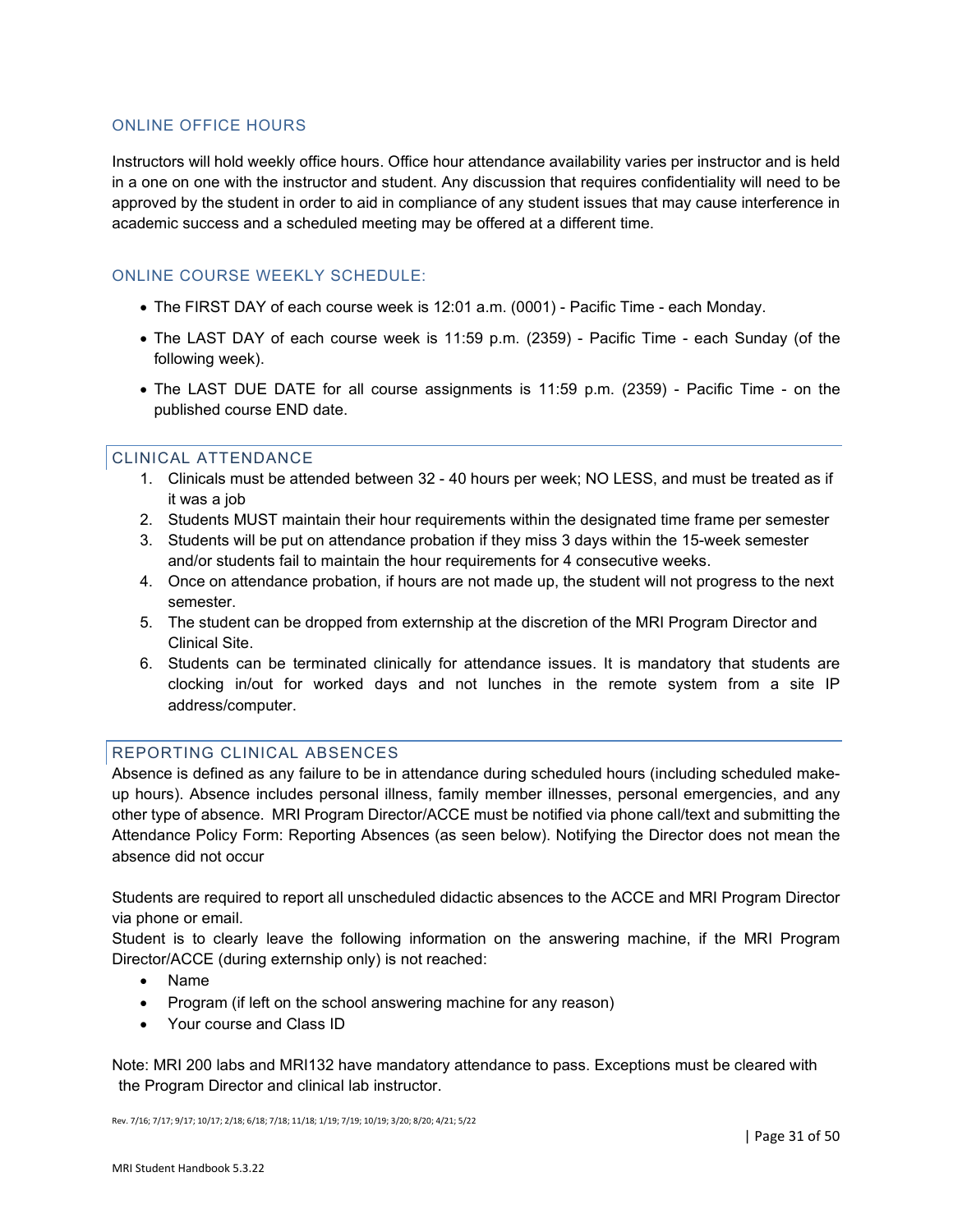## <span id="page-31-0"></span>ALLOCATED TIME OFF: VACATION AND SICK

Students should keep in mind the MRI program is a two-year commitment; both didactic and clinical education components are rigorous and pertinent. All personal time taken should be at your discretion. All absences should be done with proper notification; all vacation time should be done with written request to the MRI Program Director.

Students follow the MRI Program Academic Calendar; this allows for recognized holidays during didactic studying. This calendar is not followed during clinicals. Any questions contact the MRI Program Director.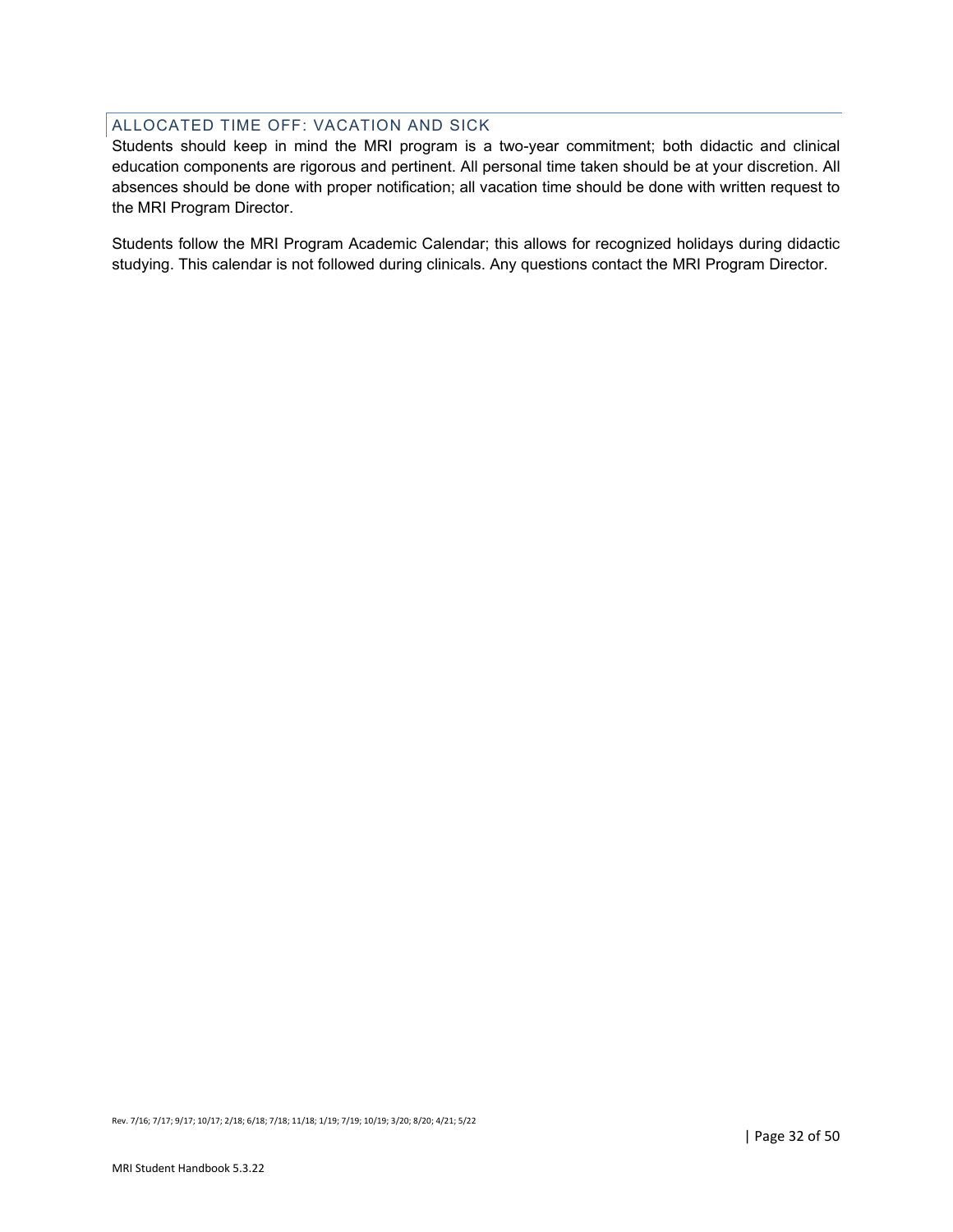## <span id="page-32-1"></span><span id="page-32-0"></span>**ACADEMIC POLICIES AND PROCEDURES**

## HEALTH AND SAFETY

Interactions with patients in the health care system carry inherent risks to both the patient and caregiver, including, but not limited to, communicable diseases. In the curriculum, students will be given information regarding known risks for various diseases and measures to decrease these risks. All students are expected to provide appropriate care to all assigned patients in any setting. These assignments may include patients with medical diagnoses of tuberculosis; hepatitis A, B, or C; AIDS; or other infectious diseases. Students are expected to implement standard precautions and appropriate barrier protection in the care of all assigned patients.

## <span id="page-32-2"></span>DRESS CODE

Casa Loma College understands and fully supports students' right to self-expression. The College also has an obligation to create a learning environment where all members of the community are comfortable and not offended by inappropriate dress. The dress code is designed to provide appropriate guidelines so that all students may dress in a manner that is respectful of themselves and the community.

The general dress code policy states that the following standards must be adhered to by all members of the campus community:

- Dress that is neat, modest, and casual is the minimum requirement at all times.
- Hats, caps, do-rags, and other headgear must be removed when inside campus buildings.
- "Baggy" pants or sloppy dress will not be permitted at any time.
- Clothing that is provocative or contains obscene messages will not be permitted.
- Uniform Dress Code

Patients and employees of the health care field view technologist as professional health care team members and therefore expect them to look professional. Inappropriate dress may interfere with the ability to interact with patients and other health care providers. The MRI student is expected to conform to a standard of dress and grooming set forth by the MRI Program Student Handbook. The following standard of dress is applicable to all classroom and clinical externship settings. Failure to comply with this rule may result in the student being denied classroom or clinical entry for the day.

Specific information and ordering of the uniforms will be provided during program orientation. Students are expected follow the guidelines outlined above as well as the program dress code.

- The uniform is designated as the following:
	- College issued scrubs
	- College issued long sleeve or short sleeve cotton t-shirt must be worn under the tunic top
	- Socks to match the uniform must be worn.
	- Clean white or black shoes and shoelaces.
	- No canvas shoes, open toe shoes or visible colored brand names.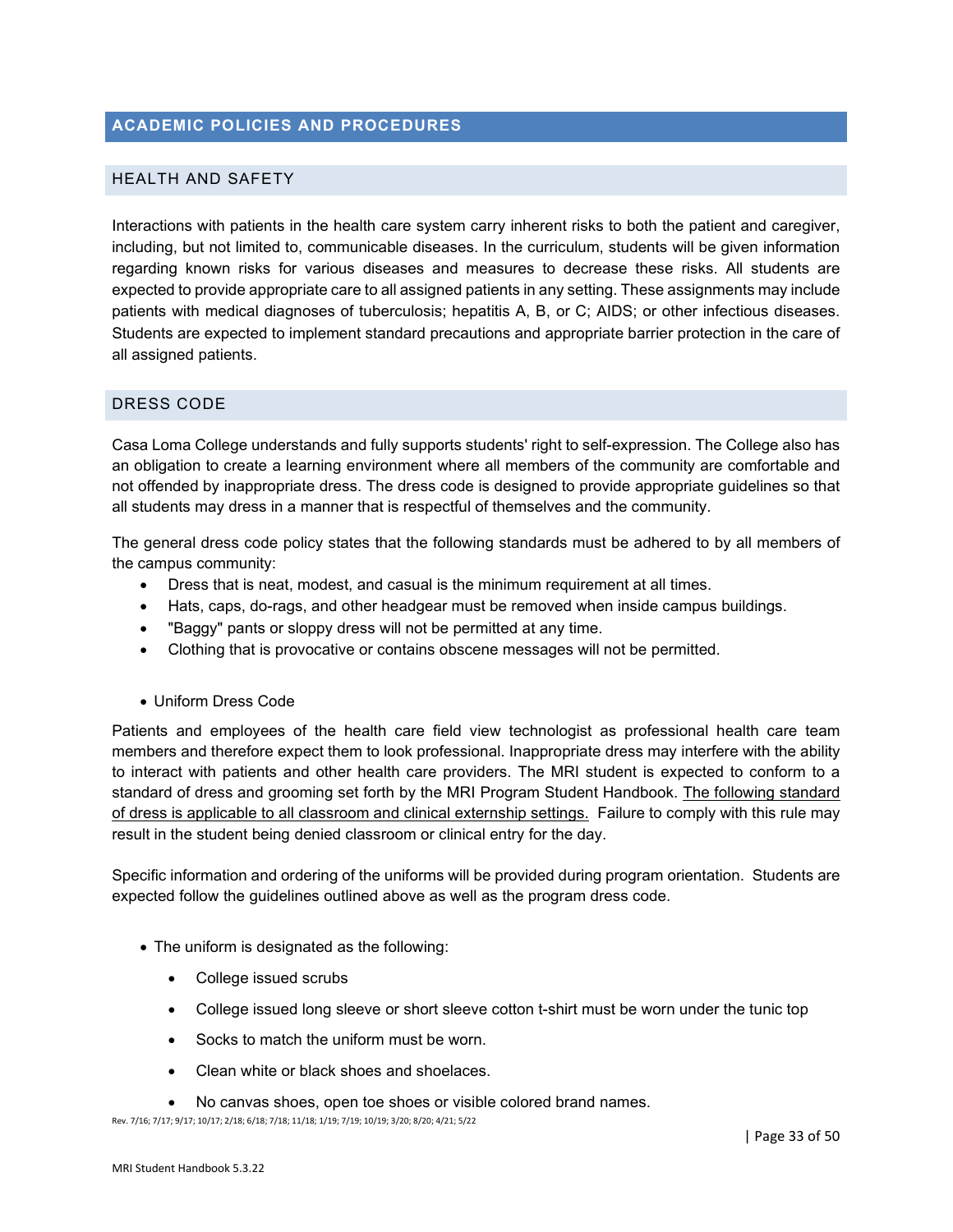- Name badge
	- $\circ$  Badges must be displayed at all times with the name of the student facing outward so that student is easily recognizable.
	- $\circ$  Loss of name badge is to be reported immediately. Replacement cost of badge is \$20.00
- College patch on uniform sleeve
- Warm up jacket
- •

## • Uniform Notes:

- Only the college issued warm up jacket is allowed in the lab/clinical facilities.
- No shirts, other than college issued t-shirts are permitted under the tunic top.
- Pants must be worn on the hips. Baggy "sagging" uniform pants are STRICTLY PROHIBITED
- Nothing is to be "hanging" from the shirt pockets or the pants pockets.
- Personal coats may be worn in the classroom.
- Due to allergies with clinical patients, perfume or cologne is prohibited at the clinical facility.
- Men and women, hair must be pulled up off of the uniform collar.
- No beads, fabric, ribbons, scrunches, or hair clips of any color are permitted.
- Jewelry is limited to wedding/engagement ring, small post earrings and a wristwatch. Medical alert jewelry is acceptable. No nose rings, tongue rings, or other visible body piercings will be permitted.
- No adornments or "fanny packs" are allowed.
- Tattoos: All tattoos must be covered.

## <span id="page-33-0"></span>HEALTH REQUIREMENTS

Students are financially responsible for obtaining the required health examination. Students must meet health requirements to maintain enrollment status. Prior to a clinical externship, students must provide documentation of a current physical exam with proof of immunization of the following: full Covid vaccination including booster, Flu shot, T-dap, Varicella and MMR, proof of PPD or chest x-ray, Hepatitis B or proof of having begun Hepatitis B series or having signed a declination. Titers are for vaccinations are accepted and a quantiferon exam for PPD. No student will be permitted into a clinical rotation with a disqualifying result or failure to meet the specified deadline provided by the ACCE.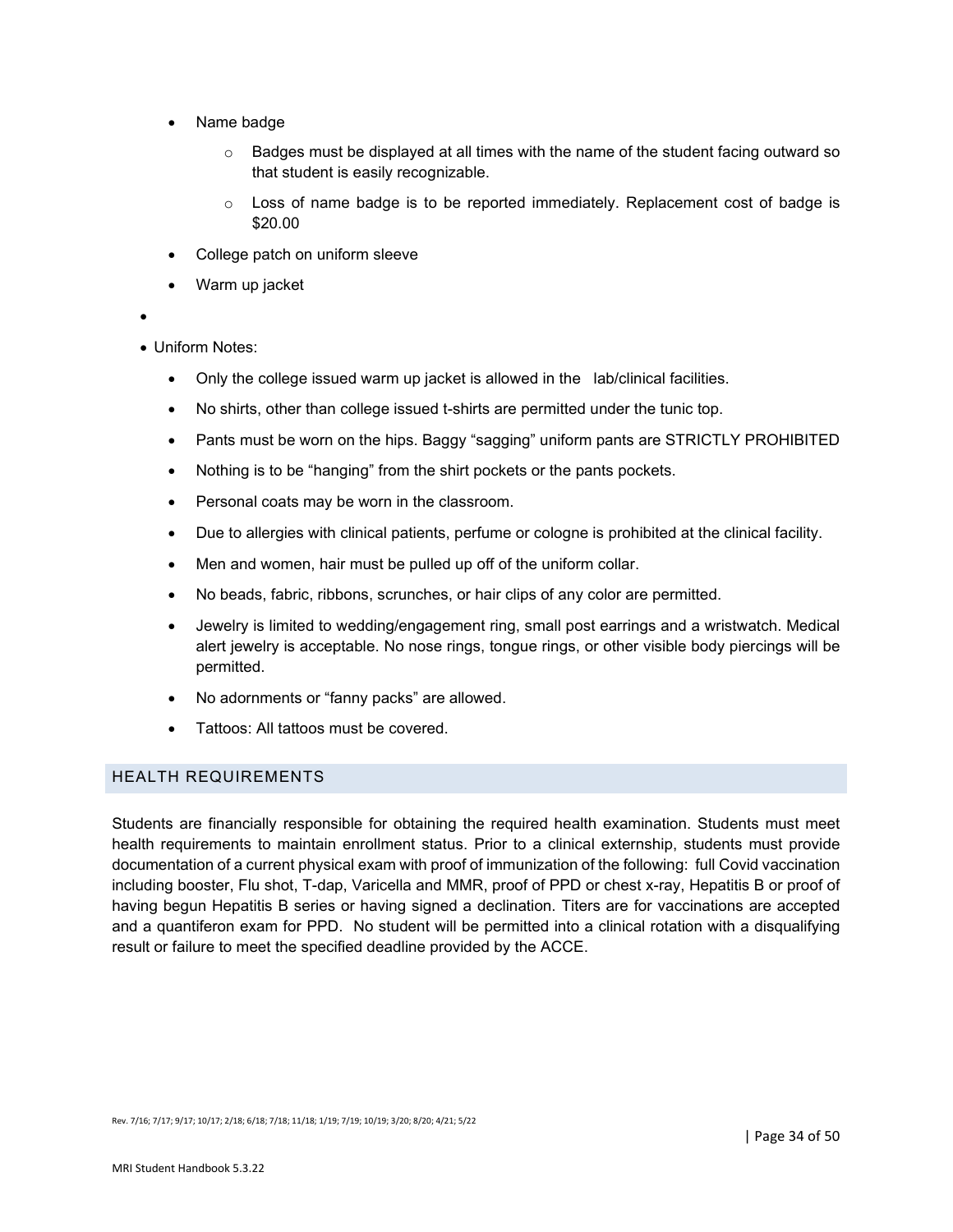## <span id="page-34-0"></span>CRIMINAL BACKGROUND CHECK

Casa Loma College's allied health programs require a criminal background check prior to clinical placement. Assignment to clinical placement is contingent upon satisfactory results of a criminal background check. The background check will include county, statewide, and federal screening. In order to be accepted into certain affiliates for clinical placements/field work, students may also be required to submit to additional checks.

Students with negative background checks may be required to go through an ethical review with external licensing bodies.

Complete information can be obtained from the Program Director.

#### <span id="page-34-1"></span>DRUG TESTING

The College's Drug and Alcohol Prevention Program prohibits the unauthorized use, possession, sale, conveyance, distribution, and manufacture of controlled substances, including marijuana, as well as being under the influence of legally prescribed drugs that prevent an individual from performing the essential functions of his or her job or where the individual poses a direct threat while using those drugs. Casa Loma College adheres to all policies of clinical facilities with which the College affiliates for student clinical internship/externship learning experiences. Clinical facilities often require students to submit to a drug screen and to test negative for drugs as a condition of acceptance at that clinical facility. *Accepted candidates for admission to a program may therefore be required to pass a drug test prior to enrollment in a program, randomly while in the program, and/or prior to the start of a clinical rotation.* 

Accepted candidates who refuse to submit to screening or fail to pass a drug screening may be withdrawn from consideration or enrollment into a program; enrolled students who refuse to submit to screening or fail to pass a drug screen may face disciplinary action up to and including termination.

For additional information, see the Drug and Alcohol Prevention Program on the College website <http://www.casalomacollege.edu/admissions/drugs>or in the College Catalog under Policies and Procedures, Drug and Alcohol Prevention Program.

## <span id="page-34-2"></span>HEALTH INSURANCE

The College does not provide personal health insurance coverage for students. Casa Loma College students are encouraged to carry some type of personal health insurance. Should medical care be required, the student is responsible for all costs of treatment/medical care.

## <span id="page-34-3"></span>STANDARD PRECAUTIONS AND HIPPA

Students enrolled in the Imaging Program must adhere to all policies and procedures concerning Standard Precautions and Infectious Disease Policies and Health Insurance Portability and Accountability Act of 1996 (HIPAA) as practiced at the assigned clinical affiliate.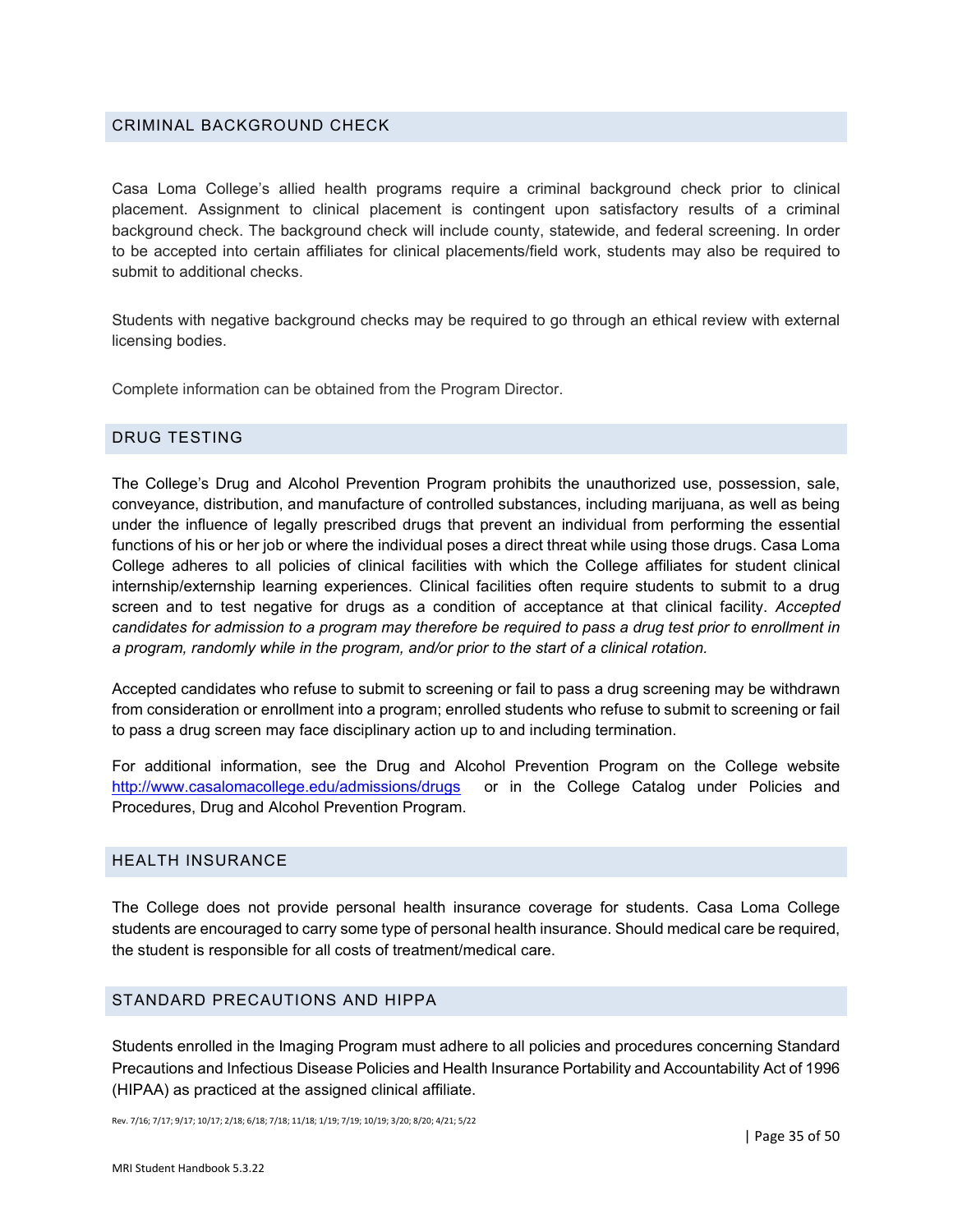Students must never disclose confidential information including anything pertaining to the medical history, diagnosis, treatment, and prognosis to anyone not directly involved in the care of the patient. In addition, students are required to follow HIPAA regulations on "Protected Health Information" which includes any "individually identifiable health information." This includes information such as the individual's past, present or future physical or mental health or condition, the provision of health care to the individual, or the past, present, or future payment for the provision of health care to the individual, and that identifies the individual or for which there is a reasonable basis to believe it can be used to identify the individual. Individually identifiable health information includes many common identifiers (e.g., name, address, birth date, Social Security Number).

Please visit [www.hhs.gov/ocr/privacy/hipaa/understanding/summary/index.html](http://www.hhs.gov/ocr/privacy/hipaa/understanding/summary/index.html) for more information.

Failure to adhere to this code constitutes a violation of the "Right to Privacy Act," as well as HIPAA and is professionally unacceptable, as well as potentially compromising from a medical/legal standpoint.

## <span id="page-35-0"></span>LATEX ALLERGY

Approximately 3 million people in the U.S. are allergic to latex. Latex is used in more than 40,000 industrial, household, and medical products. Exposures to latex may result in skin rashes, hives, flushing, itching; nasal, eye, or sinus symptoms, asthma, and (rarely) shock. Reports of such allergic reactions to latex have increased in recent years. This statement is provided to notify students of the possible risk of latex allergies. It is important to notify the program and clinical affiliate if you are or become allergic/sensitive to latex products.

#### <span id="page-35-1"></span>CLINICAL LABORATORY

Laboratory class sessions are provided to give students an opportunity to practicing hands-on techniques. Instructor's structure and guide laboratory activities. Students are expected to maximize their time in the lab by self-directing their learning activities as part of a group. Students are responsible for setting up and cleaning up after the lab sessions. By state regulation, no eating or drinking is allowed in the lab. Water in a transparent container is allowed but must be stowed in a bag or backpack when not being used.

#### <span id="page-35-2"></span>FIELD TRIPS

Required off-campus non-clinical activities may be scheduled at times to enhance the educational experience of the student and are supervised at the location by program faculty. Students are responsible for their own transportation and insurance coverage for travel to and from off-campus activities. Students must be present for the entire time, unless approved by the instructor.

#### <span id="page-35-3"></span>FOOD AND BEVERAGE

By state regulation, no eating or drinking is allowed in the lab. Water in a transparent container is allowed but must be stowed in a bag or backpack when not being used. Vending machines are in the student lounge offering such items as snacks, soda, juice, and water. A refrigerator and microwaves are in the student lounge.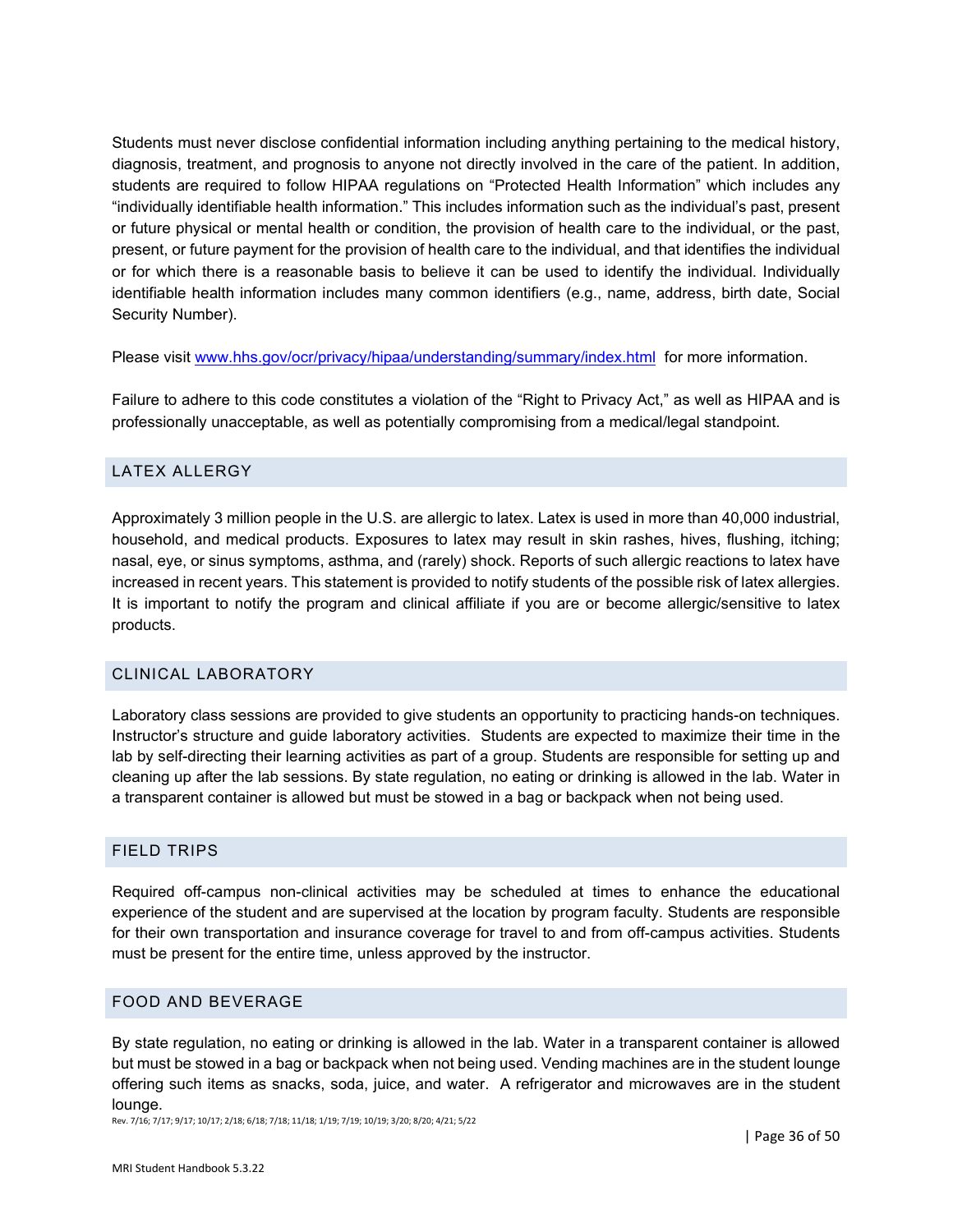## <span id="page-36-0"></span>**STANDARDS AND CODE OF ETHICS OF MRI STUDENT & MRI TECHNOLOGIST**

Like Registered MRI Technologist, the MRI student must be able to perform all the:

- Ethical, moral, professional standards
- Physical, psychological, and emotional tasks this career will entail.

To ensure that potential candidates and students are aware, the program has a summary listed below.

#### **PROFESSIONAL GREETINGS**

Make eye contact. Smile. Introduce yourself. Call people by name, using Mr. Mrs. or Ms. when addressing patients and their family members. Extend a few words of concern.

## **ANTICIPATE NEEDS**

You will often know what people want before they ask. Take the initiative. It's everyone's job to help or find help when needed.

#### **PRACTICE COURTESY**

Be quiet, courteous, and attentive. Polite words are soothing and reassuring. Noise annoys. Make people feel special.

#### **EXPLAIN WHAT YOU ARE DOING**

People are always less anxious when they know what is happening.

#### **OFFER ASSISTANCE**

If someone is lost and confused, stop and try to help.

#### **RESPOND QUICKLY**

When someone is worried, concerned, or ill, every minute is an hour. Waiting time is more tolerable if the patient or family is kept informed.

#### **BE CAREFUL OF WHAT YOU SAY**

Privacy and confidentiality are of extreme importance. Watch what you say and where you say it. Show respect for patients and their families.

#### **TREAT ALL PATIENTS WITH DIGNITY**

Have patience. Slow down and take time to give. Imagine yourself on the receiving end. Offer choices. Be understanding. Make sure your words or tone of voice doesn't imply insult.

#### **TAKE TIME TO LISTEN**

When someone talks to you, even to complain, take time to listen. Remember that patient or visitor is forming an instant perception of you that could be lasting.

## **HELP EACH OTHER**

Everyone benefits you when you and your co-workers act as a team. Offer assistance to others and accept help graciously.

#### **USE GOOD PHONE SKILLS**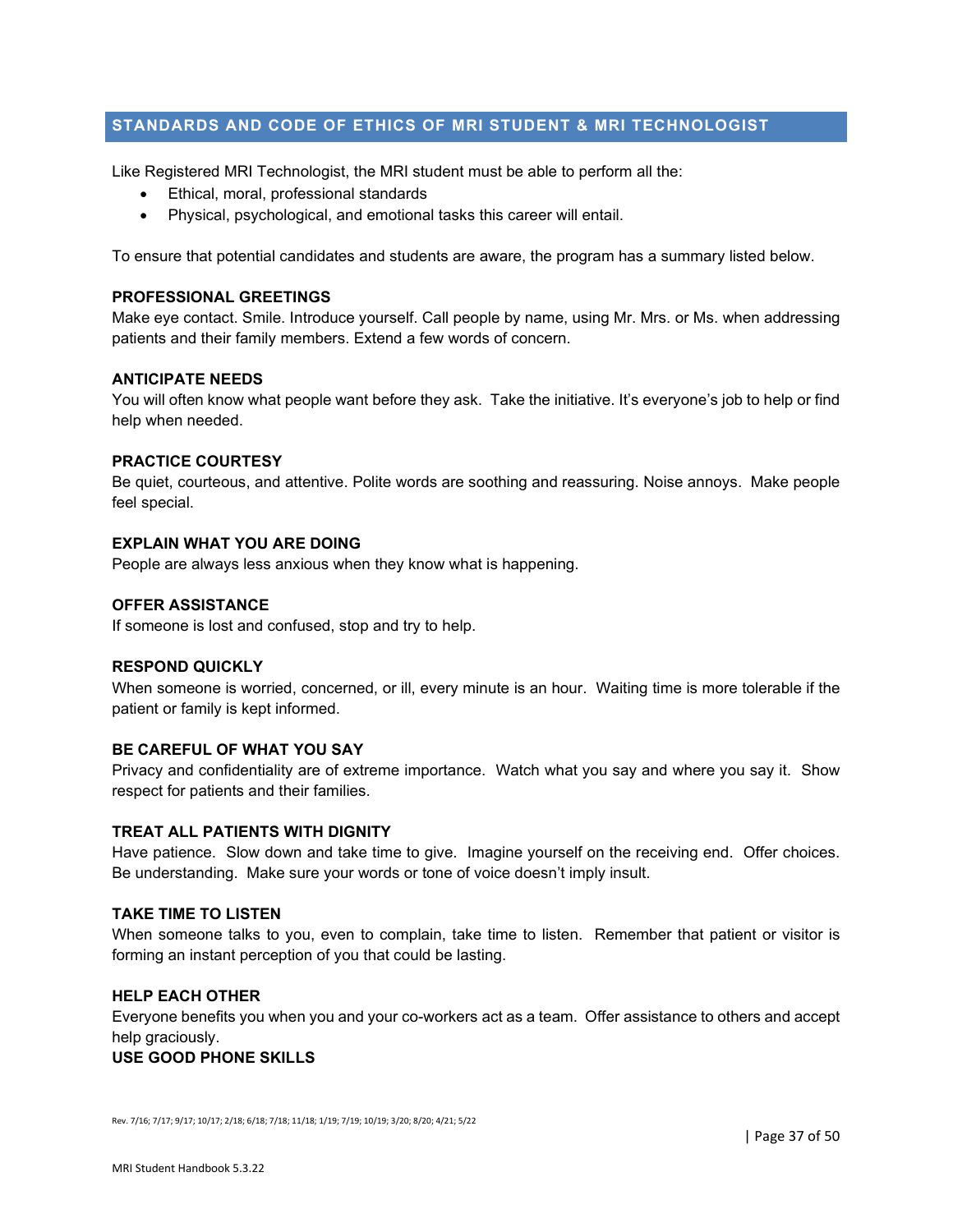When you are on the phone, speak pleasantly. Be helpful and listen with understanding. Remember that others often overhear how you speak with a caller. Always introduce yourself and maintain professional judgment while communicating.

## **LOOK THE PART**

You represent more than just one individual. You are a part of a long-standing and proud medical tradition. Your appearance and attitude are reflective of your personal pride in that tradition.

## **RELATIONSHIPS**

All relationships should be based on mutual respect. Student-Technologist many times must concentrate on their work during peak periods to such a degree that the student may feel that they are receiving little directed attention in the clinical environment. Patient care is always our number one priority and students will quickly fall into the workflow of the department

**Student – Student** Students should make every effort to get along with their peers. You will assist each other as students and compete for jobs as colleagues.

**Student –Site Managers** Students should pay due respect to all managers and technologists. If the student feels the respect is not mutually given, please discuss the situation with the ACCE and Program **Director** 

**Student – Instructors** Students must realize that instructors have accepted this assignment on a voluntary basis. They also have patient care responsibilities they must complete.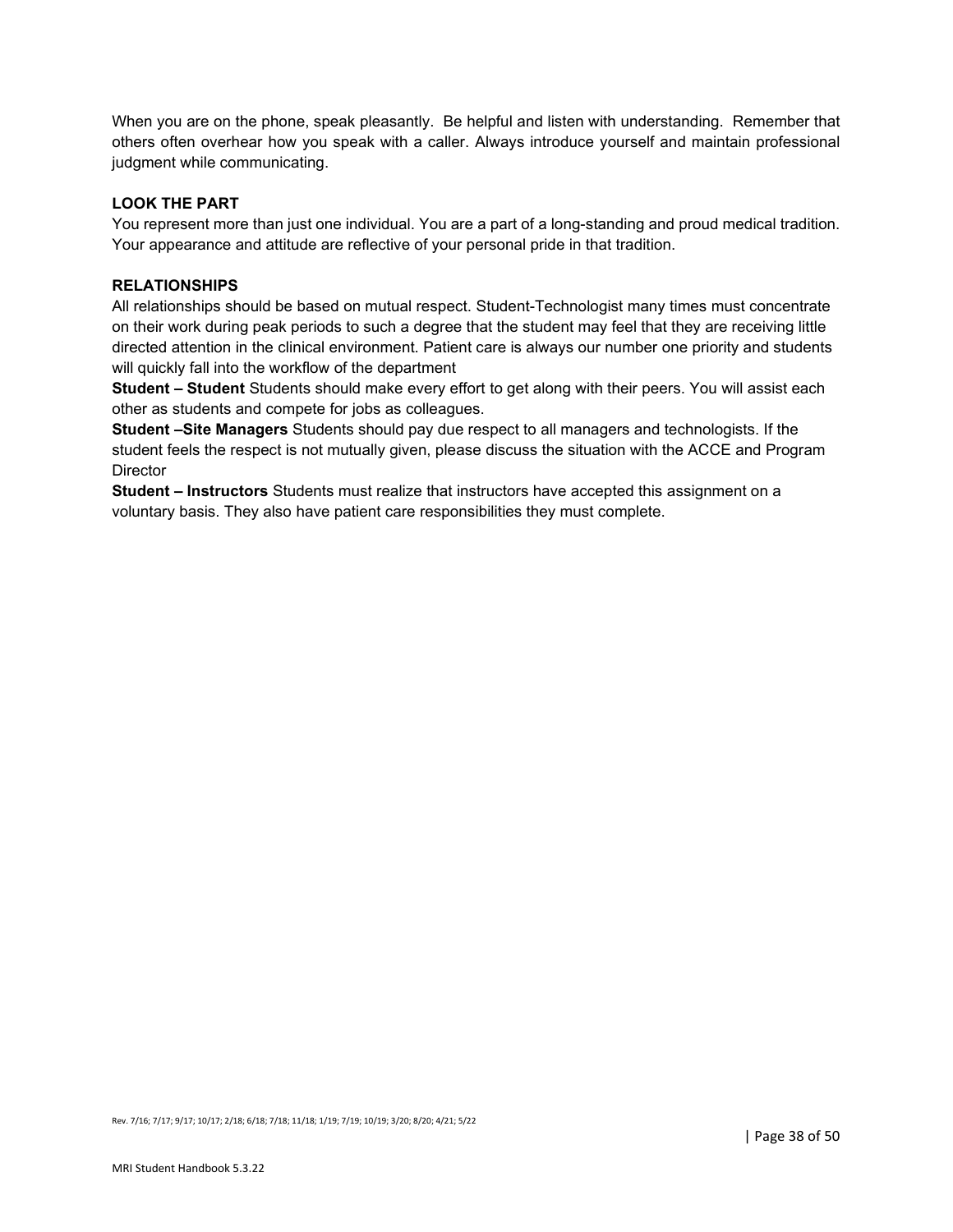## <span id="page-38-0"></span>**PROFESSIONAL CREDENTIALING:**

Professional credentialing is a designation earned by a person to assure qualification to perform his/her job.

## <span id="page-38-1"></span>WHY SEEK LICENSURE, REGISTRATION, OR CERTIFICATION?

Because such recognition:

- Demonstrates your competency, qualification, and expertise in your profession
- Shows your commitment to understanding, professional, ethical, and societal responsibilities

## <span id="page-38-2"></span>**CERTIFICATION**

Certification is a formal process to identify and acknowledge individuals who have met a recognized standard. Usually this standard includes education, experience, and an exam of knowledge, skills, and abilities needed to perform the job. When an individual meets the standard, they receive certifications from a certifying agency.

Professional certification is a voluntary process by which a non-governmental professional organization grants recognition to an individual who has met certain qualifications. It is a credential which attests that the individual has demonstrated a certain level of proficiency in a specific body of knowledge and skills within the relevant field of practice.

#### <span id="page-38-3"></span>LICENSURE

Is a non-voluntary process by which an agency of government regulates a profession. It grants permission to an individual to engage in an occupation if it finds that the applicant has attained the degree of competency required to ensure the public health, safety, and welfare will be reasonably protected. Licensing it always based on the action of a legislative body. Once a licensing law has been passed it becomes illegal for anyone to engage in that occupation unless they have a license. The health care professions are typically licensed at the state and/or local level, but not usually at the federal level.

## <span id="page-38-4"></span>CERTIFICATION DIFFERS FROM LICENSING

Certification is nearly always offered by a private, non-governmental agency. Such agencies are usually outgrowths of professional associations which create certifying agencies to identify and acknowledge those who have met a standard. Another contrast with licensure is that, under a licensing law, practitioners of the licensed occupation must have a license in order to practice. It is involuntary. On the other hand, certification is voluntary. One does not have to be certified in order to practice. An individual takes the certification exam because they want to enjoy the benefits of certification. However, to use the title and initials copyrighted and associated with the professional, one must be certified.

<span id="page-38-5"></span>PRIMARY CERTIFICATION is ARRT's primary category of certification in five disciplines of radiologic technology including Radiography, Nuclear Medicine, Radiation Therapy, Cat Scan, Mammography, Magnetic Resonance Imaging and Sonography. To document that didactic and clinical competencies have been satisfied the Program Director and ACCE must sign the Endorsement Section of the Application for Certification and Registration.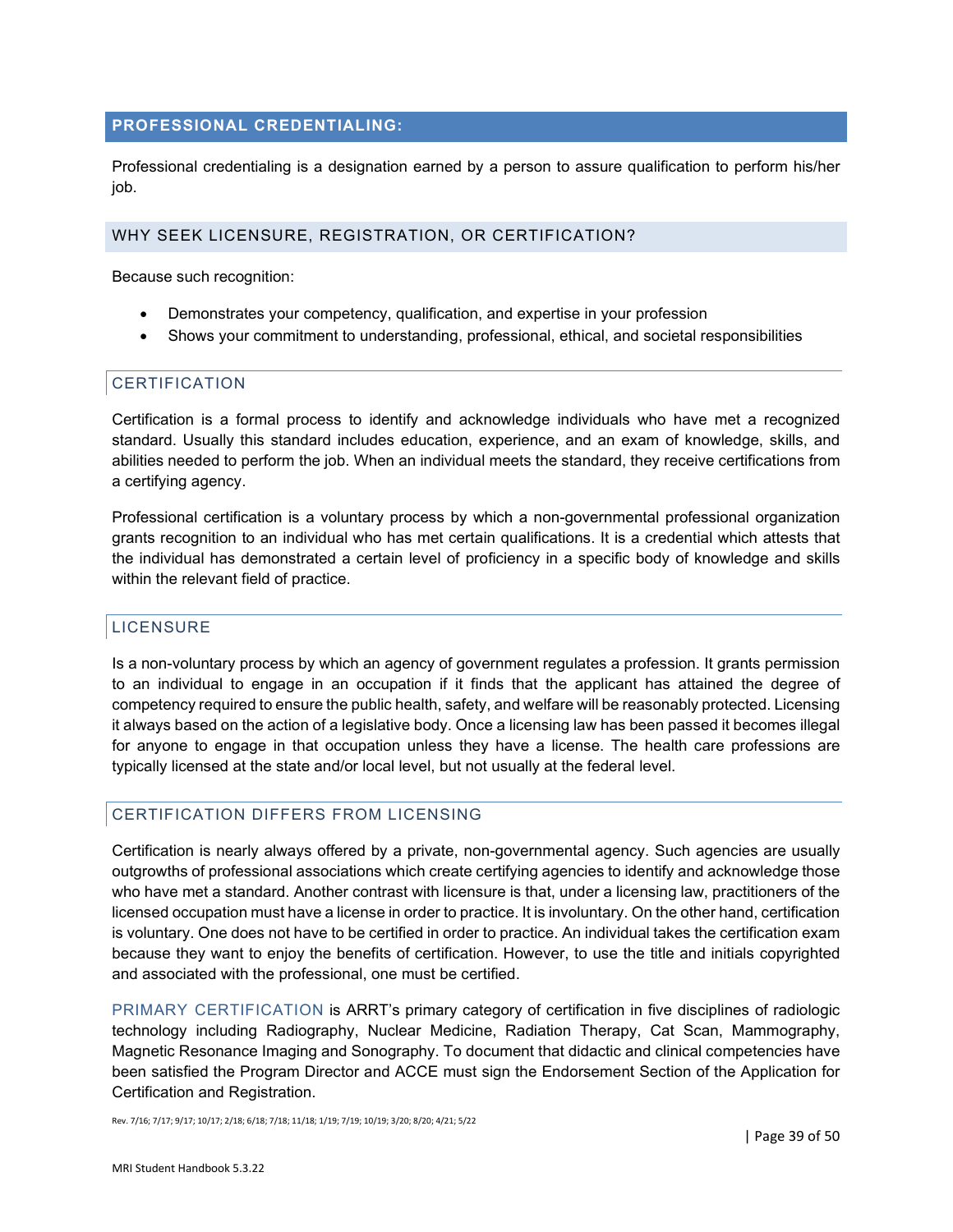Eligibility for ARRT Primary Certification includes requirements have been met in ethics, practicum, and clinical setting.

<span id="page-39-0"></span>ETHICS are mandatory standards of minimally acceptable professional conduct for all registered technologists and candidates, intended to promote the protection, safety, and comfort of patients.

One issue addressed by the Rules of Ethics is conviction of a crime — which includes a felony, gross misdemeanor or misdemeanor, the only exceptions being speeding and parking violations. All alcohol and/or drug related traffic violations must be reported and application filed to the ARRT Ethics Committee Ethical Review.

A second question asked whether you have had any professional license, permit, registration or certification subjected to any conditions or disciplinary action by a regulatory authority or certification board. The application also asks you to respond to a question about violations or sanctions related to the honor code.

<span id="page-39-1"></span>EDUCATION candidates must have attended an ARRT approved program and candidates who complete a program of study in 2015 and beyond must have earned an Associate Degree or more advanced degree from an institution accredited by an agency recognized by ARRT (Casa Loma College's MRI Program is recognized and approved by ARRT and awards an Associate Degree in Magnetic Resonance Imaging).

<span id="page-39-2"></span>EXAMINATION candidates have three attempts to pass the exam and those attempts must be used within a three-year period of the initial ARRT exam date.

<span id="page-39-3"></span>POST PRIMARY CERTIFICATION is for the Radiologic Technologist pursuing a second credential. ARRT offers a Post-Primary category of certification and registration in Mammography, Computed Tomography, Magnetic Resonance Imaging, Bone Densitometry, -Interventional Radiology, Vascular-Interventional Radiology, Sonography, Vascular Sonography and Breast Sonography.

Eligibility for ARRT Post-Primary Certification includes requirements have been met in ethics, practicum and clinical settings.

<span id="page-39-4"></span>ETHICS are mandatory standards of minimally acceptable professional conduct for all registered technologists and candidates, intended to promote the protection, safety, and comfort of patients.

One issue addressed by the Rules of Ethics is conviction of a crime — which includes a felony, gross misdemeanor or misdemeanor, the only exceptions being speeding and parking violations. All alcohol and/or drug related traffic violations must be reported.

A second question asks whether you have had any professional license, permit, registration, or certification subjected to any conditions or disciplinary action by a regulatory authority or certification board. The application also asks you to respond to a question about violations or sanctions related to the honor code.

<span id="page-39-5"></span>EDUCATION candidates must meet two set or requirements: 1) certification and registration by ARRT in an appropriate supporting discipline and completion of a structured education and clinical experience requirements.

2) Candidates must maintain certification and registration in the supporting disciplines to be eligible for certification and registration in the Post-Primary disciplines.

Rev. 7/16; 7/17; 9/17; 10/17; 2/18; 6/18; 7/18; 11/18; 1/19; 7/19; 10/19; 3/20; 8/20; 4/21; 5/22 Candidates for Post-Primary are required to complete 16 hours of structured education related to the content outline for that discipline. The education must either Recognized Continuing Education Evaluation Mechanism (RCEEM)-approved or institutionally awarded from an approved ARRT program.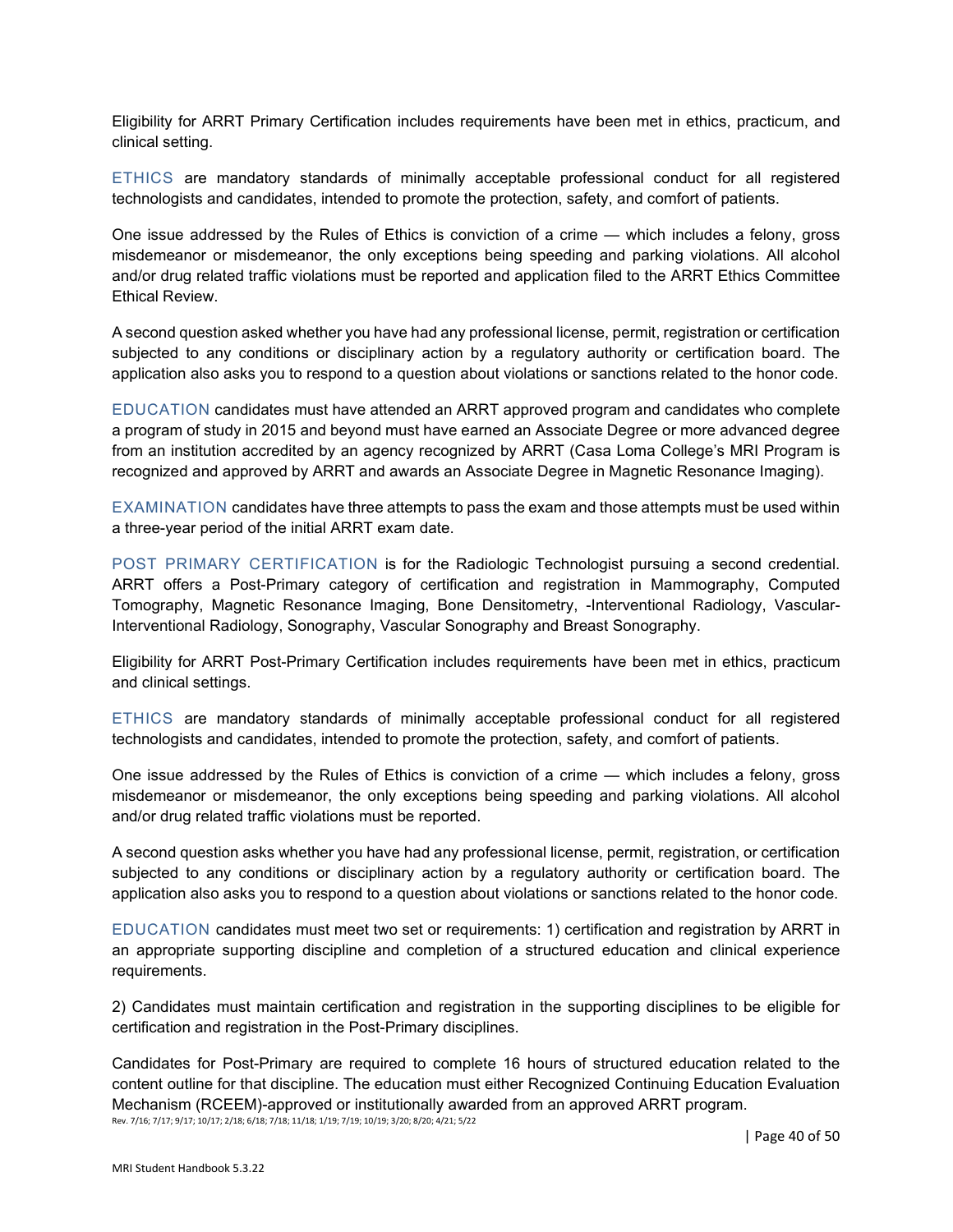<span id="page-40-0"></span>APPLICATION REQUIREMENTS candidates for MRI Post Primary certification and registration must document performance of a minimum of 125 repetitions of MRI procedures according to a specified list.

<span id="page-40-1"></span>EXAMINATION candidates have three attempts to pass the exam and those attempts must be used within a three-year period of the initial ARRT exam date.

## <span id="page-40-3"></span><span id="page-40-2"></span>**CONTINUING EDUCATION REQUIREMENTS AND OPPORTUNITIES**

## <span id="page-40-4"></span>NATIONAL

#### ARRT

Renewal of Certification and Registration requires annual renewal. https://www.arrt.org

Continuing Education Requirements mandate that every two years a registrant must either obtain 24 continuing education(CE) credits or obtain certification in an additional discipline recognized by ARRT. The continuing education must be in the subject of MRI.

#### <span id="page-40-5"></span>ARMRIT

All Certified MRI Technologists are required to renew their certification for a three-year period and must submit evidence of eight (8) CME credits per year for a total of twenty-four (24) CME credits in MRI Technology as awarded by the AHRA, ACCME, AMA, ASRT or other qualified CME granting organization. https://www.armrit.org/

#### <span id="page-40-6"></span>**STATE**

The state of California does not have any standards on continuing education for MRI.

## <span id="page-40-7"></span>REGIONAL

There are no regional standards related to continuing education in MRI.

#### <span id="page-40-8"></span>CONTINUING EDUCATION OPPORTUNITIES

Collegiate/educational private, public, and professional organizations offer opportunities to obtain continuing education hours in MRI. Professional organizations including but not limited to ARMRIT, ASRT, ARRT are a few of these organizations.

Self-Learning Activities self-study CE activities are materials developed for individuals who need the flexibility in the location and scheduling of courses. These self-paced activities may be in the form of video or audio tapes, journals or newsletters, manuals or computer programs or any combination. Learners demonstrate satisfactory completion of the learning experience by exam, completion of an assignment or demonstrated attendance and participation.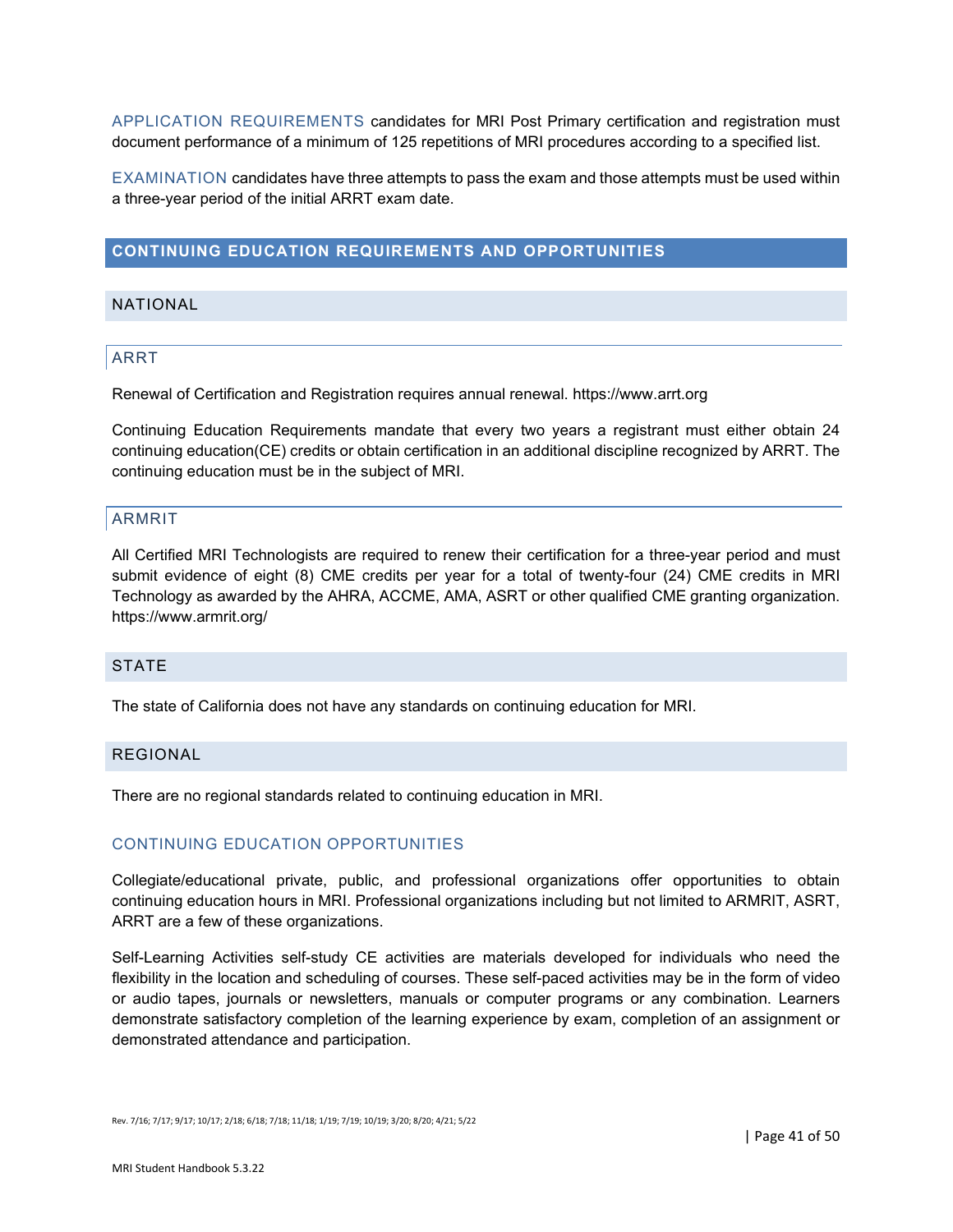Professional Conferences provide technologists with amazing opportunities to network and learn about the most recent MR techniques and practices. Conferences, conventions and meetings will provide CME's for the participant.

## <span id="page-41-0"></span>**ADVANCEMENT OPPORTUNITIES**

There is room for advancement in the field of MRI. However, to advance in this career or any career, you must stay abreast of the latest changes in the field or return to school to further your education.

<span id="page-41-1"></span>SPECIALIZATION and Post Primary MRI Technologists can specialize in areas such as pediatrics, cardiac, neurological, or intraoperative imaging. In addition, through Post Primary Certification, MR Technologists can receive credentials in Nuclear Medicine, Radiation Therapy, and Sonography. With the appropriate training and education, technologists can also become Shift Supervisors, Chief Radiologic Technologists and even Director of Imaging. Other areas of interest might be as an Instructor or a Program Director.

<span id="page-41-2"></span>MEDICAL INFORMATICS is computer applications in medical care. Simply put, it is the merger of information technology and healthcare documentation. The applications of computers in health care are very extensive, but the field of medical informatics can be structured or divided into the following domains:

- Signal processing ECG, Electroencephalography (EEG), Electromyography (EMG) analysis by computer
- Image processing Radiography, US, CT scanning, MRI/Magnetic Resonance Angiography (MRA), Single Photon Emission Computed Tomography (SPECT) scanning/Positron Emission Tomography (PET) scanning, Cerebral Angiography
- Computerized patient records
- Decision support systems
- Telemedicine
- Internet and web-based medical communications

MRI Technologists can use their knowledge of healthcare and MRI systems and technology in combination with education/training in information or product implementation to obtain a position on a Heath Informatics Team.

<span id="page-41-3"></span>SALES REPRESENTATIVES primarily prospects for new customers, generates referrals from facilities and physicians, provides customer care, sells the products and services of the company. This position generally requires experience in the field and is a fast-paced high energy job.

<span id="page-41-4"></span>CLINICAL SPECIALISTS with prior experience as an MRI Technologist, can become, a Clinical Applications Specialist MR, Clinical Specialist installing software on site or via remote support; working alongside sales staff to conduct onsite installations of machines; demonstrate the use of machines; support marketing; and provide telephone support for customers.

## <span id="page-41-5"></span>**NATIONAL ORGANIZATIONS AND PROFESSIONAL ASSOCIATIONS**

A national organization or association is usually a non-profit organization seeking to further a particular profession, the interests of individuals engaged in that profession and the public interest.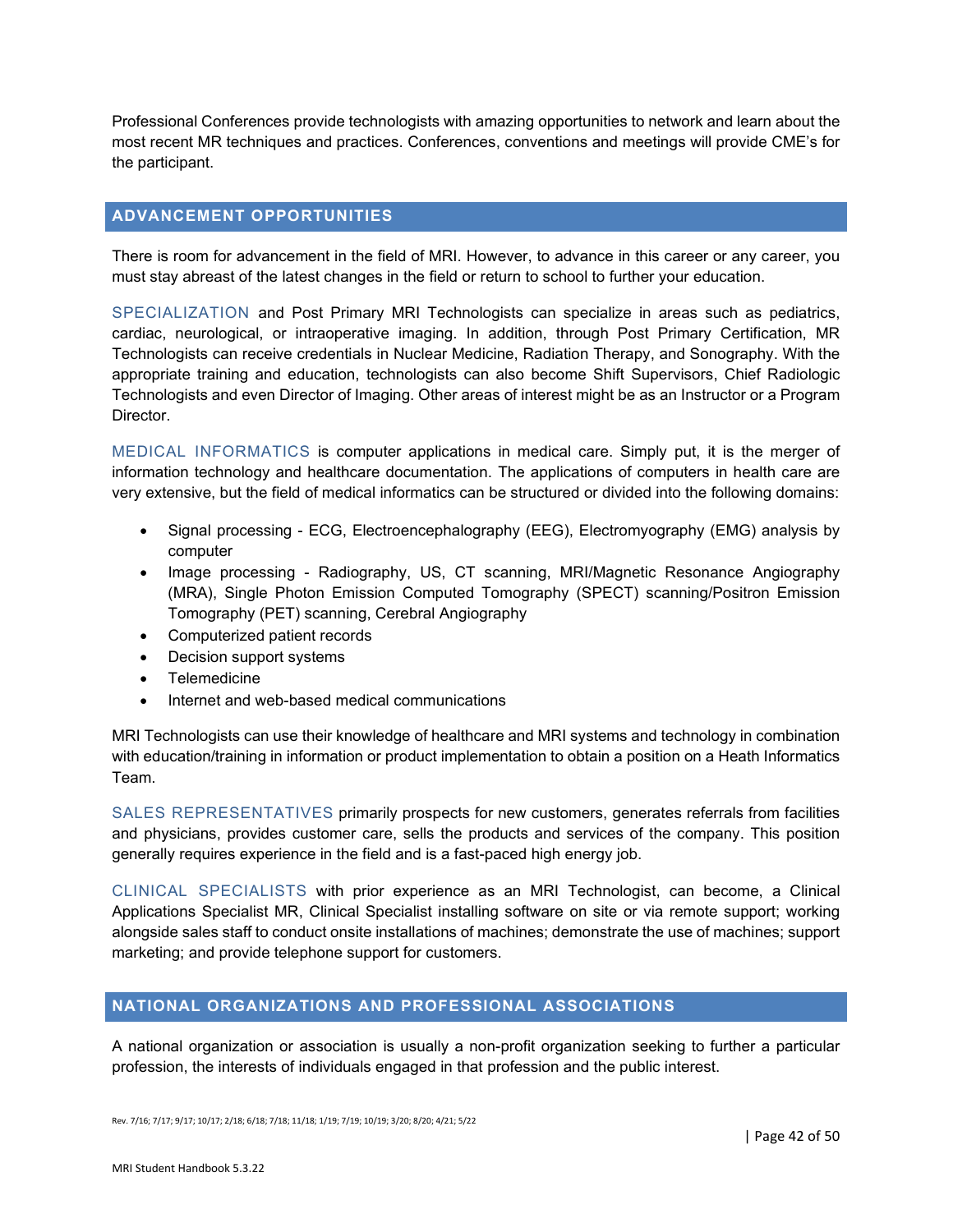## <span id="page-42-0"></span>HOW CAN A PROFESSIONAL ORGANIZATION HELP ME?

Cherwin, Kelly A., "Why Join a Professional Association"

Creating professional relationships is important, and joining a group allows you to have a sense of security and trust. From this, you are able to support and help one another in reaching your professional goals. Associations sponsor numerous events throughout the year that allow you to connect with your peers. Since most associations have national or local conferences, you can participate and have the opportunity to learn about breaking news in your career, learn "best practices" or new ideas, hear about key achievers in your field and also meet and brainstorm with others who are also looking to share and learn new information. Another benefit of enhancing your network is that you may find a mentor to help you with your professional needs or you may be in a position to become a mentor to someone else. Participating in forums, chat groups or discussion boards sponsored by the association is also a great way to grow your network. This allows you to use your peers as sounding boards and often make some great friends with the same interests as you.

Take charge of your career by taking advantage of career resources. Associations often have job listings online or in print available only to their members. This is a great way to find targeted job postings for your area of interest. Additionally, many associations have career resources available such as tips on effective resumes or cover letters, job searching strategies and negotiating techniques. Some associations even have panels of experts that you can contact for specific questions on career issues. Other benefits include information about seminars, training or certification classes that may be suitable for you. Often these classes can be done through web- or podcasts so you don't even have to leave your home. And don't forget, listing your association membership on your resume is impressive to current or future employers as it shows that you are dedicated to staying connected in your profession.

Broaden your knowledge by accessing resource information such as: case studies, articles, white papers, and books written by experts in your field or area of interest. Also, major journal, magazine and newsletter access is provided as a part of your membership privileges. Another reason to join an association is to learn more or stay informed about issues in diversity. Additionally, associations provide a source for scholarship information, links to publications, and awards for persons achieving excellence in their field.

<span id="page-42-1"></span>AMERICAN REGISTRY OF RADIOLOGIC TECHNOLOGISTS **(ARRT)** is the world's largest organization offering credentials in Medical Imaging, Interventional Procedures, and Radiation Therapy. ARRT certifies technologists in a range of disciplines by overseeing and administering education, ethics, and examination requirements. The mission of ARRT is to promote high standards of patient care by recognizing qualified individuals in medical imaging, interventional procedures, and radiation therapy. https://www.arrt.org

Individuals completing their education from an approved ARRT school, such as Casa Loma College's MRI, can obtain certification through the ARRT. While many MRI Technologists have obtained their ARMRIT Certification, and most Sonographers their RDMS Certification, these certifications are not as widely accepted among imaging centers and hospitals. ARRT is the gold standard within the healthcare field.

<span id="page-42-2"></span>NUCLEAR MEDICINE TECHNOLOGY CERTIFICATION BOARD (NMTCB) is the premier certification board for nuclear medicine technologists. The standards established by the NMTCB include educational requirements, practical experience, and successful completion of an appropriate competencybased examination. The mission of the NMTCB is to promote quality healthcare by certifying individuals through psychometrically sound examinations to practice and advance in Nuclear Medicine and Molecular Imaging. https://www.nmtcb.org/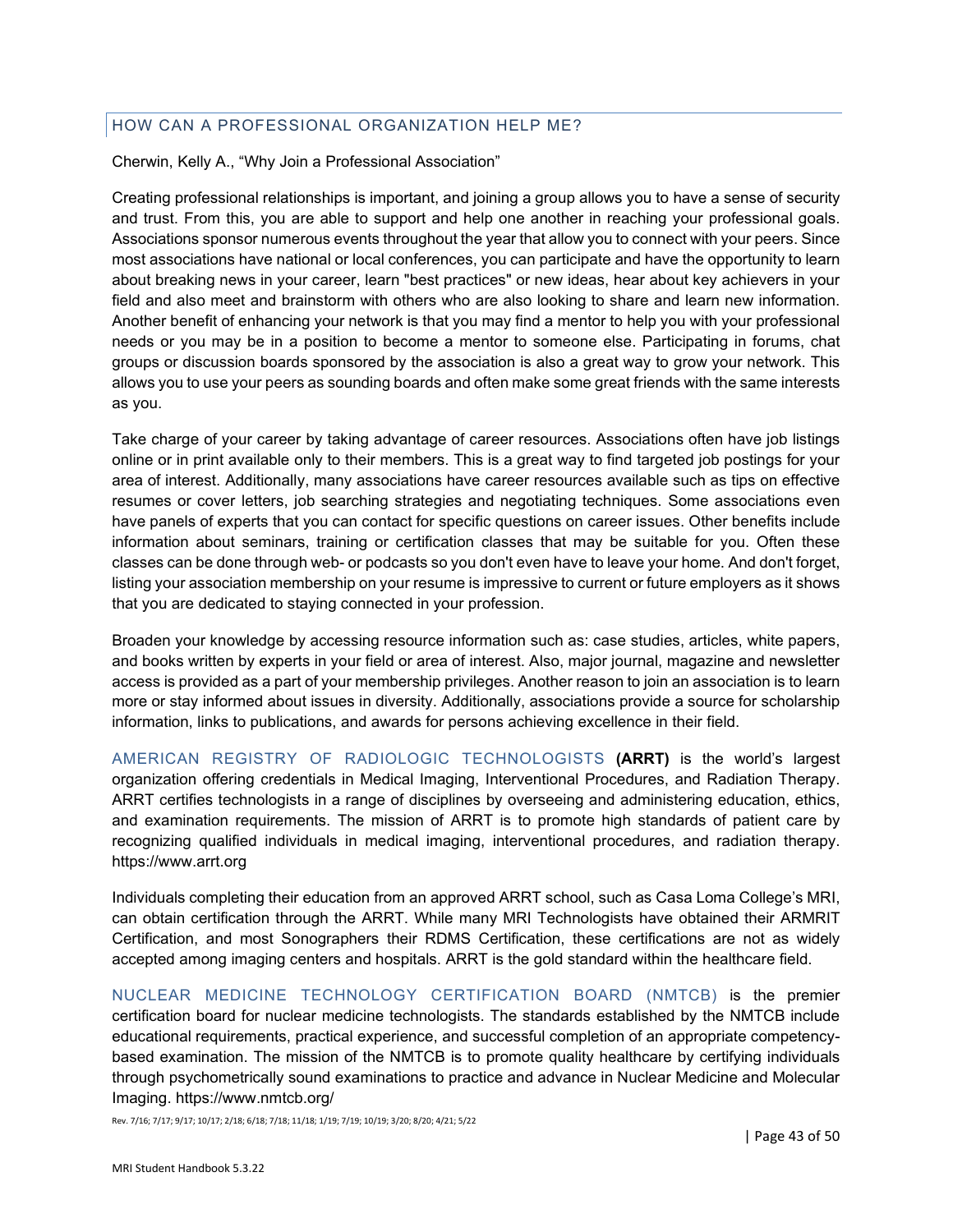<span id="page-43-0"></span>AMERICAN REGISTRY OF DIAGNOSTIC MEDICAL SONOGRAPHERS (ARDMS) is an independent organization that administers examinations and awards credentials in areas of ultrasound. ARDMS awards credentials in RDMS, RDCS (cardiac), RVT (vascular) and RMSKS) Musculoskeletal). The RDMS credential is designed to certify competence in the field of diagnostic medical sonography. http://www.ardms.org

<span id="page-43-1"></span>AMERICAN HEALTHCARE RADIOLOGY ADMINISTRATORS (AHRA) THE association for medical imaging management is the professional organization representing management at all levels of hospital imaging departments, free standing imaging centers, and group practices. AHRA is a resource for the development of professional leadership in medical imaging management. http://www.ahra.org

<span id="page-43-2"></span>RADIOLOGY ADMINISTRATION CERTIFICATION COMMISSION (RACC) is a separate and autonomous functional body within the AHRA responsible for the examination and certification of radiology administrators (CRA). https://www.ahra.org/CRA

<span id="page-43-3"></span>AMERICAN REGISTRY OF MAGNETIC RESONANCE IMAGING TECHNOLOGISTS (ARMRIT)

**is** the first certifying body that required specific MRI education, in-depth clinical training, and hands-on experience. It offers an alternative place for MRI Technologists who opt to train specifically in MRI without undergoing a radiology/radiography background. ARMRIT certifies MRI Technologists who have met its established criteria, and who work in MRI facilities at hospitals and private non-hospital facilities. ARMRIT is the number one proponent of the MRI Profession, educating Legislators on all levels, Federal, State, and Local. ARMRIT focuses its efforts on the need for universal standards for the education, training, and assurance of the highest levels of knowledge and performance of the MRI Technologist to ensure the safest and most diagnostic experience of the MRI patient. https://www.armrit.org

<span id="page-43-4"></span>AMERICAN SOCIETY OF RADIOLOGIC TECHNOLOGISTS (ASRT) is the world's largest and oldest membership premier and professional association of people working in medical imaging and radiation therapy. The mission of the ASRT is to advance the Medical Imaging and Radiation Therapy profession and to enhance the quality of patient. Members enjoy access to high-quality continuing education, peerreviewed journals, a member magazine just for R.T.s, and discounts on many products and services. Membership fees range from \$35.00 to \$125.00 annually. https://www.asrt.org/

<span id="page-43-5"></span>AMERICAN HEALTHCARE RADIOLOGY ADMINISTRATORS (AHRA) is an organization for imaging leaders. Members benefit through availability of knowledge, networking, education and resources, and professional development products. Individual membership fee is \$125.oo plus a \$25.00 application fee. http://www.ahra.org/

<span id="page-43-6"></span>ASSOCIATION OF COLLEGIATE EDUCATORS ION RADIOLOGIC TECHNOLOGY (ACERT) is a non-profit educational organization dedicated to improving the quality of education among collegiate Radiologic Technology programs ensuring high quality patient care and the growth of the Radiologic Technology profession. Membership fee is \$35.00 annually. https://acert.org/

<span id="page-43-7"></span>ASSOCIATION OF EDUCATORS IN IMAGING AND RADIOLOGIC SCIENCES, INC. (AEIRS) goal is to increase networking for educators and clinical instructors with up-to –date information and support. Individuals must hold current registration with the American Registry of Radiologic Technologists, the American Registry of Diagnostic Medical Sonographers, the Nuclear Medicine Technology Certification Board, the Medical Dosimetrist Certification Board, or equivalent credentials. Associate Membership Fee is \$80.00 annually. http://www.aeirs.org/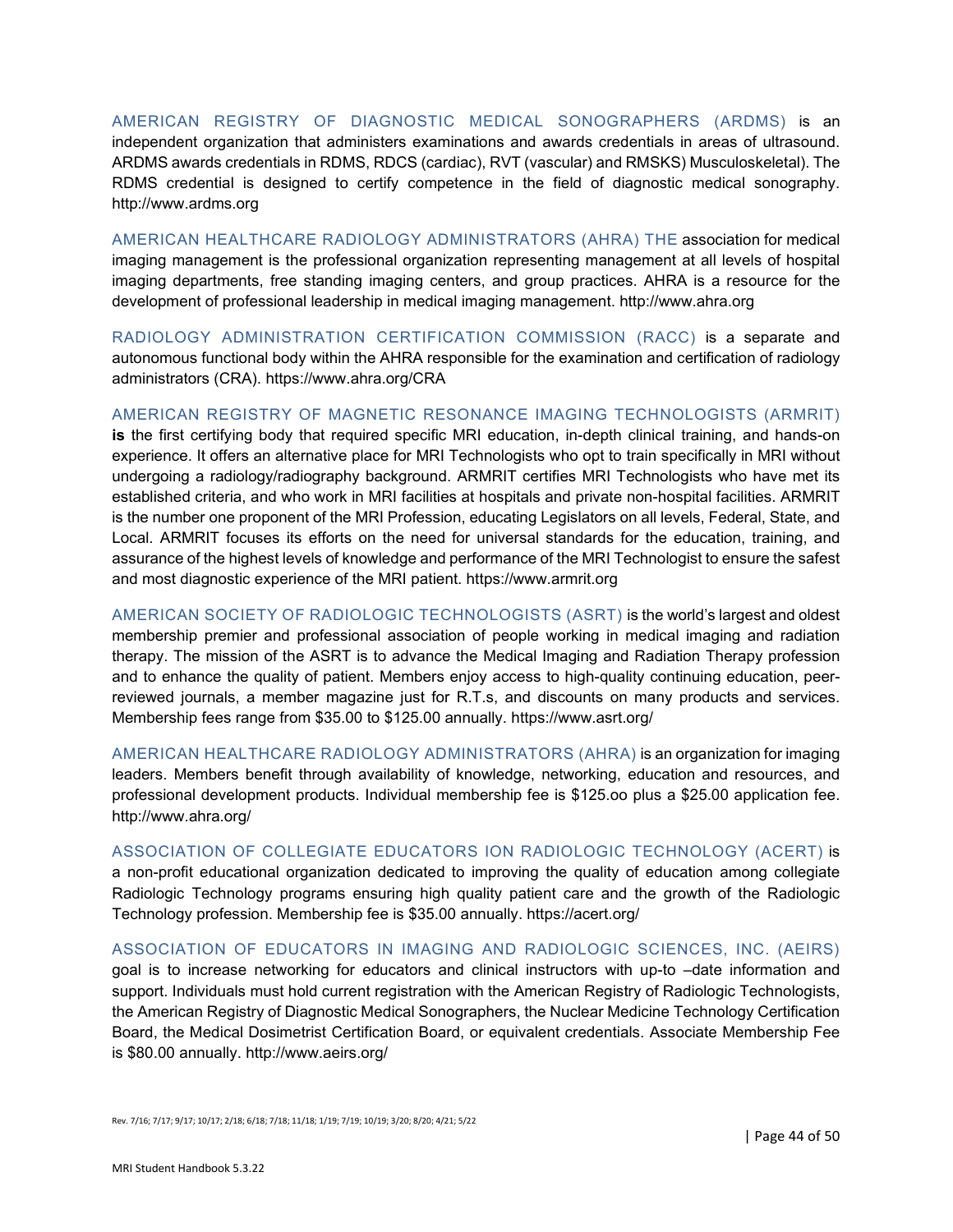<span id="page-44-0"></span>SOCIETY OF DIAGNOSTIC MEDICAL SONOGRAPHERS (SDMS) promotes, advances, and educates its members and the medical community in the Science of Diagnostic Medical Sonography in all specialty areas. SDMS provides CME opportunities, career resources, journals, educator, and student resources, and more. Membership fees range from students' membership at \$45.00 annually to standard member at \$160.00 annually. https://www.sdms.org/

<span id="page-44-1"></span>AMERICAN COLLEGE OF HEALTHCARE EXECUTIVES (ACHE) is an international professional society of healthcare executives who lead hospitals, healthcare systems and other healthcare organizations. It was established to further advance healthcare management excellence through education and research. http://www.ache.org/

<span id="page-44-2"></span>MAGNETIC RESONANCE MANAGERS SOCIETY (MRMS) an educational and networking group for MRI managers was dissolved in 2010 due to low membership.

## <span id="page-44-4"></span><span id="page-44-3"></span>INTERNATIONAL ORGANIZATIONS

INTERNATIONAL SOCIETY OF RADIOGRAPHERS AND RADIOLOGICAL TECHNOLOGISTS (ISRRT) is the voice of radiography and therapy radiation professional, worldwide. The mission is to improve the standards of delivery and practice of medical imaging and radiation therapy throughout the world by acting as the international liaison organization for medical radiation technology by promoting quality patient care, education, and research in the ration medicine sciences.

<span id="page-44-5"></span>INTERNATIONAL SOCIETY FOR MAGNETIC RESONANCE IN MEDICINE (ISMRM) is a multidisciplinary nonprofit association that promotes innovation, development, and application of magnetic resonance techniques in medicine and biology throughout the world made up of Clinicians, Physicists, Engineers, Biochemists, and Technologists.

<span id="page-44-6"></span>SECTION FOR MAGNETIC RESONANCE TECHNOLOGISTS (SMRT) is a Society of MRI Radiographers and Technologists, a section of ISMRM that provides a forum for education, information, and research in magnetic resonance throughout the world.

## <span id="page-44-7"></span>RELATED ORGANIZATIONS AND ASSOCIATIONS

<span id="page-44-8"></span>AMERICAN BOARD OF RADIOLOGY (ABR) is one of 24 independent national boards that are member of the American Board of Medical Specialists. https://www.theabr.org/

<span id="page-44-9"></span>AMERICAN COLLEGE OF RADIOLOGY (ACR) is a nonprofit professional society of Radiologists, Medical Physicists and Radiation Oncologists. The ACR Core Purpose is to serve patients and society by empowering members to advance the practice, science and professions of radiological care. https://www.acr.org/

<span id="page-44-10"></span>RADIOLOGIC SOCIETY OF NORTH AMERICA (RSNA) is an international Society of Radiologists, Medical Physicists, and other medical professionals. RSNA hosts the world's premier radiology forum and publishes two top peer-reviewed journals Radiology and Radiographic. The Society also develops and offers informatics-based software solutions in support of a universal electronic health record, sponsors research to advance quantitative imaging biomarkers, and conducts outreach to enhance education in developing nations. http://www.rsna.org/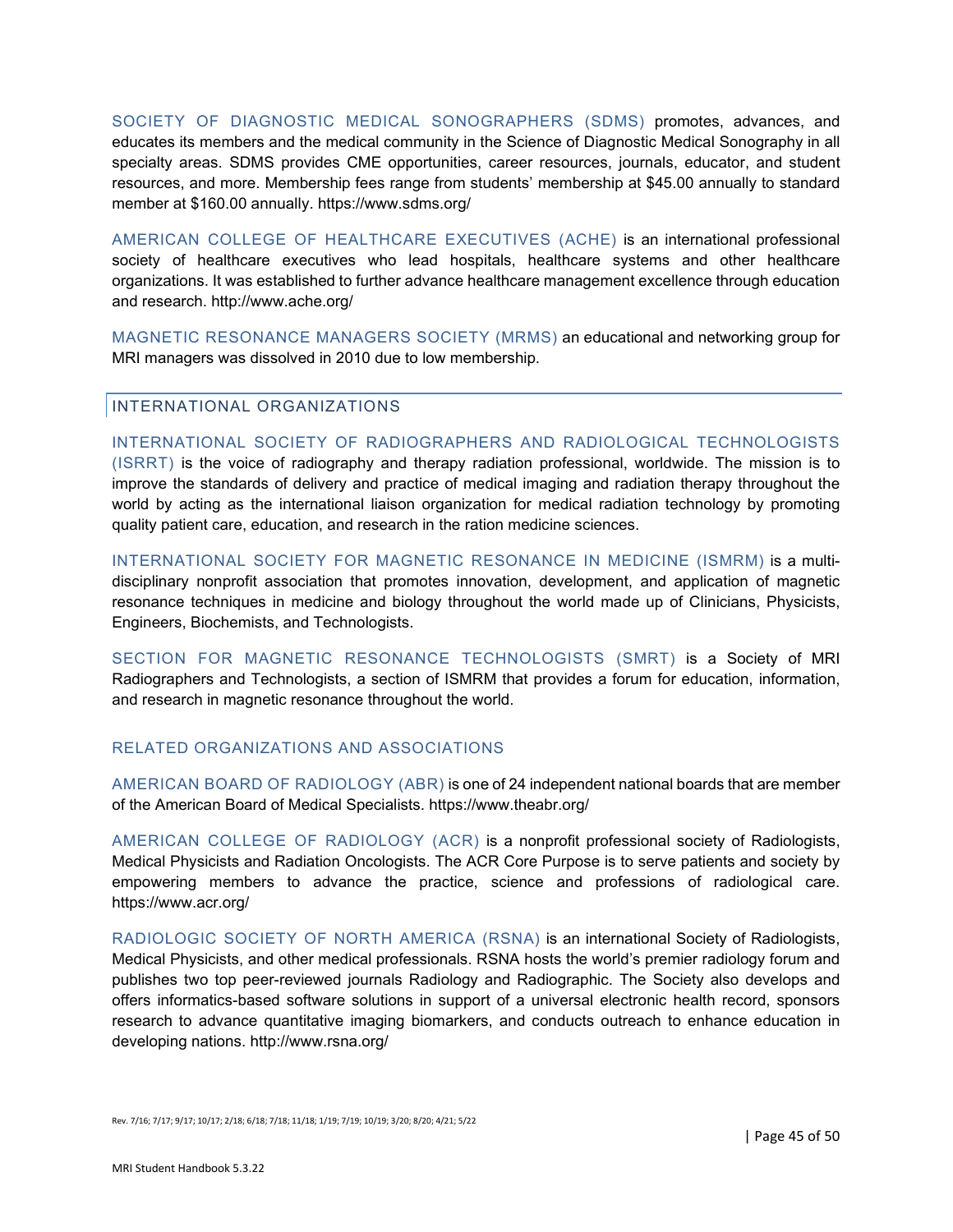<span id="page-45-0"></span>AMERICAN MEDICAL ASSOCIATION (AMA) an organization of American physicians whose mission is to promote the art and science of medicine and the betterment of public health. https://www.amaassn.org/

<span id="page-45-1"></span>INTERSOCIETAL ACCREDITATION COMMISSION (IAC) provides accreditation for imaging facilities and hospitals for Vascular testing, Echocardiography, Nuclear/PT, MRI, Diagnostics, CT, Dental CT, Carotid Stenting, Vein Treatment and Management, Cardiac Electrophysiology, and Cardiovascular Catheterization. It is a means by which facilities can evaluate and demonstrate the level of patient care provided.<http://www.intersocietal.org/>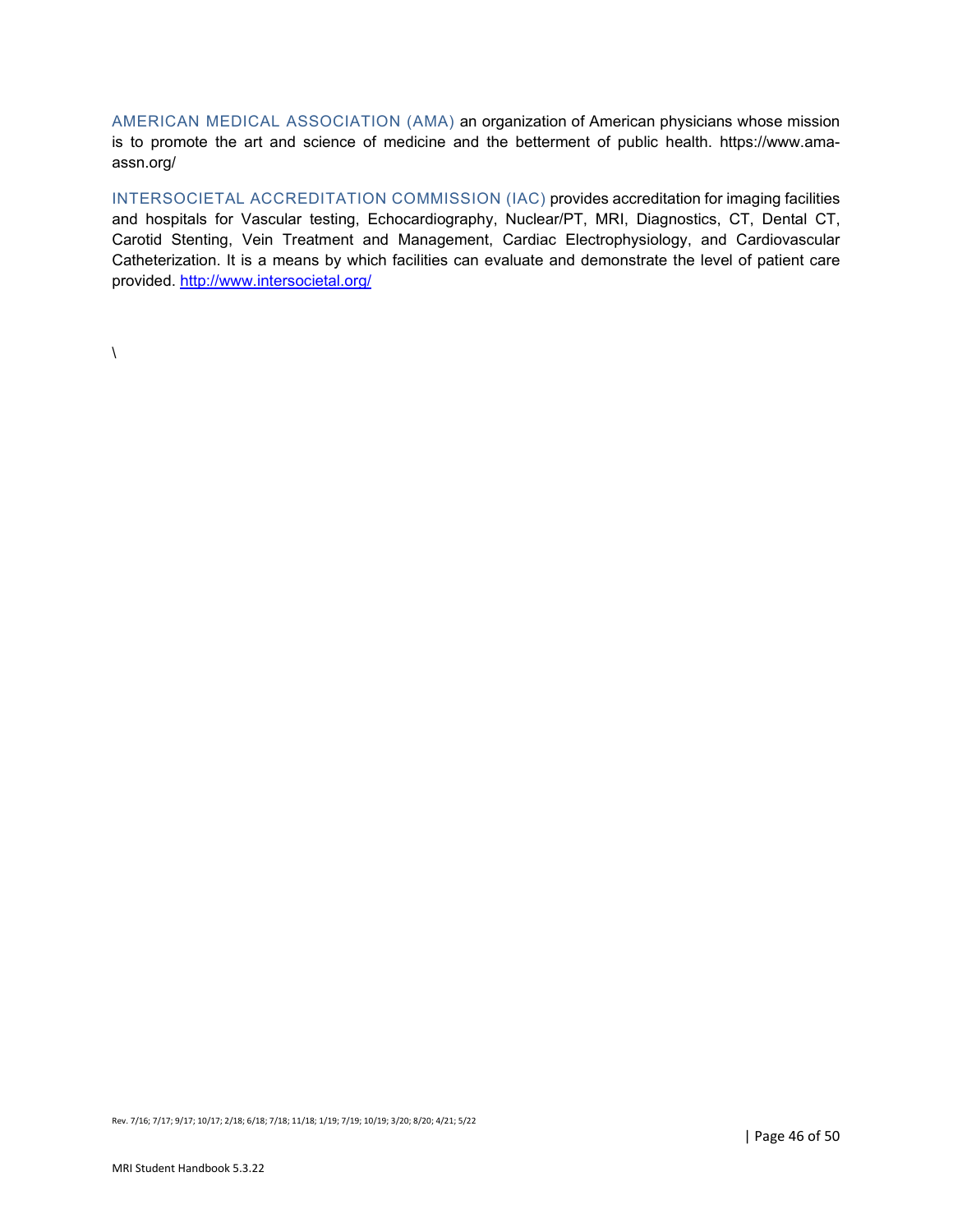## <span id="page-46-0"></span>**ACKNOWLEDGEMENT OF RECEIPT**

#### **Magnetic Resonance Imaging Student Handbook**

Magnetic Resonance Imaging students are responsible for reading and complying with the information which appears in the current Casa Loma College Catalog and the Magnetic Resonance Imaging Student Handbook. It is the intent of this handbook to ensure patient safety and professional, ethical, and legal conduct of all Magnetic Resonance Imaging students. Failure to comply with College and Magnetic Resonance Imaging program policies will lead to a review of student behavior and possible disciplinary action, including dismissal from the Program.

The Magnetic Resonance Imaging Program reserves the right to modify any statement in the handbook. Changes will be given to students through an MRI Student Handbook Addendum.

acknowledge receiving and reading the Magnetic Resonance Imaging Program Student Handbook. I have read the standards and procedures of the MRI Program. I agree to comply with the policies and standards stated within this handbook. I acknowledge that prior to signing I have been provided the opportunity to seek further clarification. I understand that this statement will be placed in my student record

I agree to abide by these policies, rules, and regulations.

Student Signature: **Student Signature: Student Signature: Student Signature: Student Signature: Student Signature: Student Signature: Student Signature: Student Signature: Student Signature: Student Signa** 

Student Name (printed): Student Name (printed):

Date:

Class ID:

*Please sign one copy and return to your instructor. This will be placed in your academic file.*

*The other copy remains in the handbook for your reference.*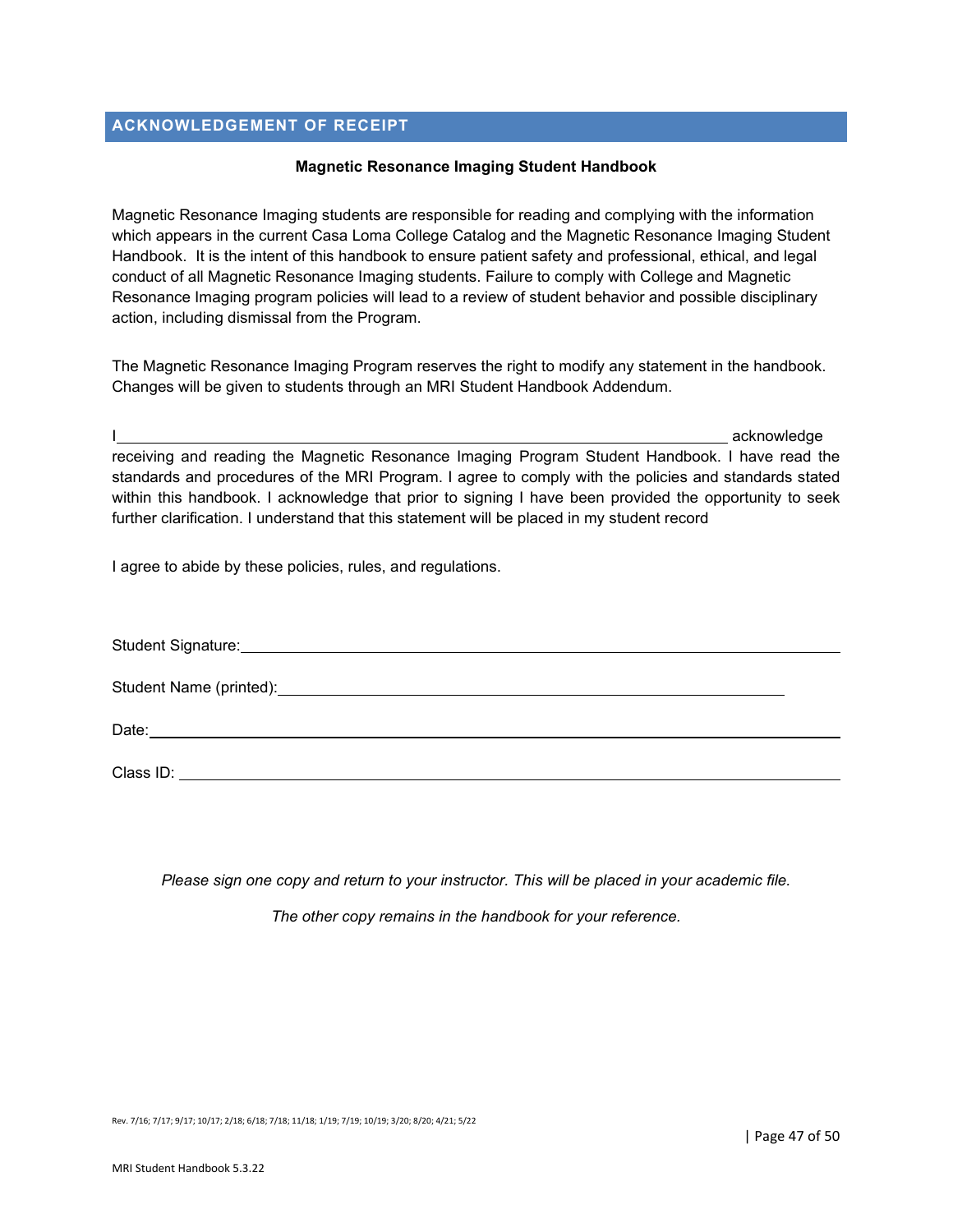## **THIS PAGE INTENTIONALLY LEFT BLANK**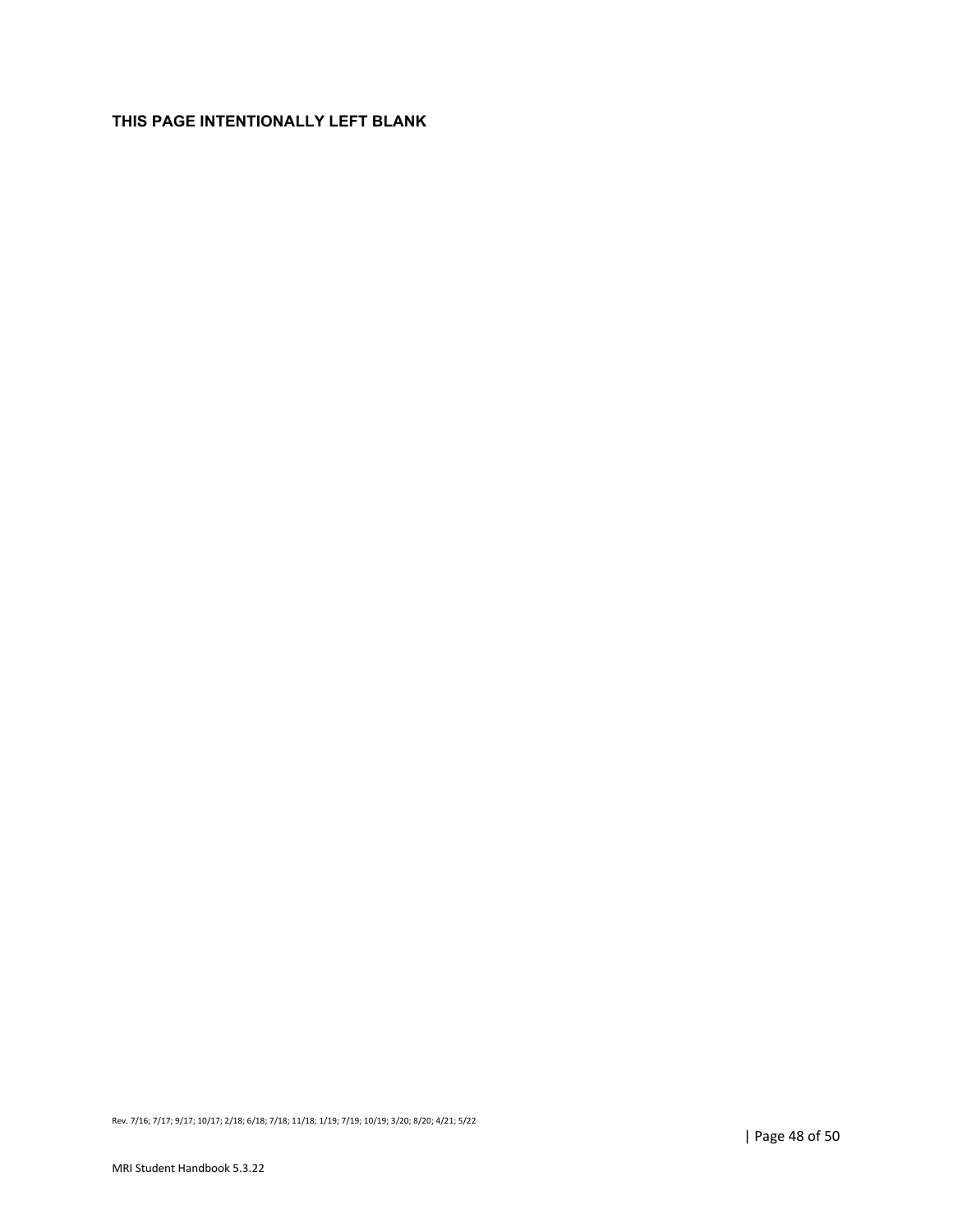## **THIS PAGE INTENTIONALLY LEFT BLANK**